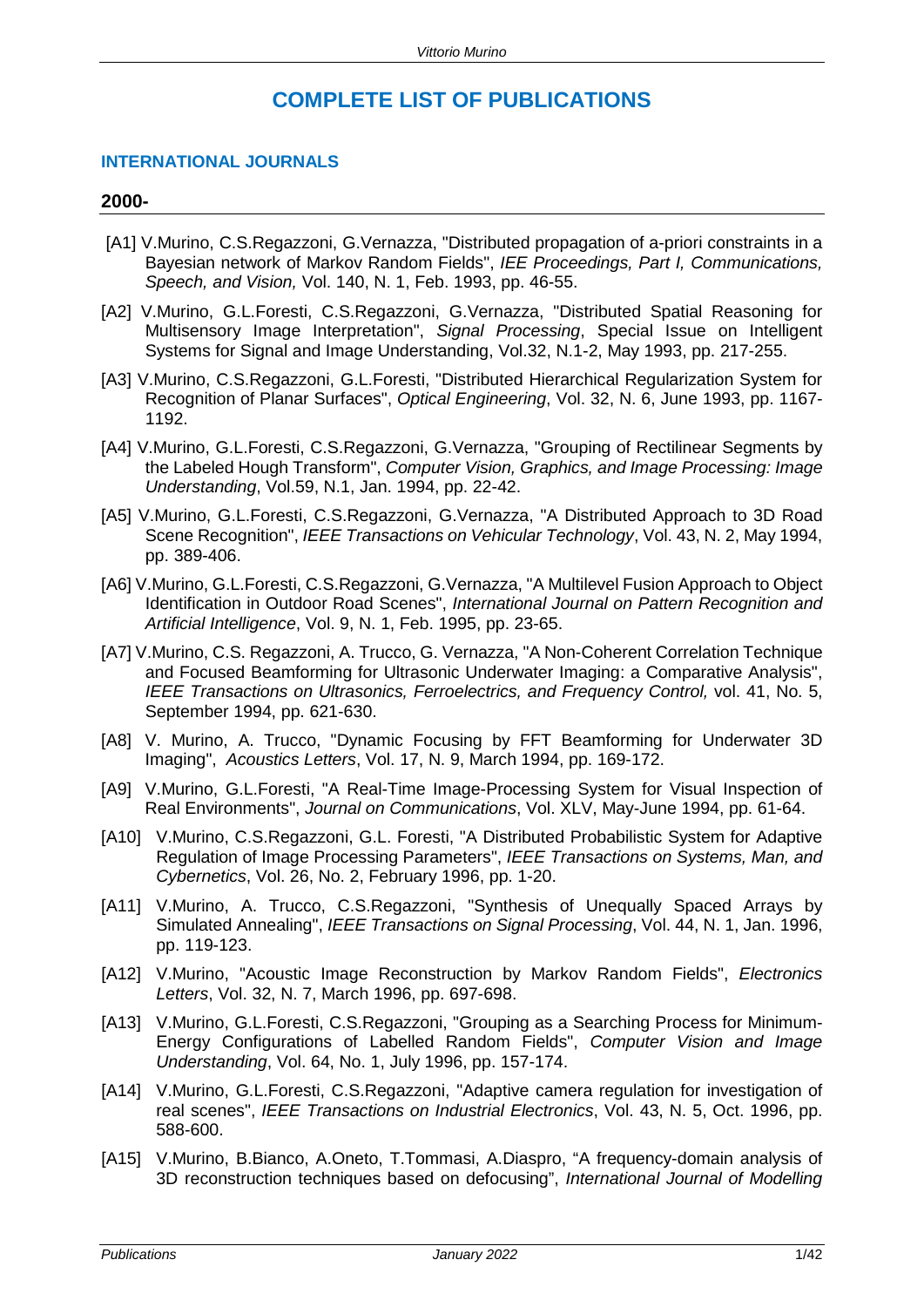*and Simulation* 16 (2), pp. 92-94, 1996.

- [A16] V.Murino, A.Tesei, A.Trucco, "Beam Pattern Formulation and Analysis for Wide-Band Beamforming Systems using Sparse Arrays", *Signal Processing*, Vol. 56, No. 2, pp. 177- 183, 1997.
- [A17] V.Murino, G.L.Foresti, C.S.Regazzoni, A.Trucco, "A voting-based approach for fast object recognition in underwater acoustic imaging", *IEEE Journal on Oceanic Engineering*, Vol. 22, No. 1, January 1997, pp. 57-65.
- [A18] V.Murino, G.L.Foresti, "2D into 3D Hough-Space Mapping for Planar Object Pose Estimation", *Image and Vision Computing*, no. 15, pp. 435-444, 1997.
- [A19] V.Murino, A.Trucco, "Markov-based Methodology for the Restoration of Underwater Acoustic Images", *International Journal of Imaging Systems and Technology*, Special Issue on Advanced Microwave and Acoustical Imaging and Applications, Vol. 8, No. 4, pp, 386-395, 1997.
- [A20] V.Murino, G.L.Foresti, C.S.Regazzoni, "A Belief-based Approach for Adaptive Image Processing", *International Journal on Pattern Recognition and Artificial Intelligence*, Vol. 11, No. 3, pp. 359-392, 1997.
- [A21] V.Murino, A.Trucco, "On Nonlinear Effects of Envelope Detection in Beamforming Systems", *IEEE Transactions on Ultrasonics, Ferroelectrics, and Frequency Control*, Vol. 44, No. 4, pp. 948-952, July 1997.
- [A22] V.Murino, A.Trucco, "A Co-operative Approach to Feature Extraction from Acoustic Images", *Applied Signal Processing*, no. 3, pp. 128-135, 1996.
- [A23] V.Murino, G.L.Foresti, C.S.Regazzoni, "Vehicle recognition and tracking from road image sequences", *IEEE Transactions on Vehicular Technology*, Vol. 48, No. 1, pp. 301-318, January 1999.
- [A24] V.Murino, C.Ottonello, S.Pagnan, "Noisy Texture Classification: A Higher Order Statistics Approach", *Pattern Recognition*, Vol. 31, No. 4, pp. 383-393, 1998.
- [A25] V. Murino, A. Trucco, C.S. Regazzoni, "A Probabilistic Approach to the Coupled Reconstruction and Restoration of Underwater Acoustic Images", *IEEE Transactions on Pattern Analysis and Machine Intelligence*, Vol. 20, No. 1, pp. 9-22, January 1998.
- [A26] V. Murino, "Structured Neural Networks for Pattern Recognition", *IEEE Transactions on Systems, Man, and Cybernetics*, Part B: Cybernetics, Vol. 28, N. 4, pp. 553-561, August 1998.
- [A27] V.Murino, A.Trucco, "Confidence-based Approach to Enhancing Underwater Acoustic Image Formation ", *IEEE Transactions on Image Processing*, Vol. 8, No. 2, February 1999 pp. 270-285.
- [A28] A.Trucco, V.Murino, "Stochastic Optimization of Linear Sparse Arrays", *IEEE Journal on Oceanic Engineering*, Vol. 24, No. 3, pp. 291-299, July 1999.
- [A29] V. Murino, A. Trucco, "A Geometric Approach to the Surface Fitting Problem in Underwater 3-D Acoustic Images", *Measurement Science and Technology*, Vol. 10, No. 12, pp. 1135-1141, December 1999.
- [A30] V. Murino, A. Fusiello, "Calibration of an optical-acoustic sensor", *Machine Graphics & Vision*, Vol. 9, No. 1/2, May 2000, pp. 207-214.
- [A31] V. Murino, A. Trucco, "Guest Editors' Introduction Underwater Computer Vision and Pattern Recognition", *Computer Vision and Image Understanding*, Vol. 79, No. 1, July 2000, pp. 1-3.
- [A32] V. Murino, A. Trucco, "Three-Dimensional Image Generation and Processing in Underwater Acoustic Vision", *Proceedings of the IEEE*, Vol. 88, No. 12, Dec. 2000, pp. 1903-1946.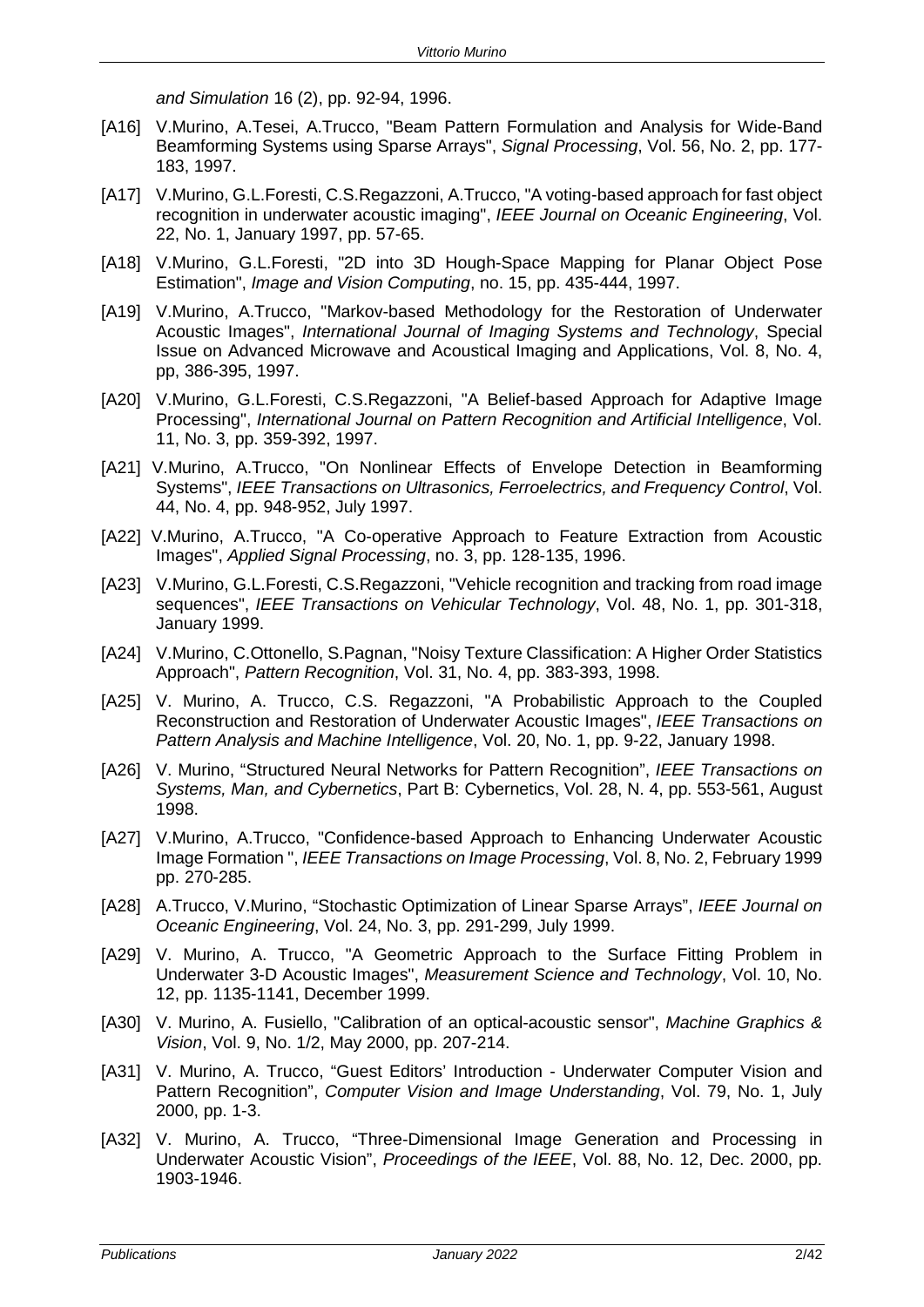# **2001** [A33] V.Murino, "Reconstruction and Segmentation of Underwater Acoustic Images combining Confidence Information in MRF Models", *Pattern Recognition*, Vol. 34, No. 5, May 2001, pp. 981-997.

- [A34] V. Murino, G. Vernazza, "Guest Editorial Artificial Neural Networks for Image Analysis and Computer Vision", *Image and Vision Computing*, Vol. 19, No. 9-10, August 2001, pp. 583-584.
- [A35] A. Trucco, V. Murino, "Synthesis of Unequally Spaced Arrays with Asymmetric Beam Patterns," *Journal of Computational Acoustics*, vol. 9, no. 3, pp. 789-803, September 2001.

# **2002**

[A36] U. Castellani, A. Fusiello, V. Murino, "Registration of multiple acoustic range views for underwater scene reconstruction", *Computer Vision and Image Understanding*, Vol. 87, no. 3, 2002, pp. 78-89.

# **2003**

- [A37] M. Bicego, V. Murino, M.A.T. Figueiredo, "A sequential pruning strategy for the selection of the number of states in hidden Markov models", *Pattern Recognition Letters*, Vol. 24, No. 9-10, Feb. 2003, pp. 1395-1407.
- [A38] H. Zha, H. Saito, A. Fusiello, and V. Murino, "3-D Image Analysis and Modeling Editorial Message", *IEEE Transactions on Systems, Man, and Cybernetics - Part B: Cybernetics*, *Special Issue on 3-D Image Analysis and Modeling*, Vol. 33, No. 4, August 2003, pp. 550- 553.

# **2004**

- [A39] A. Fusiello, V. Murino, "Augmented Scene Modeling and Visualization by Optical and Acoustic Sensor Integration", *IEEE Transactions on Visualization and Computer Graphics*, Vol. 10, No. 6, 2004, pp. 625-636.
- [A40] M. Bicego and V. Murino, "Investigating Hidden Markov Models' Capabilities in 2D Shape Classification", *IEEE Transactions on Pattern Analysis and Machine Intelligence*, Vol. 26, No. 3, Feb. 2004, pp. 281-286.
- [A41] M. Bicego, [V. Murino,](http://www.sci.univr.it/%7Eswan) [M.A.T. Figueiredo,](http://red.lx.it.pt/%7Emtf/) "Similarity-based classification of sequences using Hidden Markov Models", *Pattern Recognition*, Vol. 37, No. 12, Dec. 2004, pp 2281- 2291.
- [A42] U. Castellani, V. Murino, L. Tao, "Efficient Scene Modeling for Underwater ROV Driving", *Sea Technology*, Vol. 45, No. 12, December 2004, pp. 47-52.

- [A43] M. Bicego, M. Del Rosario Martinez, V. Murino, "A supervised data-driven approach for microarray spot quality classification", *Pattern Analysis & Applications*, Vol. 8, No. 1-2, September 2005, pp. 181-187.
- [A44] U. Castellani, A. Fusiello, V. Murino, L. Papaleo, E. Puppo, M. Pittore, "A complete system for on-line modelling of acoustic images", *Signal Processing: Image Communication*, Special Issue on European Projects on Visual Representation Systems and Services, Vol. 20, No. 9-10, October-November 2005, pp. 832-852.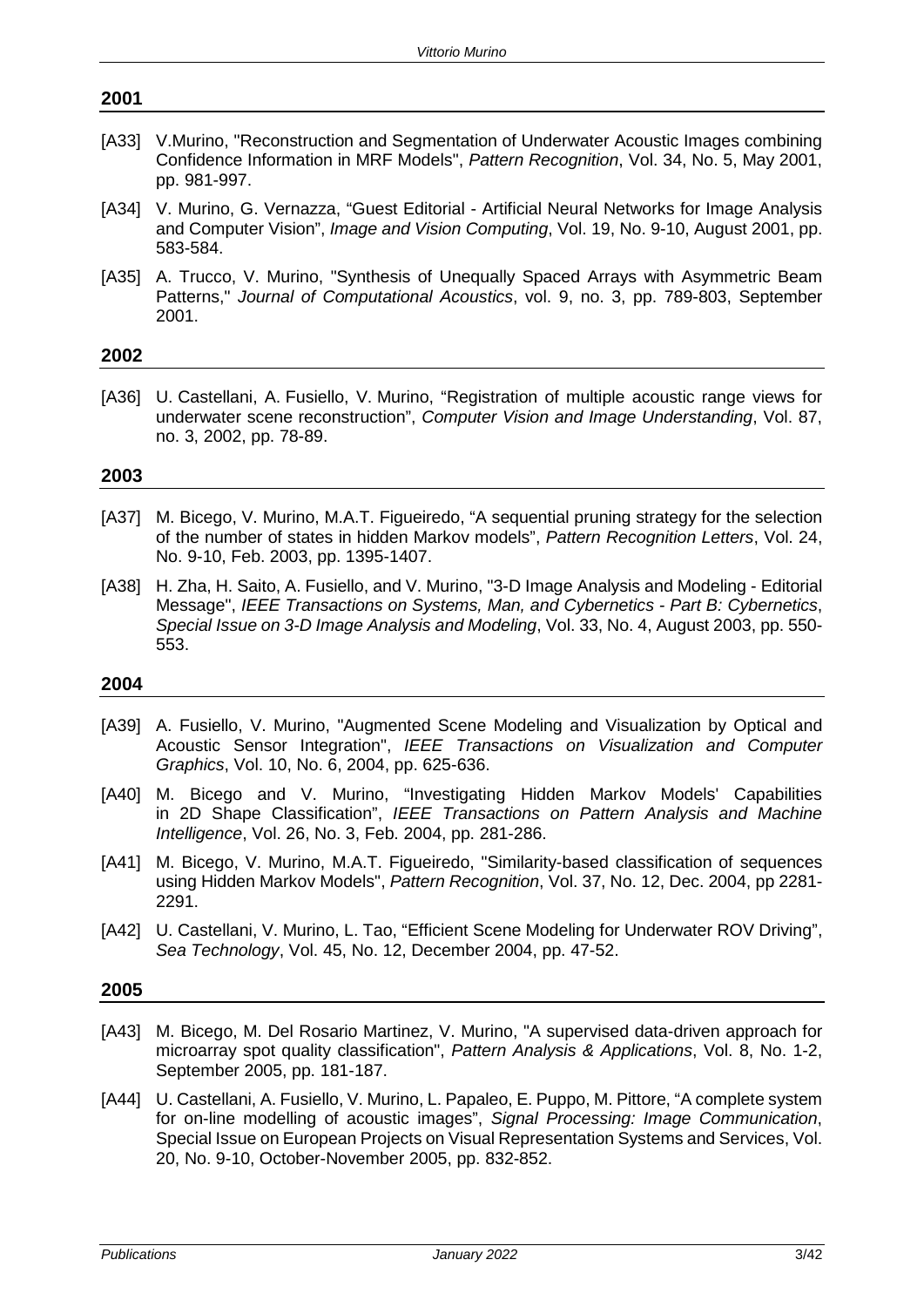[A45] M. Bicego, U. Castellani, V. Murino, "A Hidden Markov Model approach for appearancebased 3D object recognition", *Pattern Recognition Letters*, Vol. 26, No. 16, pp. 2588- 2599, December 2005.

#### **2006**

- [A46] M. Bicego, M. Cristani, V. Murino, "Unsupervised Scene Analysis: A Hidden Markov Model Approach", *Computer Vision and Image Understanding*, Vol. 102/1, pp. 22-41, April 2006.
- [A47] M. Bicego, V. Murino, M. Pelillo, A. Torsello, "Guest Editors' Introduction Similaritybased Pattern Recognition", *Pattern Recognition*, Vol. 39, No. 10, October 2006.

# **2007**

- [A48] A.Colombari, A.Fusiello, V. Murino, "Segmentation and Tracking of Multiple Video Objects", *Pattern Recognition*, Vol. 40, No. 4, April 2007, pp. 1307-1317.
- [A49] M. Cristani, M. Bicego, V. Murino, "Audio-Visual Event Recognition in Surveillance Video Sequences", *IEEE Transactions on Multimedia*, Vol. 9, No. 2, Feb. 2007, pp. 257-267.
- [A49] U. Castellani, A. Fusiello, R. Gherardi, V. Murino, "Automatic selection of MRF control parameters by Reactive Tabu Search", *Image and Vision Computing*, Vol. 25, No. 11, November 2007, pp. 1824-1832.

#### **2008**

- [A50] U.Castellani, M.Cristani, S.Fantoni, V.Murino, "Sparse points matching by combining 3D mesh saliency with statistical descriptors", *Computer Graphics Forum*, Vol. 27, No. 2, pp. 643-652, April 2008 (also published in the *Proceedings of Eurographics 2008*, Crete, Greece).
- [A51] U. Castellani, M. Cristani, C. Combi, V. Murino, A. Sbarbati, P. Marzola, "Visual MRI: Merging Information Visualization and non-parametric clustering techniques for MRI data set analysis", *Artificial Intelligence in Medicine*, Vol. 44, No. 3, November 2008, pp. 171- 282.

# **2009**

- [A52] A. Perina, M. Cristani, L. Xumerle, V. Murino, P.F. Pignatti, G. Malerba, "Fully nonhomogenous hidden Markov model double net: a generative model for haplotype reconstruction and block discovery", *Artificial Intelligence in Medicine*, Vol. 45, No. 2-3, Feb.-March 2009, pp. 135-150.
- [A53] U. Castellani, M. Cristani, A. Daducci, P. Farace, P. Marzola, V. Murino, A. Sbarbati, "DCE-MRI Data Analysis for Cancer Area Classification", *Methods of information in medicine*, Vol. 48, No. 3, June 2009, pp. 248-253.
- [A54] M. Cristani, A. Perina, U. Castellani, V. Murino, "Geo-located image categorization and location recognition", *Pattern Recognition and Image Analysis*, Vol. 19, No. 2, June 2009, pp. 245-252.

- [A55] A. Perina, M. Cristani, V. Murino, "Learning natural scene categories by selective multilevel feature extraction", *Image and Vision Computing*, Vol. 28, Issue 6, June 2010, pp. 927-939.
- [A56] B.Torre, M.Bicego, M.Cristani, V.Murino, A.Diaspro, R.Cingolani, "Combination of Atomic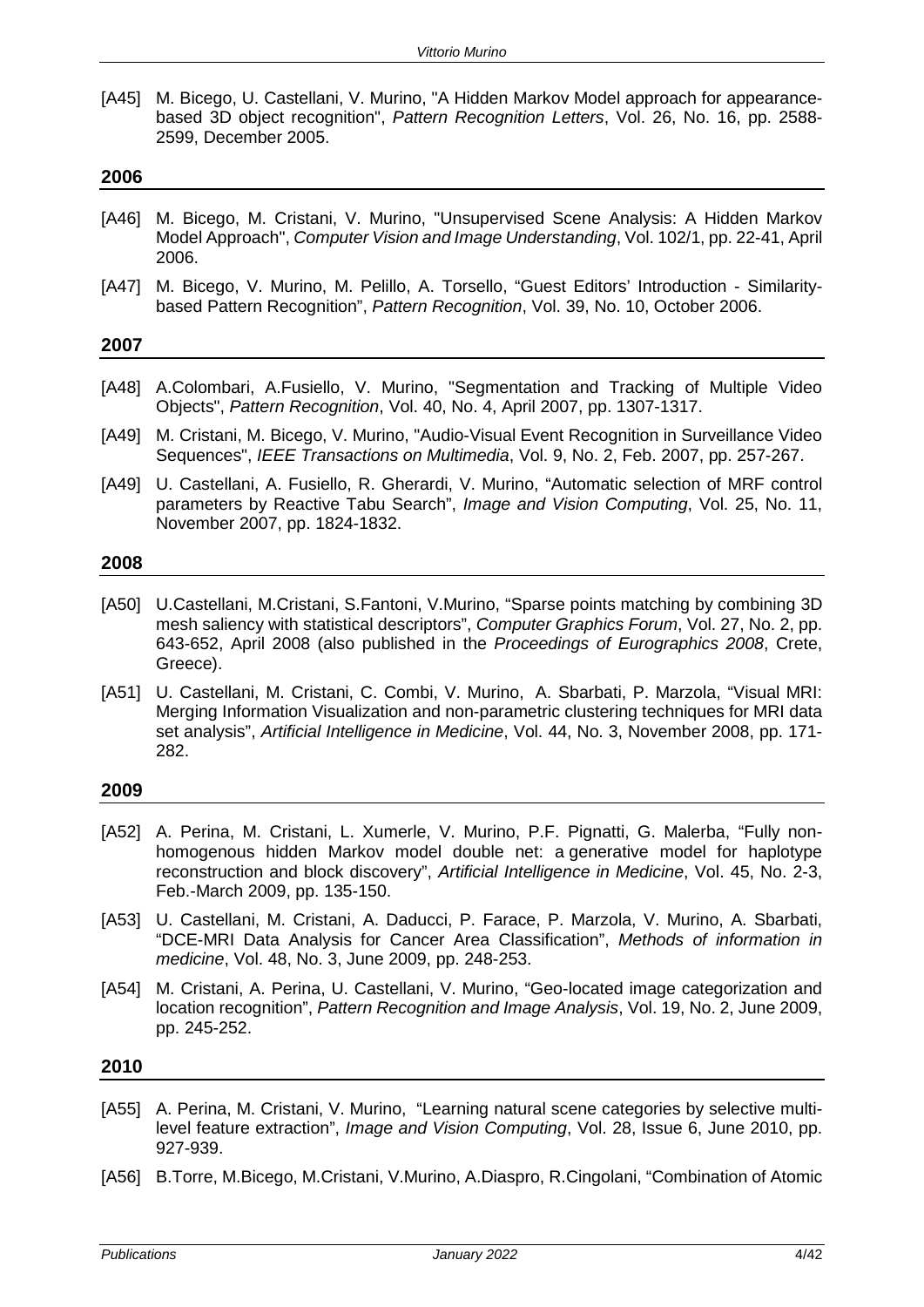Force Microscopy and Principal Component Analysis as a general method for direct recognition of functional and structural domains in nanonocomposite materials", *Microscopy Research and Technique*, Vol. 73, Issue 10, Oct. 2010, pp. 973-981.

- [A57] R.Marzotto, P.Zoratti, D.Bagni, A.Colombari, V.Murino, "A real-time versatile roadway path extraction and tracking on an FPGA platform", *Computer Vision and Image Understanding*, Vol. 114, Issue 11, Nov. 2010, pp. 1164-1179.
- [A58] M. Cristani, M. Farenzena, D. Bloisi, V. Murino, "Background Subtraction for Automated Multisensor Surveillance: a Comprehensive Review", *EURASIP Journal on Advances in Signal Processing*, Hindawi Publishing Corporation, 2010:343057, 24 pages (online). https://doi.org/10.1155/2010/343057

## **2011**

- [A59] M.Cristani, A.Pesarin, C.Drioli, A.Perina, A.Tavano, V.Murino, "Generative Modeling and Classification of Dialogs by a Low-level Turn-taking Feature", *Pattern Recognition*, Volume 44, Issue 8, August 2011, pp. 1785-1800.
- [A60] A.Ulas, R.P.W.Duin, U.Castellani, M.Loog, P.Mirtuono, M.Bicego, V.Murino, M.Bellani, S.Cerruti, M.Tansella, P.Brambilla, "Dissimilarity-Based Detection of Schizophrenia", *International Journal of Imaging Systems & Technology*, Volume 21, Issue 2, June 2011, pp. 179–192.
- [A61] U. Castellani, M.Cristani, V.Murino, "Statistical 3D shape analysis by local generative descriptors", *IEEE Transactions on Pattern Analysis and Machine Intelligence*, Vol. 33 no. 12, Dec. 2011, pp. 2555-2560.
- [A62] Torre B., Lorenzoni M., Bicego M., Cristani M., Murino V. and Diaspro A., "PCA In Dynamic Force Spectroscopy", *Imaging & Microscopy*, 13(4), pp. 26-28, Nov. 2011.

- [A63] Crocco M., Del Bue A. and Murino V., "A Bilinear Approach to the Position Self-Calibration of Multiple Sensors", *IEEE Transactions on Signal Processing*, Vol. 60, No. 2, pp. 660- 673, Feb. 2012.
- [A64] A.Sedda, V.Manfredi, G.Bottini, M.Cristani, V.Murino. Automatic human interaction understanding: lessons from a multidisciplinary approach. *Frontiers in Human Neuroscience*, Volume 6, Article 57 (online), March 2012.
- [A65] A. Perina, M. Cristani, U. Castellani, V. Murino, N. Jojic, "Free energy score spaces: using generative information in discriminative classifiers", *IEEE Transactions on Pattern Analysis and Machine Intelligence*, Vol. 34, No. 7, pp. 1249-1262, July 2012.
- [A66] L. Bazzani, M. Cristani, A. Perina, V. Murino, "Multiple-shot Person Re-identification by Chromatic and Epitomic Analyses", *Pattern Recognition Letters*, No. 33, pp. 898–903, 2012.
- [A67] A. Pesarin, M. Cristani, V. Murino, A. Vinciarelli, "Conversation Analysis at Work: Detection of Conflict in Competitive Discussions through Semi-Automatic Turn-Organization Analysis", *Cognitive Processing*, Volume 13, Issue 2 Supplement, pp 533- 540, October 2012.
- [A68] U. Castellani, E. Rossato, V. Murino, M. Bellani, G. Rambaldelli, C. Perlini, L. Tomelleri, M. Tansella, and P. Brambilla. Classification of schizophrenia using feature-based morphometry. *Journal of Neural Transmission*, Vol. 119 No. 3, pp. 395-404, 2012.
- [A69] A.Perina, N.Jojic, M.Cristani, V.Murino, "Stel Component Analysis: Joint Segmentation, Modeling and Recognition of Objects Classes", *International Journal of Computer Vision*, Vol. 100, No. 3, pp. 241-260, 2012.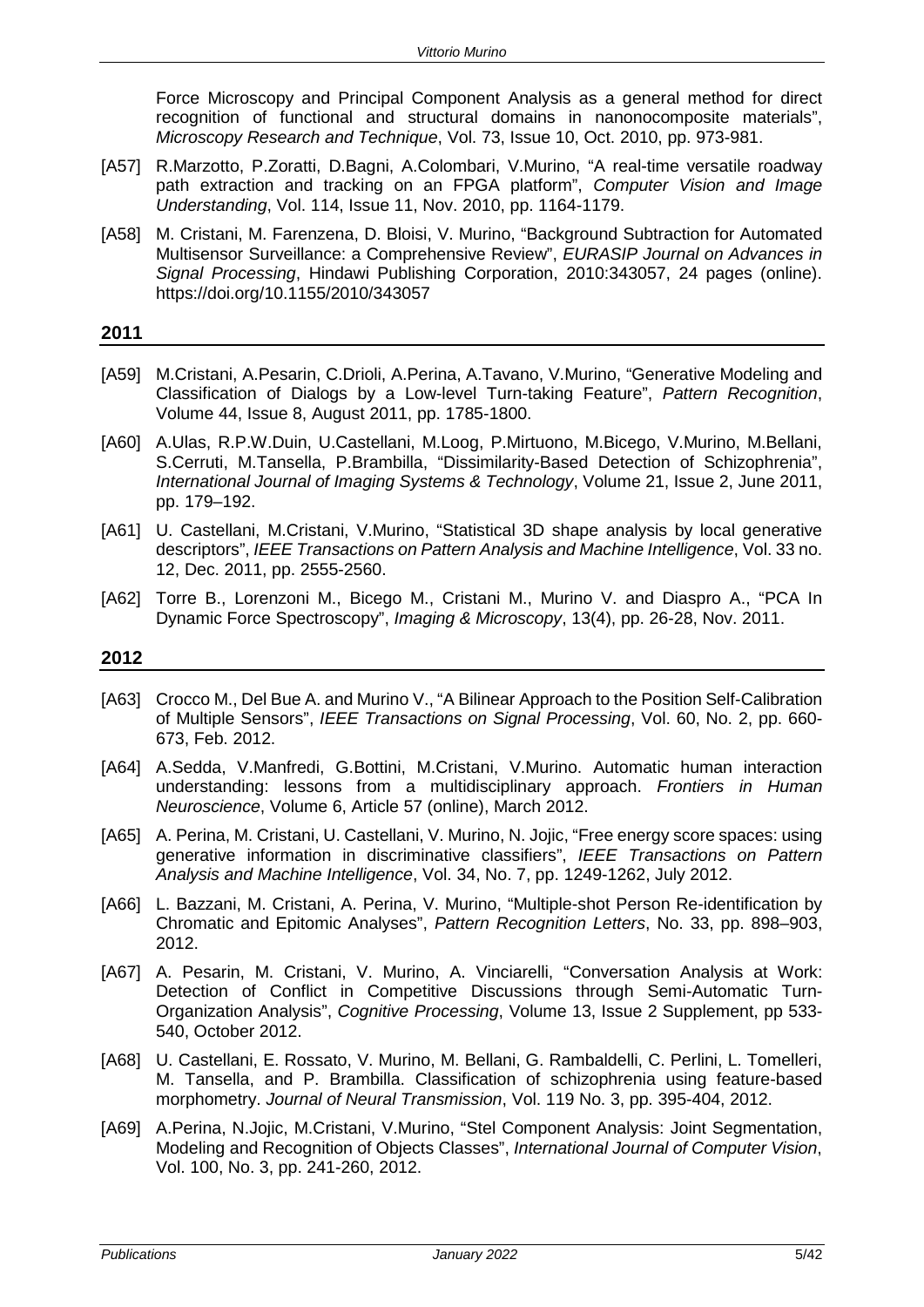- [A70] M. Fasoli, S. Dal Santo, S. Zenoni, G.B. Tornielli, L. Farina, A. Zamboni, A. Porceddu, L. Venturini, M. Bicego, V. Murino, A. Ferrarini, M. Delledonne, M. Pezzotti, "The Grapevine Expression Atlas Reveals a Deep Transcriptome Shift Driving the Entire Plant into a Maturation Program," *The Plant Cell*, Vol. 24(9), Sept. 2012.
- [A71] M.Bicego, P.Lovato, A.Perina, M.Fasoli, M.Delledonne, M.Pezzotti, A.Polverari, V.Murino, "Investigating topic models' capabilities in expression microarray data classification", *IEEE/ACM Transactions on Computational Biology and Bioinformatics*, vol. 9, no. 6, pp. 1831-1836, 2012.
- [A72] P. Bisignano, C. Lambruschini, M. Bicego, V. Murino, A.D. Favia, A. Cavalli, "In Silico Deconstruction of ATP-Competitive Inhibitors of Glycogen Synthase Kinase-3β", *Journal of Chemical Information and Modeling*, 52(12), pg. 3233-3244, December 2012.

- [A73] L. Bazzani, D. Tosato, M. Cristani, M. Farenzena, G. Paggetti, G. Menegaz, and V. Murino. Social interactions by visual focus of attention in a three-dimensional environment. *Expert Systems*, Vol. 30(2), pp. 115-127, 2013 (*online* July 2012*)*.
- [A74] Cristani M., Raghavendra R., Del Bue A., Murino V., "Human Behavior Analysis in Video Surveillance: a Social Signal Processing Perspective", *Neurocomputing*, Vol. 100, pp. 86- 97, Jan. 2013.
- [A75] M.Bicego, A.Ulas, U.Castellani, A.Perina, V.Murino, A.F.T. Martins, P.M.Q. Aguiar, M.A.T. Figueiredo, "Combining Information Theoretic Kernels with Generative Embeddings for Classification", *Neurocomputing*, Vol. 101, pp. 161-169, Feb. 2013.
- [A76] L. Bazzani, M. Cristani, V. Murino. "Symmetry-driven accumulation of local features for human characterization and re-identification". *Computer Vision and Image Understanding*, Vol. 117(2), pp. 130-144, February 2013.
- [A77] D. Tosato, M. Spera, M. Cristani, V. Murino, "Characterizing humans on Riemannian manifolds", *IEEE Transactions on Pattern Analysis and Machine Intelligence*, Vol. 35(8), pp. 1972-1984, August 2013.
- [A78] L. Giancardo, D. Sona, H. Huang, S. Sannino, F. Managò, D. Scheggia, F. Papaleo, V. Murino, "Automatic Visual Tracking and Social Behaviour Analysis with Multiple Mice", *PLoS ONE* 8(9): e74557, Sept. 2013. DOI:10.1371/journal.pone.0074557.

- [A79] A.C. Carli, M.A.T. Figueiredo, M. Bicego, V. Murino, "Generative embeddings based on Rician mixtures for kernel-based classification of magnetic resonance images", *Neurocomputing*, Vol. 123, pp. 49-59, 2014.
- [A80] F. Papaleo, M.L. Scattoni, L. Giancardo, D. Sona, H. Huang, S. Sannino, F. Managò, D. Scheggia, V. Murino, "Chronic and Acute Intranasal Oxytocin Produce Divergent Social Effects in Mice", *Neuropsychopharmacology*, 39(5), pp. 1102-14, April 2014.
- [A81] D.S. Cheng, H. Salamin, P. Salvagnini, M. Cristani, A. Vinciarelli, V. Murino. "Predicting Online Lecture Ratings Based on Gesturing and Vocal Behavior", *Journal on Multimodal User Interfaces*, Vol. 8, Issue 2, pp, 151-160, June 2014.
- [A82] A. Tavano, A. Pesarin, V. Murino, M. Cristani. "Automatic conversational scene analysis in children with Asperger syndrome/High Functioning Autism and typically developing peers", *PLoS ONE*, 2014. DOI: 10.1371/journal.pone.0085819.
- [A83] Pisani P., Piro P., Decherchi S., Bottegoni G., Sona D., Murino V., Rocchia W., Cavalli A., "Describing the Conformational Landscape of Small Organic Molecules through Gaussian Mixtures in Dihedral Space", *Journal of Chemical Theory and Computation*, 10(6), pp. 2557–2568, 2014.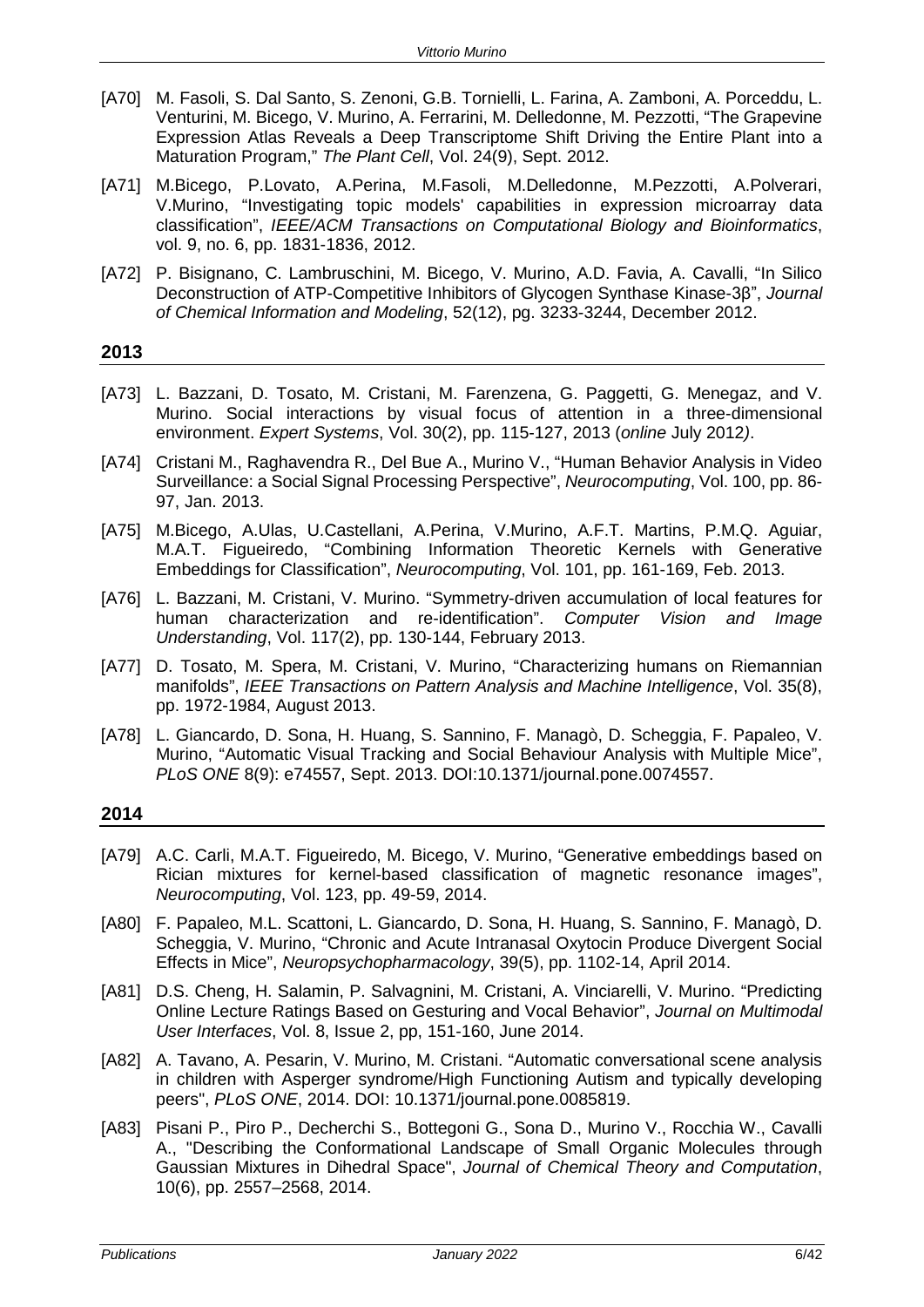- [A84] M. San Biagio, S. Martelli, M. Crocco, M. Cristani, V. Murino "Encoding Structural Similarity By Cross-covariance Tensors For Image Classification", *International Journal of Pattern Recognition and Artificial Intelligence*, Vol. 28, Issue 7, November 2014.
- [A85] S. Ullo, T.R. Nieus, D. Sona, A. Maccione, L. Berdondini, V. Murino, "Functional Connectivity Estimation over Large Networks at Cellular Resolution based on Electrophysiological Recordings and Structural Prior", *Frontiers in Neuroanatomy* 8:137, Nov. 2014. DOI: 10.3389/fnana.2014.00137. *Online*

- [A86] L. Dodero, S. Vascon, V. Murino, A. Bifone, A. Gozzi, D. Sona, "Automated Multi-Subject Fiber Clustering of Mouse Brain using Dominant Sets", *Frontiers in Neuroinformatics* 8:87, Jan. 2015. DOI: 10.3389/fninf.2014.00087. *Online*
- [A87] L. Bazzani, M. Zanotto, M. Cristani, V. Murino, "Joint Individual-Group Modeling for Tracking", *IEEE Transactions on Pattern Analysis and Machine Intelligence*, Vol 37(4), pp. 746-759, April 2015.
- [A88] S. Ullo, V. Murino, A. Maccione, L. Berdondini, D. Sona, "Bridging the Gap in Connectomic Studies: A Particle Filtering Framework for Estimating Structural Connectivity at Network Scale Medical Image Analysis", *Medical Image Analysis*, Vol. 21, No. 1, pp. 1-14, April 2015.
- [A89] P. Salvagnini, F. Pernici, M. Cristani, G. Lisanti, A. Del Bimbo, V. Murino, "Non-Myopic Information Theoretic Sensor Management of a Single Pan-Tilt-Zoom Camera for Multiple Object Detection and Tracking", *Computer Vision and Image Understanding*, Vol. 134, pp. 74–88, May 2015.
- [A90] D. Peruzzo, U. Castellani, C. Perlini, M. Bellani, V. Marinelli, G. Rambaldelli, A. Lasalvia, S. Tosato, K. De Santi, V. Murino, M. Ruggeri, P. Brambilla, "Classification of first-episode psychosis: a multi-modal multi-feature approach integrating structural and diffusion imaging", *Journal of Neural Transmission*, Vol. 122, No. 6, pp. 897-905, 2015.

- [A91] M. Tamassia, A. Farinelli, V. Murino, A. Del Bue, "Directional Visual Descriptors and Multirobot Strategies for Large-Scale Coverage Problems", *Journal of Field Robotics*, Vol. 33, Issue 4, 2016. https://doi.org/10.1002/rob.21612
- [A92] S. Vascon, E.Z. Mequanint, M. Cristani, H. Hung, M. Pelillo, V. Murino, "Detecting conversational groups in images and sequences: a robust game-theoretic approach", *Computer Vision and Image Understanding,* Vol. 143, pp. 11-24, Feb. 2016.
- [A93] Minh Hà Quang, L. Bazzani, V. Murino, "A Unifying Framework in Vector-Valued Reproducing Kernel Hilbert Spaces for Manifold Regularization and Co-Regularized Multi-View Learning", *Journal of Machine Learning Research*, 17(25):1−72, 2016.
- [A94] M. Crocco, M. Cristani, A. Trucco, V. Murino, "Audio Surveillance: A Systematic Review", *ACM Computing Survey*, Vol. 48, Issue 4, March 2016.
- [A95] B. Zhang, A. Perina, Z. Li, V. Murino, J. Liu, R. Ji, "Bounding Multiple Gaussians Uncertainty with Application to Object Tracking", *International Journal on Computer Vision*, Vol. 118, No. 3, pp. 364-379, July 2016. DOI: 10.1007/s11263-016-0880-y.
- [A96] I.L. Liakos, P. Salvagnini, A. Scarpellini, R. Carzino, C. Beltran, E. Mele, V. Murino, A. Athanassiou, "Bio-mimetic locomotion on water of a porous natural polymeric composite", *Advanced Materials Interfaces*, Vol. 3, Issue 11, June 2016.
- [A97] M. Pelillo, E.R. Hancock, X. Li, V. Murino, "Guest Editorial Learning in Non-(geo)metric Spaces (Special Section)", *IEEE Trans. on Neural Networks and Learning Systems*, Vol. 27, Issue 6, June 2016, pp. 1290-1293.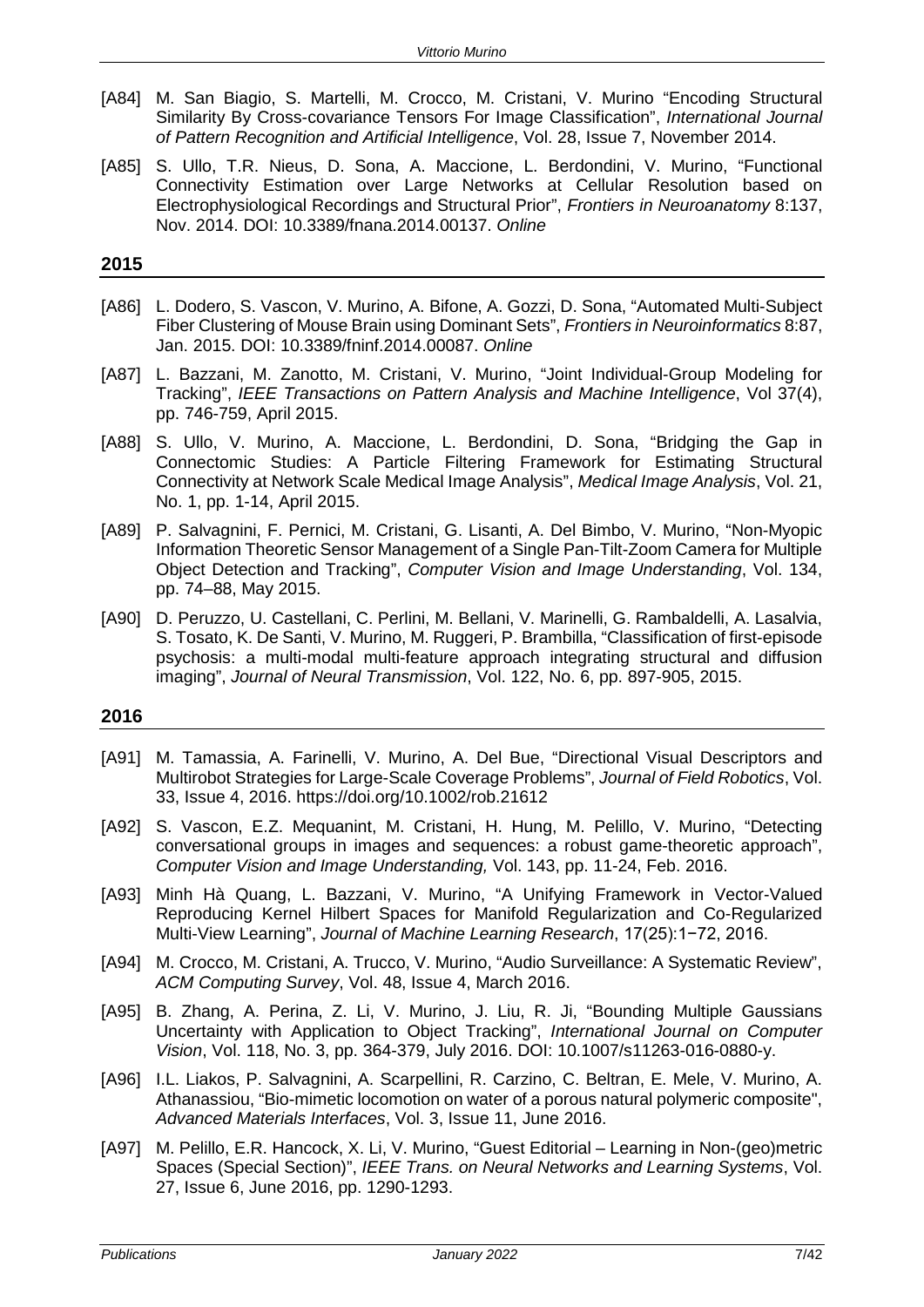[A98] P. Lovato, M. Bicego, M. Kesa, N. Jojic, V. Murino, A. Perina, "Traveling on discrete embeddings of gene expression", *Artificial Intelligence in Medicine*, Vol. 70, June 2016, pp. 1-11.

# **2017**

- [A99] G. Hilgen, M. Sorbaro, S. Pirmoradian, J-O. Muthmann, I.E. Kepiro, S. Ullo, C.J. Ramirez, A. Puente Encinas, A. Maccione, L. Berdondini, V. Murino, D. Sona, F. Cella Zanacchi, E. Sernagor, M.H. Hennig, "Unsupervised spike sorting for large scale, highdensity multielectrode arrays", *Cell Reports*, Vol. 18, Issue 10, March 2017, pp. 2521- 2532.
- [A100] V. Murino, S. Gong, C.C. Loy, L. Bazzani, "Editorial Image and Video Understanding in Big Data", *Computer Vision and Image Understanding 156, Special Issues on Image and Video Understanding in Big Data*, Vol. 156, March 2017, pp. 1-3.
- [A101] B. Zhang, Z. Li, A. Perina, A. Del Bue, V. Murino, J. Liu, "Adaptive Local Movement Modeling for Robust Object Tracking", *IEEE Trans. on Circuits and Systems for Video Technology*, Vol. 27(7), pp. 1515-1526, July 2017.
- [A102] M. San Biagio, C. Beltran-Gonzalez, S. Giunta, A. Del Bue, V. Murino, "Automatic Inspection of Aeronautics Components", *Machine Vision and Applications*, Vol. 28, No. 5-6, DOI 10.1007/s00138-017-0839-1, August 2017, pp. 591-605.
- [A103] S. Bak, M. San Biagio, R. Kumar, V. Murino, F. Brémond, "Exploiting Feature Correlations by Brownian Statistics for People Detection and Recognition", *IEEE Transactions on Systems, Man and Cybernetics: Systems*, Vol. 47, Issue 9, Sept. 2017.

- [A104] C. Beyan, F. Capozzi, C. Becchio, V. Murino, "Prediction of the Leadership Style of an Emergent Leader Using Audio and Visual Nonverbal Features", *IEEE Trans. on Multimedia*, Vol. 20 No. 2, pp. 441-456, 2018.
- [A105] B. Mirmahboub, M.L. Mekhalfi, V, Murino, "Person Re-identification by Order-Induced Metric Fusion", *Neurocomputing*, No. 275, pp. 667-676, 2018.
- [A106] M. Crocco, S. Martelli, A. Trucco, A. Zunino, V. Murino, "Audio Tracking in Noisy Environments by Acoustic Map and Spectral Signature", *IEEE Trans. on Cybernetics,*  Vol. 48, Issue 5, pp. 1619-1632, May 2018. *Online since June 2017*
- [A107] B. Zhang, A. Perina, Ce Li, Qixiang Le, V. Murino, A. Del Bue, "Manifold constraint transfer for visual structure-driven optimization", *Pattern Recognition*, Vol. 77, pp. 87- 98, May 2018.
- [A107] A. Bhuiyan, V. Murino, A. Perina, "Exploiting Multiple Detections for Person Reidentification", *Journal of Imaging* 2018, 4, 28. https://doi.org/10.3390/jimaging4020028
- [A109] S.Martelli, L. Mazzei, C. Canali, P. Guardiani, S. Giunta, A. Ghiazza, I. Mondino, F. Cannella, V. Murino, A. Del Bue, "Deep Endoscope: Intelligent Duct Inspection for the Avionic Industry", *IEEE Trans. on Industrial Informatics*, Vol. 14, Issue 4, pp. 1701-1711, April 2018.
- [A110] V-M. Katsageorgiou, D. Sona, M. Zanotto, G. Lassi, C. Garcia-Garcia, V. Tucci, V. Murino, "A Novel Unsupervised Analysis of Electrophysiological Signals Reveals New Sleep Sub-stages in Mice", *PLOS Biology,* 16(5), May 2018. <https://doi.org/10.1371/journal.pbio.2003663>
- [A111] A. Roy, B. Banerjee, V. Murino, "Discriminative Body Part Interaction Mining for Mid-Level Action Representation and Classification", *Journal of Visual Communication and*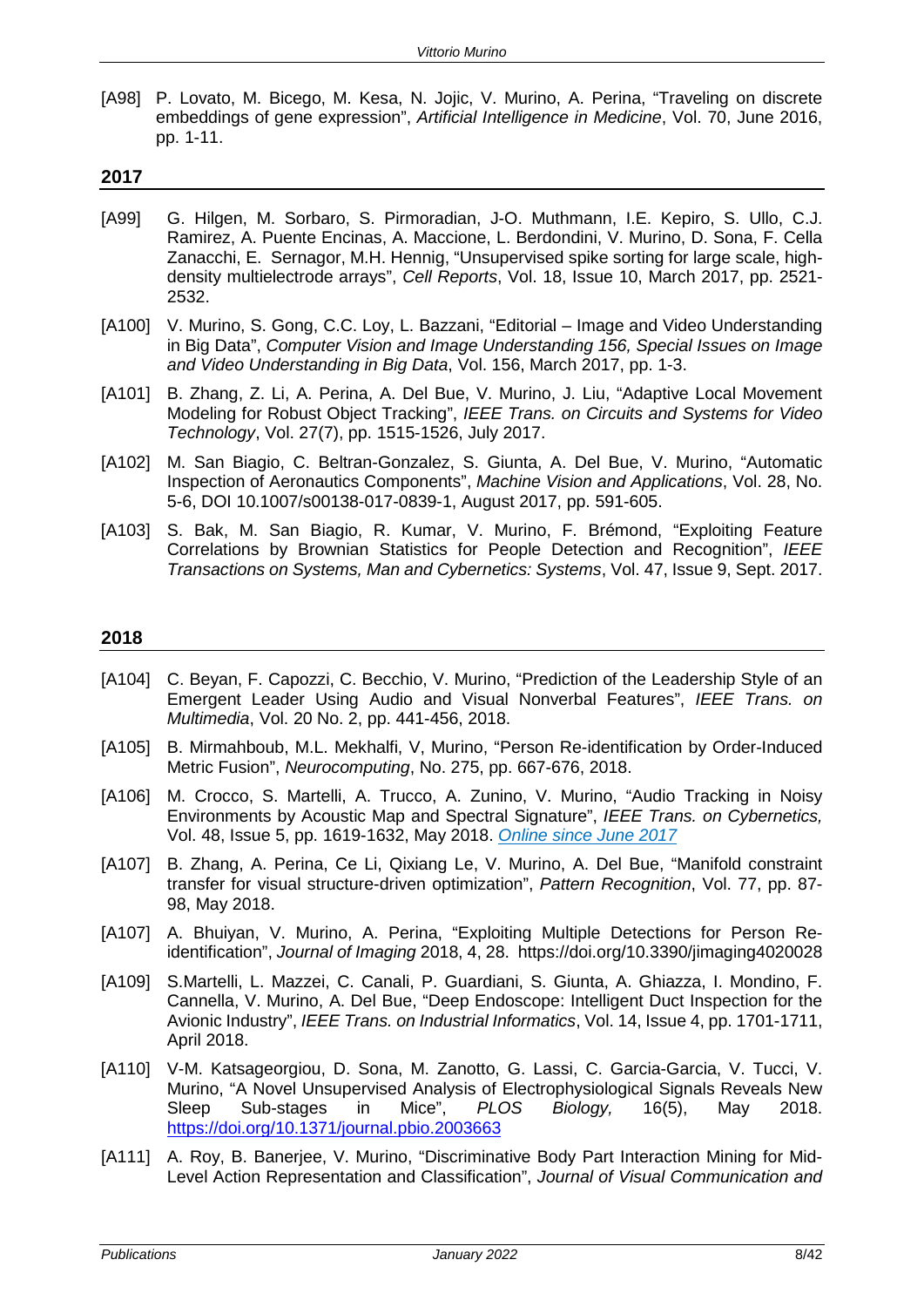*Image Representation*, Volume 55, pp. 829-840, August 2018.

| 2019     |                                                                                                                                                                                                                                                  |
|----------|--------------------------------------------------------------------------------------------------------------------------------------------------------------------------------------------------------------------------------------------------|
| $[A112]$ | A. Crimi, L. Giancardo, F. Sambataro, A. Gozzi, V. Murino, D. Sona, "MultiLink Analysis:<br>Brain Network Comparison via Sparse Connectivity Analysis", Scientific Reports, 9:65,<br>2019. DOI:10.1038/s41598-018-37300-4.                       |
| [A113]   | C. Beyan, V-M. Katsageorgiou, V. Murino, "A Sequential Data Analysis Approach to<br>Detect Emergent Leaders in Small Groups", IEEE Trans. on Multimedia, Vol. 21, Issue<br>8, Aug. 2019. DOI: 10.1109/TMM.2019.2895505                           |
| $[A114]$ | S. Aslani, M. Dayan, L. Storelli, M. Filippi, V. Murino, M.A. Rocca, D. Sona, "Multi-branch<br>Convolutional Neural Network for Multiple Sclerosis Lesion Segmentation",<br>Neurolmage, Vol. 196, August 2019, pp. 1-15.                         |
| [A115]   | J. Cavazza, P. Morerio, V. Murino, "Scalable and Compact 3D Action Recognition with<br>Approximated RBF Kernel Machines", Pattern Recognition, Vol. 93, Sept. 2019, pp. 25-<br>35.                                                               |
| $[A116]$ | Capozzi, F., Beyan, C., Pierro, A., Koul, A., Murino, V., Livi, S., Bayliss, A.P., Ristic, J.,<br>Becchio, C., "Tracking The Leader: Gaze Behaviour In Group Interactions", ISCIENCE<br>(2019), DOI: https://doi.org/10.1016/j.isci.2019.05.035. |
| $[A117]$ | R. Panda, A. Bhuiyan, V. Murino, A.K. Roy-Chowdhury, "Adaptation of Person Re-<br>identification Models for On-boarding New Camera(s)", Pattern Recognition, Vol. 96,<br>December 2019.                                                          |
| $[A118]$ | C. Liu, W. Ding, J. Yang, V. Murino, B. Zhang, J. Han, G. Guo, "Aggregation Signature<br>for Small Object Tracking", IEEE Transactions on Image Processing, Vol. 29, Sept.<br>2019, pp. 1738 - 1747. DOI: 10.1109/TIP.2019.2940477               |
| [A119]   | C. Beyan, A. Zunino, M. Shahid, V. Murino, "Personality Traits Classification Using Deep<br>Visual Activity-based Nonverbal Features of Key-Dynamic Images", IEEE Trans. on<br>Affective Computing, 2019. DOI: 10.1109/TAFFC.2019.2944614        |
| 2020     |                                                                                                                                                                                                                                                  |
| [A120]   | N.C. Garcia, P. Morerio, V. Murino, "Learning with privileged information via adversarial<br>discriminative modality distillation", IEEE Transactions on Pattern Analysis and Machine<br>Intelligence, Vol. 42, Issue 10, 2020.                  |
| [A121]   | A. Zunino, J. Cavazza, P. Morerio, R. Volpi, A. Cavallo, C. Becchio, V. Murino,<br>"Predicting Intentions from Motion: the Subject-Adversarial Adaptation Approach",                                                                             |

- *International Journal on Computer Vision*, Vol. 128, Issue 1, 2020, pp. 220-239. DOI: <https://doi.org/10.1007/s11263-019-01234-9> [A122] C.Beyan, V.Murino, G. Venture, A. Wykowska, "Guest Editorial – Computational
- Approaches for Human-Human and Human-Robot Social Interactions", *Frontiers in Robotics and AI*, Lausanne: Frontiers Media SA. Vol. 7, Article 55, April 2020. DOI: 10.3389/978-2-88963-807-9.
- [A123] C.Beyan, M. Shahid, V. Murino, "RealVAD: A Real-world Dataset and A Method for Voice Activity Detection by Body Motion Analysis", *IEEE Trans. on Multimedia*, Vol. 23, July 2020, pp. 2071 - 2085. DOI: 10.1109/TMM.2020.3007350.
- [A124] Bossi F., Willemse C., Cavazza J., Marchesi S., Murino V., Wykowska, A. The human brain reveals resting state activity patterns that are predictive of biases in attitudes towards robots. *Science Robotics*, Vol. 5, Issue 46, 2020.
- [A125] M. Zanotto, R. Volpi, A. Maccione, L. Berdondini, S. Di Marco, D. Sona, V. Murino, "Modeling a Population of Retinal Ganglion Cells with Restricted Boltzmann Machines",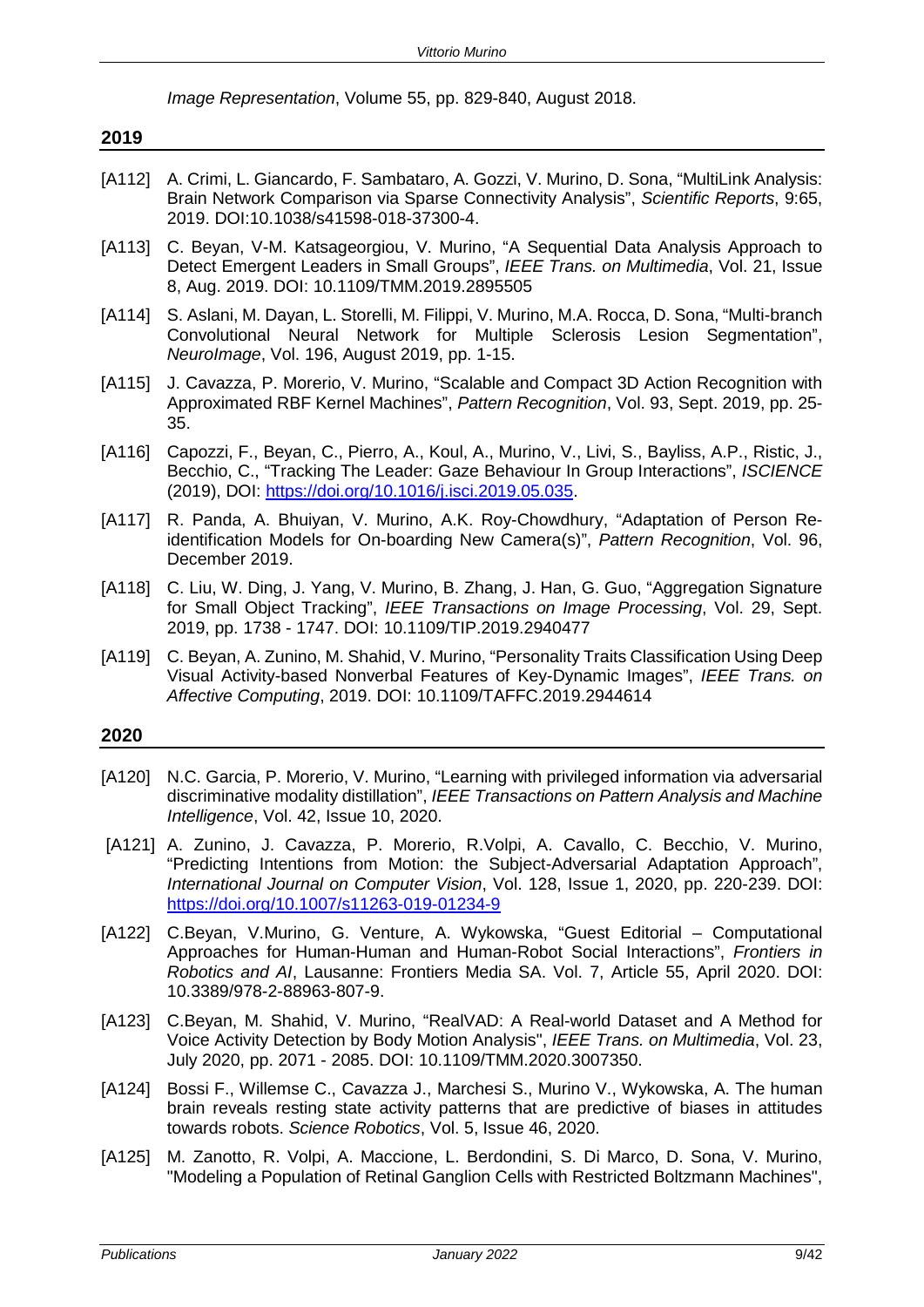*Scientific Reports*, vol. 10, issue 1, ar.n. 16549, 2020. DOI: 10.1038/s41598-020-73691 z

[A126] M. Cristani, A. Del Bue, V. Murino, F. Setti, A. Vinciarelli, "The Visual Social Distancing Problem", *IEEE Access*, vol. 8, art. n. 9138385, pp. 126876-126886, 2020. DOI: 10.1109/ACCESS.2020.3008370

- [A127] A. Zunino, S.A. Bargal, P. Morerio, J. Zhang, S. Sclaroff, V. Murino, "Excitation Dropout: Encouraging Plasticity in Deep Neural Networks", *International Journal on Computer Vision*, Vol. 129, pp. 1139–1152, Jan. 2021.
- [A128] Xiangping Zhu, Xiatian Zhu, Minxian Li, P. Morerio, V. Murino, S. Gong "Intra-Camera Supervised Person Re-Identification", *International Journal on Computer Vision*, Vol. 129, pp. 1580–1595, Feb. 2021.
- [A129] A. Crimi, L. Dodero, F. Sambataro, V. Murino, D. Sona, "Structurally constrained effective brain connectivity", *NeuroImage*, Vol. 239, pp. 1-15, October 2021.
- [A130] S.A. Bargal, A. Zunino, V. Petsiuk, Jianming Zhang, K. Saenko, V. Murino, S. Sclaroff, "Guided Zoom: Zooming into Network Evidence to Refine Fine-Grained Model Decisions", *IEEE Transactions on Pattern Analysis and Machine Intelligence*, Vol. 43, Issue 11, pp. 4196-4202, November 2021.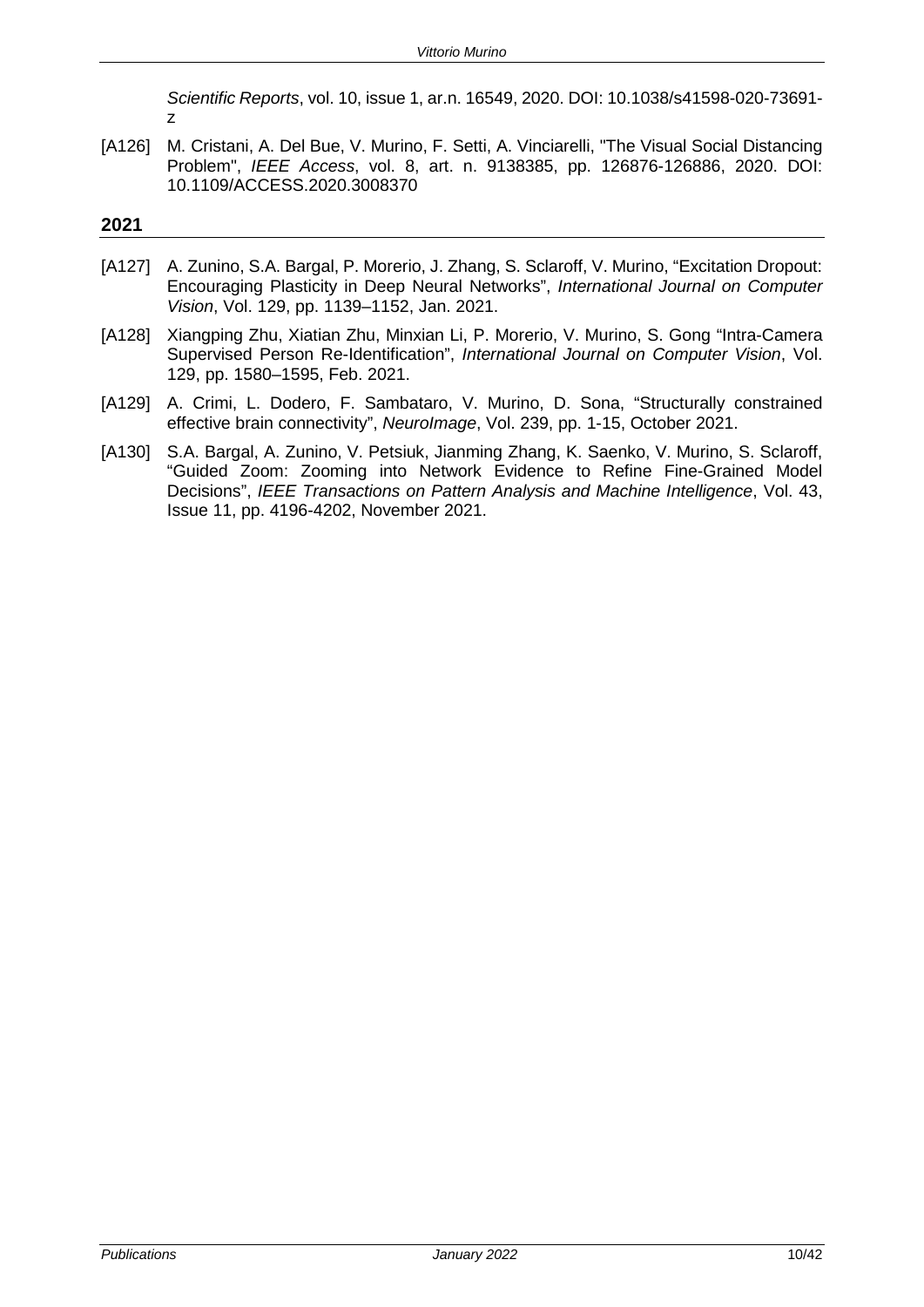# **CONTRIBUTIONS ON BOOKS**

# **2000-**

- [L1] V.Murino, E.Frumento, F.Gabino, "Restoration of noisy underwater acoustic images using Markov Random Fields", in *Lecture Notes in Computer Science n. 974, Image Analysis & Processing,* Springer Verlag, Berlin, pp. 355-360, 1995.
- [L2] V.Murino, C.Ottonello, S.Pagnan, "Robust features for textures in additive noise", in *Lecture Notes in Computer Science, Image Analysis & Processing n. 974,* Springer Verlag, Berlin, pp. 393-398, 1995.
- [L3] V.Murino, G.L.Foresti, C.Regazzoni, "Depth Estimation for Adaptive Regulation of Camera Parameters", in *Machine Learning and Perception, Series in Machine Perception and Artificial Intelligence*, G. Tascini, F. Esposito, V. Roberto, P. Zingaretti Eds., Vol. 23, World Scientific, Singapore, pp. 83-90, 1996.
- [L4] V.Murino, G.L.Foresti, "Moving object recognition from an image sequence for autonomous vehicle driving", in *Time-Varying Image Processing and Moving Object Recognition 3*, V. Cappellini Eds., Elsevier, Amsterdam, pp. 383-390, 1994.
- [L5] V.Murino, G.L.Foresti, G.Vernazza, "A Hough-based method to extract straight-segments from complex scenes", in *Progress in Image Analysis and Processing*, S. Impedovo Ed., World Scientific, Singapore, pp. 205-208, 1993.
- [L6] V.Murino, G.L.Foresti, C.Regazzoni, "A Markov Random Field approach to grouping of descriptive primitives", in *Image Processing: Theory and Applications*, Elsevier, Amsterdam, pp.167-172, 1993.
- [L7] V.Murino, C.S.Regazzoni, G.L.Foresti, "A Markovian Model for Perceptual Grouping of Different Shape Primitives", in *Lecture Notes in Artificial Intelligence n. 745*, *Intelligent Perceptual Systems*, Springer Verlag, Berlin, pp. 161-180, 1993.
- [L8] V.Murino, G.L.Foresti, C.S.Regazzoni, G.Vernazza, "Integration of a voting scheme and a stochastic relaxation algorithm for edge-labeling", in *Signal Processing VI, Theories and Applications*, J. Vandewalle, M. Moonen, A. Oosterlinck Eds., Elsevier, Amsterdam, Vol.II, pp. 579-582, 1992.
- [L9] V.Murino, M.F.Peri, C.S.Regazzoni, "Distributed belief revision for adaptive image processing regulation", in *Lecture Notes in Computer Science n. 588, Computer Vision*, Springer Verlag, Berlin, pp. 87-90, 1992.
- [L10] V.Murino, G.L.Foresti, C.Regazzoni, R.Zunino, "3D Object Recognition by Integration of Associative and Symbolic Techniques", in *Visual Form Analysis and Recognition*, C. Arcelli, L.P.Cordella, G. Sanniti di Baja Eds., Plenum Press, New York, pp. 259-266, 1991.
- [L11] V.Murino, C.Regazzoni, G.Vernazza, R.Zunino, "Mellin based classification: a performance analysis", in *Digital Signal Processing - 91*, V.Cappellini, A.G.Costantinides Eds., Elsevier, Amsterdam, pp. 462-467, 1991.
- [L12] V.Murino, R.Feri, G.L.Foresti, C.S.Regazzoni, G.Vernazza, "Spatial reasoning by knowledge-based integration of visual and IR fuzzy cues", in *Signal Processing V Theories and Applications*, L. Torres, E. Masgrau, M.A. Lagunas Eds., Elsevier, Amsterdam, pp. 1719-1722, 1990.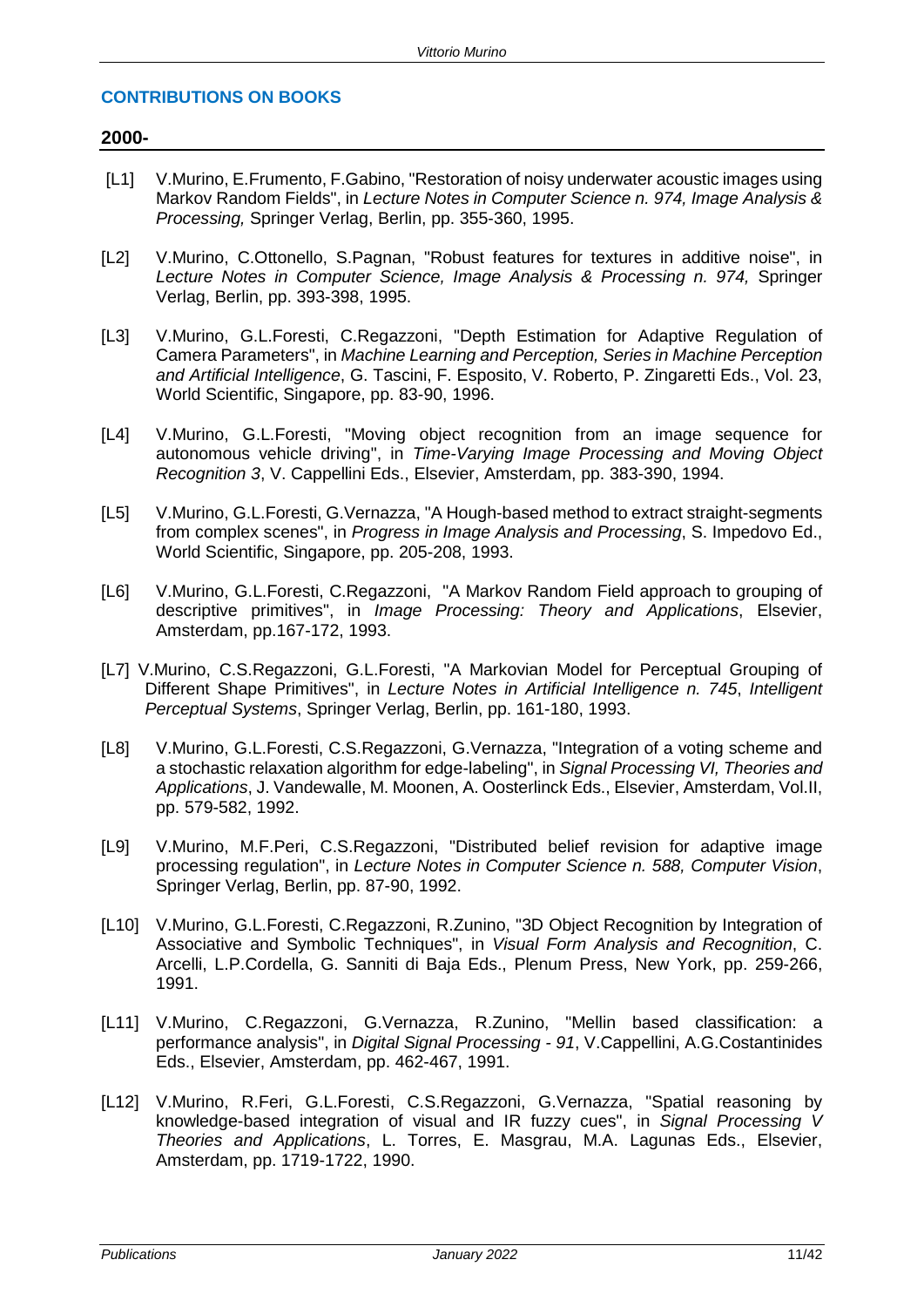- [L13] V.Murino, A.Trucco, "An analytical formulation for wide-band beam patterns using sparse arrays", in *Acoustical Imaging*, Vol. 22, Tortoli, Masotti Eds., Plenum Press, New York, pp. 69-74, 1996.
- [L14] V.Murino, S.Pagnan, C.Ottonello, A.Trucco, "Texture Analysis: comparison of autocorrelation-based with cumulant-based approaches", in *Signal Processing VIII Theories and Applications*, Vol. III, Ramponi, Sicuranza, Carrato, Marsi Eds., LINT, Trieste, pp. 1503-1505, 1996.
- [L15] V.Murino, "Integration of Confidence Information by Markov Random Fields for Reconstruction of Underwater 3D Acoustic Images", in *Lecture Notes on Computer Science n. 1223*, M.Pelillo, E.Hancock Eds., Springer, pp. 475-490, 1997.
- [L16] V. Murino, A. Trucco, "Coupled Segmentation and Reconstruction of Underwater 3D Acoustic Images using Confidence Information", in *Advances in Visual Form Analisys*, C. Arcelli, L.P. Cordella, G. Sanniti di Baja, Eds., World Scientific, Singapore, pp.415-424, 1997.
- [L17] G.G.Pieroni, G.L.Foresti, V. Murino, "Integration of Optical and Acoustical Imaging Sensors for Underwater Applications", in *Lecture Notes in Computer Science no. 1311*, *Image Analysis & Processing*, A. Del Bimbo Ed., Springer, Berlin, pp. 749-156, 1997.
- [L18] A. Trucco, V. Murino, "A Weighted Fresnel Approximation for the Delays Used in Focused Beamforming," in *Acoustical Imaging*, Vol. 23, S. Lees, L.A. Ferrari, Eds., Plenum Press, New York, pp. 261-266, 1997.
- [L19] L. De Floriani, V. Murino, G.G. Pieroni, E. Puppo, "Virtual Environment Generation by CAD-Based Methodology for Underwater Vehicle Navigation", in *Signal Processing IX, Theories and Applications* (*EUSIPCO '98*), Vol. II, S.Theodoridis, I.Pitas, A.Stouraitis, N.Kalouptsidis Eds., 1998, pp. 1105-1108.
- [L20] A. Trucco, V. Murino, "Synthesis of Unequally Spaced Array with Asymmetric Beam Patterns", *Int. Conf. on Theoretical and Computational Acoustics*, Trieste, Italy, May 1999.
- [L21] V. Murino, A Fusiello, "Augmented Reality by Integrating Multiple Sensory Modalities for Underwater Scene Understanding", in *Confluence of Computer Vision and Computer Graphics, NATO Science Series, 3. High Technology - Vol. 84*, A.Leonardis, F.Solina, R.Bajcsy Eds., Kluwer Academics Publ., 2000, pp. 331-349.

- [L22] M. Bicego, A. Dovier, V.Murino, "Designing the Minimal Structure of Hidden Markov Models by Bisimulation", in *Lecture Notes on Computer Science n. 2134*, M.Figueiredo, J.Zerubia, A.K.Jain Eds., Springer, pp. 75-90, 2001.
- [L23] A. Fusiello, U. Castellani, V. Murino, "Relaxing Symmetric Multiple Windows Stereo using Markov Random Fields", in *Lecture Notes on Computer Science n. 2134*, M.Figueiredo, J.Zerubia, A.K.Jain Eds., Springer, pp. 91-104, 2001.

# **2002**

[L24] A. Trucco, M. Palmese, A. Fusiello, and V. Murino, "Three-dimensional underwater acoustical imaging and processing," in Underwater Acoustic Digital Signal Processing and Communication Systems, R.S.H. Istepanian and M. Stojanovic, Eds. Boston: Kluwer Academic Publishers, pp. 247-274, 2002.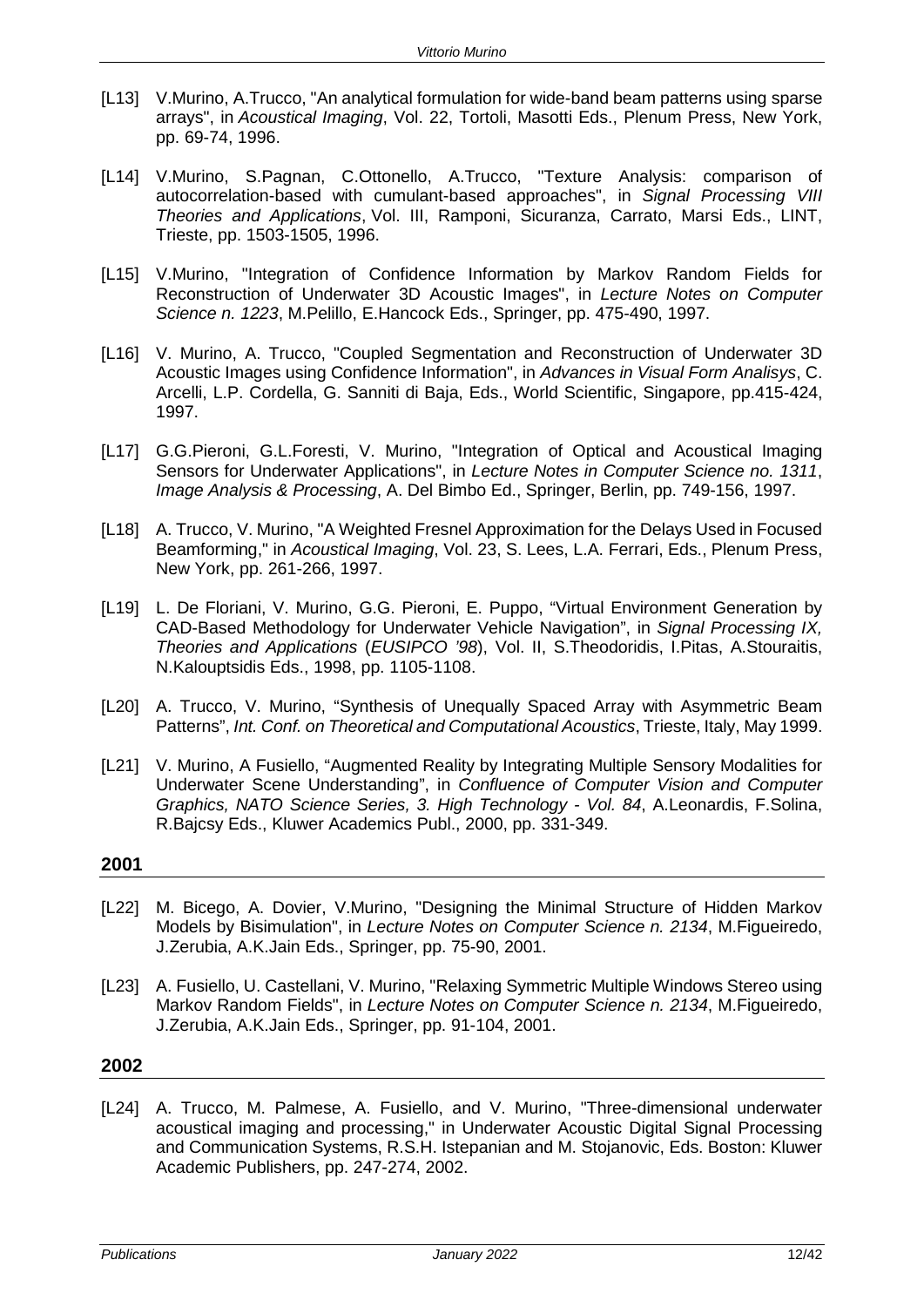- [L25] A. Fusiello, U. Castellani, L. Ronchetti, V. Murino, "Model acquisition by registration of multiple acoustic range views", in *Computer Vision - ECCV 2002*, *Lecture Notes in Computer Science 2351*, A. Heyden, G. Sparr, M. Nielsen, and P. Johansen Eds., pp. 805-819. Springer, 2002 (Proceedings of the 7th European Conference on Computer Vision).
- [L26] F. Fontana, A. Fusiello, M. Gobbi, V. Murino, D. Rocchesso, L. Sartor, and A. Panuccio, "A cross-modal electronic travel aid device", *Human Computer Interaction with Mobile Devices*, in *Lecture Notes in Computer Science no. 2411*, F. Paternò, editor, pp. 393-397. Springer, 2002. (Proceedings of the 4th Interaction Symposium, Mobile HCI 2002).
- [L27] A. Panuccio, M. Bicego, V. Murino, "A Hidden Markov Model-based approach to sequential data clustering", *Structural, Syntactic and Statistical Pattern Recognition*, Lecture Notes on Computer Science 2396, T. Caelli, A. Amin, R.P.W. Duin, M. Kamel, and D. de Ridder Eds., Springer, pp. 734-742, 2002.

- [L28] M. Bicego, V. Murino, M.A.T. Figueiredo, "Similarity-based Clustering of Sequences Using Hidden Markov Models", *3rd Int. Conf. on Machine Learning and Data Mining in Pattern Recognition MLDM 2003, Lecture Notes on Artificial Intelligence LNAI 2734*, P.Perner, A. Rosenfeld Eds., Springer, pp. 86-95, 2003.
- [L29] M. Bicego, M. Cristani, A. Fusiello, V. Murino, "Watershed-based Unsupervised Clustering", in *Lecture Notes on Computer Science 2683*, A.Rangarajan, M.Figueiredo, J.Zerubia Eds., Springer, pp. 83-94, 2003.

# **2004**

[L30] M. Cristani, M. Bicego, V. Murino, "Audio-video integration for background modelling", in *Computer Vision - ECCV 2004*, *Lecture Notes in Computer Science 3022*, T. Pajdla, J. Matas, Eds., pp. 202-213, Springer, 2004 (Proceedings of the 8th European Conference on Computer Vision).

- [L31] U. Castellani, A. Fusiello, and V. Murino. Underwater environment modelling by fast 3D mosaicing. In A. Gagalowicz, O. Grau, and W. Philips C. Guiard, editors, Mirage 2005 Proceedings. Computer Vision / Computer Graphics Collaboration Techniques and Applications, pages 145-152, INRIA Rocquencourt, France, March 2005.
- [L32] U. Castellani, M. Bicego, G. Iacono, V. Murino, "3D Face Recognition Using Stereoscopic Vision", in *Lecture Notes in Computer Science 3161*, M. Tistarelli, J. Bigun, E. Grosso, Eds., pp. 126-137, Springer, 2005.
- [L33] U. Castellani, C. Combi, P. Marzola, V. Murino, A. Sbarbati, M. Zampieri, "Towards Information Visualization and Clustering Techniques for MRI Data Sets", in *Lecture Notes in Artificial Intelligence LNAI 3581*, S. Miksch, et al. Eds.: Artificial Intelligence in Medicine AIME 2005, pp. 315–319, Springer, 2005.
- [L34] R. Gherardi, U. Castellani, A. Fusiello, V. Murino, "Optimal Parameter Estimation for MRF Stereo Matching", in *Lecture Notes in Computer Science 3617*, F. Roli et al. (Eds.): Int. Conf. on Image Analysis and Processing ICIAP 2005, pp. 818–825, Springer, 2005.
- [L35] S. Ceresola, A. Fusiello, M. Bicego, A. Belussi, V. Murino, "Automatic Updating of Urban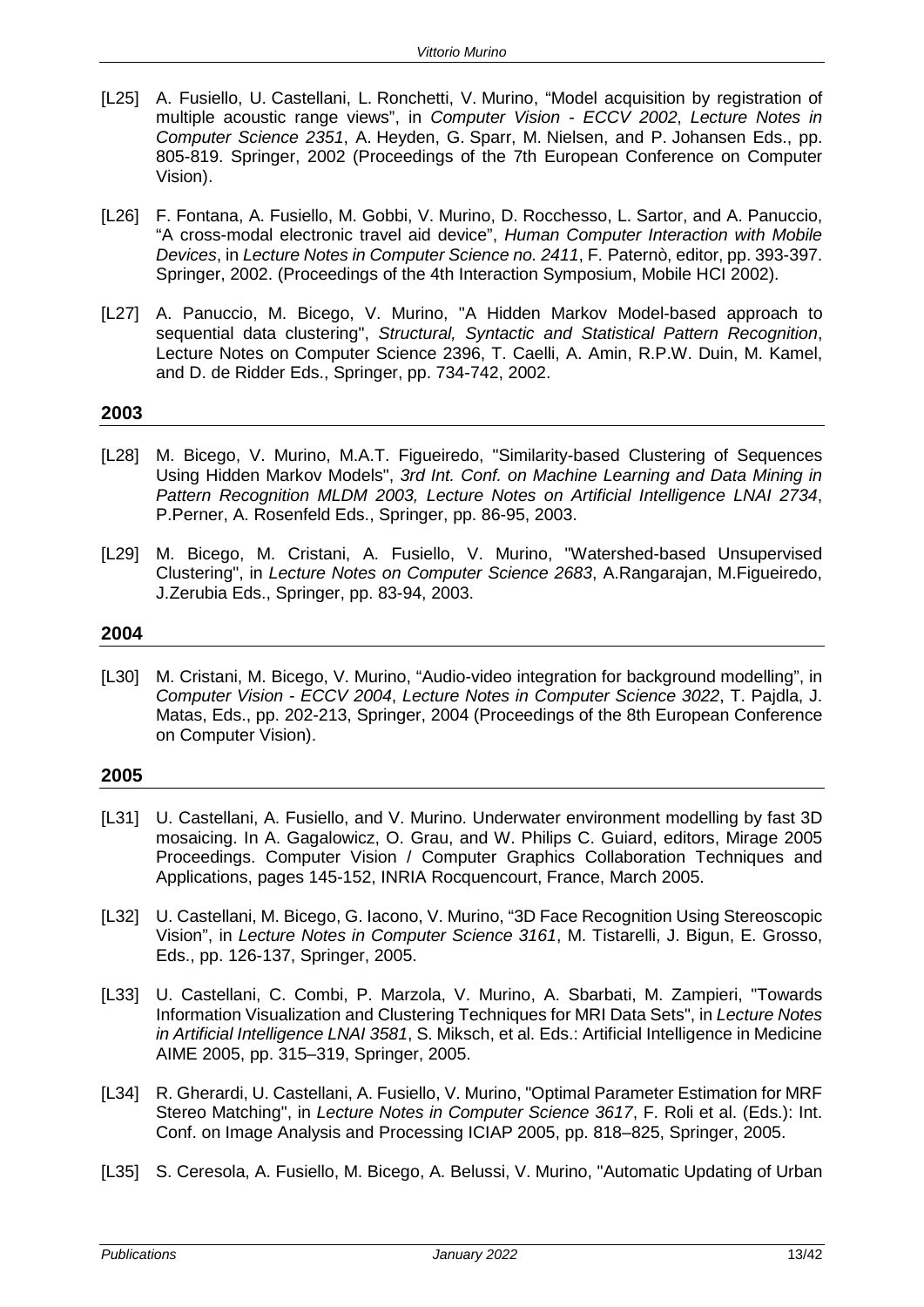Vector Maps", in *Lecture Notes in Computer Science 3617*, F. Roli et al. (Eds.): Int. Conf. on Image Analysis and Processing ICIAP 2005, pp. 1133–1139, Springer, 2005.

#### **2006**

- [L36] V. Murino, M. Palmese, A. Trucco, "Processing tools for acoustic 3D images", in *Buried Waste in the Seabed: Acoustic Imaging and Bio-toxicity*, P. Blondel, A. Caiti Eds., pp. 39– 64, Springer, 2006. *Book chapter*
- [L37] A. Caiti, V. Murino, M. Palmese, A. Trucco, M. Zakharia, "3D acoustical image analysis and feature extraction", in *Buried Waste in the Seabed: Acoustic Imaging and Bio-toxicity*, P. Blondel, A. Caiti Eds., pp. 143–164, Springer, 2006. *Book chapter*

# **2008**

[L38] M. Cristani, A. Perina, V. Murino, "Geo-located Image Grouping Using Latent Descriptions", in *Lecture Notes in Computer Science* Vol. 5008, *6th Int'l Conf. on Computer Vision Systems ICVS 2008*, Springer, pp. 425-434, 2008.

#### **2009**

- [L39] A. Daducci, U. Castellani, C. Marco, P. Farace, P. Marzola, A. Sbarbati, V. Murino, "Learning Approach to Analyse Tumor Heterogeneity in DCE-MRI Data During Anticancer treatment", in *Lecture Notes in Computer Science* (*Artificial Intelligence in Medicine, AIME 2009)*, *LNCS 5651*, C. Combi et al. Eds., pp. 385-389 Springer, 2009.
- [L40] M.Bicego, M.Cristani, V.Murino, E.Pekalska, R.P.W.Duin, "Clustering-based construction of Hidden Markov Models for Generative Kernels", in *Lecture Notes in Computer Science 5681*, D.Cremers, Y.Boykov, A.Blake, R.Schmidt Eds. (*Int'l Wks. on Energy Minization Methods in Computer Vision and Pattern Recognition EMMCVPR 2009*, Bonn, Germany), pp. 466-479, Sept. 2009.
- [L41] A. Perina, M.Cristani, U.Castellani, V.Murino, "A New Generative Feature Set Based on Entropy Distance for Discriminative Classification", in *Lecture Notes in Computer Science*  (*Image Analysis and Processing, ICIAP 2009*), *LNCS 5716*, P.Foggia, C.Sansone, M. Vento Eds., Springer, pp. 199-208, 2009.
- [L42] M. Farenzena, L. Bazzani, V. Murino, M. Cristani. "Towards a Subject-Centered Analysis for Automated Video Surveillance", in *Lecture Notes in Computer Science* (*Image Analysis and Processing, ICIAP 2009*), *LNCS 5716*, P.Foggia, C.Sansone, M. Vento Eds., Springer, pp. 481-489, 2009.
- [L43] U. Castellani, E. Rossato, V. Murino, M. Bellani, G. Rambaldelli, M. Tansella, P. Brambilla. "Local Kernel for brains classification in Schizophrenia", in *Lecture Notes in Computer Science* (*XI Conference on Italian Association for Artificial Intelligence AIxIA 2009*, Reggio Emilia, Italy), *LNCS 5883,* R.Serra, R.Cucchiara Eds., Springer, pp. 112- 121, 2009.
- [L44] D. S. Cheng, M. Cristani, V. Murino, "Distillation: a super-resolution approach for the selective analysis of noisy and unconstrained video", in *Machine Learning for Human Motion Analysis*, L.Wang , L.Cheng , G.Zhao, eds., IGI Global , 2009. *Book chapter*

#### **2010**

[L45] A. Pesarin, P. Calanca, M. Cristani, V. Murino, "A generative score space for statistical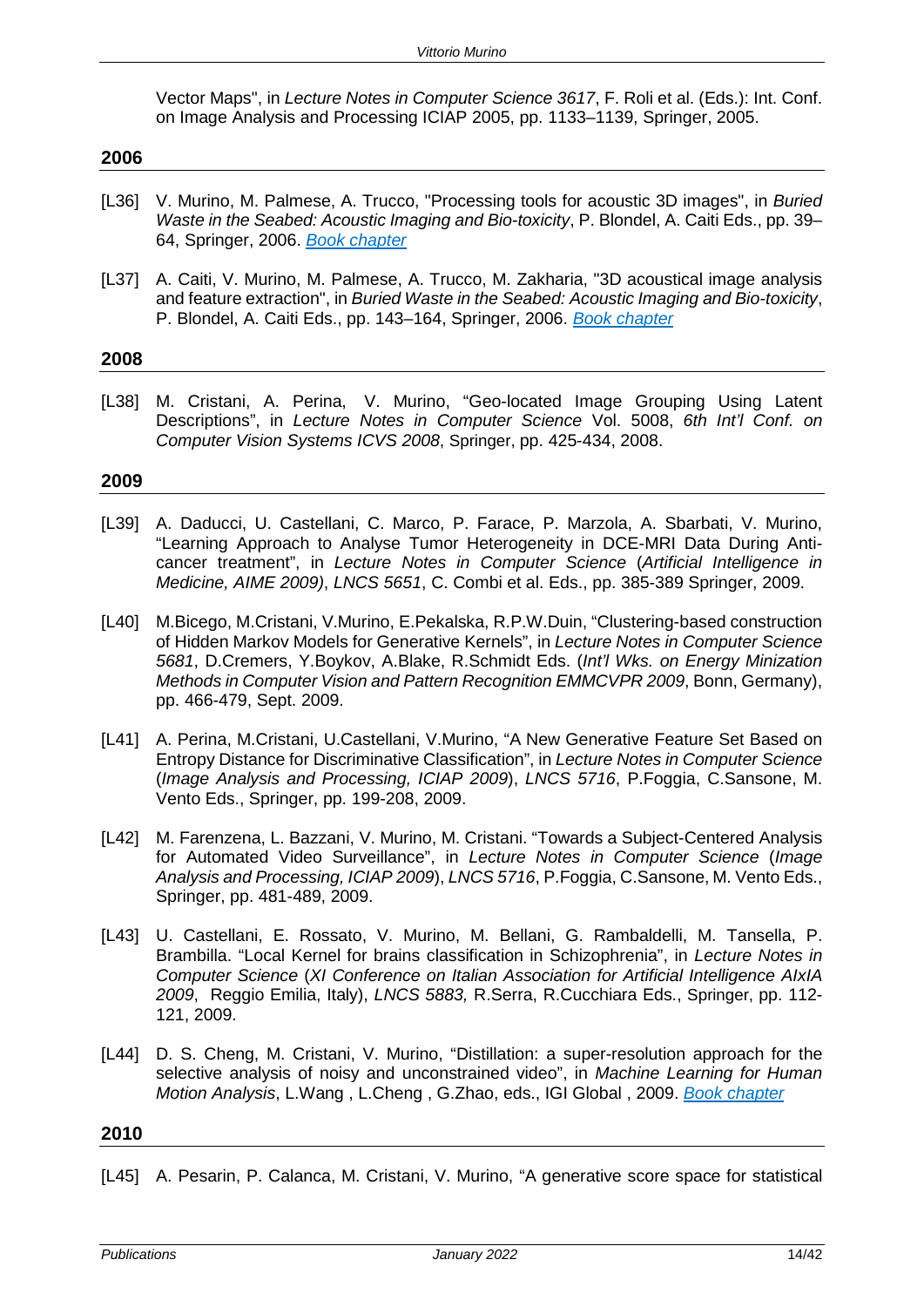dialog characterization in social signaling", in *Structural, Syntactic, and Statistical Pattern Recognition, Lecture Notes in Computer Science 6218*, pp. 630-639, 2010.

- [L46] A. Martins, M. Bicego, V. Murino, P. Aguiar, M. Figueiredo, "Information theoretical kernels for generative embeddings based on Hidden Markov Models", in *Structural, Syntactic, and Statistical Pattern Recognition, Lecture Notes in Computer Science 6218*, pp. 463-472, 2010.
- [L47] U. Castellani, A. Perina, V. Murino, M. Bellani, G. Rambaldelli, M. Tansella and P. Brambilla, "Brain Morphometry by Probabilistic Latent Semantic Analysis", In *Lecture Notes in Computer Science 6362*, *Medical Image Computing and Computer-Assisted Intervention MICCAI 2010,* pp.177-184, 2010.
- [L48] A.Perina, P.Lovato, V. Murino, M. Bicego, "Biologically-aware Latent Dirichlet Allocation (BaLDA) for the Classification of Expression Microarray", in *Lecture Notes on Bioinformatics LNBI 6282*, T.M.H. Dijkstra et al. Eds., Springer (*5th IAPR Int'l Conf on Pattern Recognition in Bioinformatics PRIB 2010*), pp. 230–241, 2010.
- [L49] D.Tosato, M. Farenzena, M.Cristani, M.Spera, V.Murino, "Multi-class Classification on Riemannian Manifolds for Video Surveillance". In *Computer Vision ECCV 2010, Lecture Notes in Computer Science 6312*, K.Daniilidis, P.Maragos, N.Paragios Eds., pp. 378-391, 2010. *Oral presentation (3,2% acceptance rate)*
- [L50] A.Perina, N.Jojic, U.Castellani, M.Cristani, V.Murino, "Object Recognition with Hierarchical Stel Models". In *Computer Vision ECCV 2010, Lecture Notes in Computer Science 6316*, K.Daniilidis, P.Maragos, N.Paragios Eds., pp. 15-28, 2010. *Oral presentation (3,2% acceptance rate)*

- [L51] Castellani U., Mirtuono P., Murino V., Bellani M., Rambaldelli G., Tansella M. and Brambilla P., "A New Shape Diffusion Descriptor For Brain Classification". In *Lecture Notes in Computer Science 6892 (Medical Image Computing and Computer-Assisted Intervention MICCAI 2011)*, pp. 426-433, 2011.
- [L52] Salvagnini P., Cristani M., Del Bue A. and Murino V., "An experimental framework for evaluating PTZ tracking algorithms", in *LNCS 6962 (8th International Conference on Computer Vision Systems ICVS 2011)*, pp. 81-90, 2011.
- [L53] Baglivo L., Del Bue A., Lunardelli M., Setti F., Murino V., De Cecco M., "A method for asteroids 3D surface reconstruction from close approach distances", in *LNCS 6962 (8th International Conference on Computer Vision Systems ICVS 2011)*, pp. 21-30, 2011.
- [L54] Sabzevari R., Del Bue A., Murino V., "Structure from Motion and Photometric Stereo for Dense 3D Shape Recovery", in *LNCS 6978 (16th International Conference on Image Analysis and Processing ICIAP 2011)*, pp. 660-669, 2011.
- [L55] Satta R., Fumera G., Roli F., Cristani M., Murino V., "Multiple Component Matching Framework for Person Re-Identification", in *LNCS 6979, 16th International Conference on Image Analysis and Processing ICIAP 2011*, 2011.
- [L56] Schuffler P., Ulas A., Castellani U., Murino V., "A multiple kernel learning algorithm for cell nucleus classification of renal cell carcinoma", in *LNCS 6978 (IEEE International Conference on Image Analysis and Processing ICIAP 2011)*, pp. 413-422, 2011.
- [L57] Gonen M., Ulas A., Schuffler P., Castellani U., Murino V., "Combining Data Sources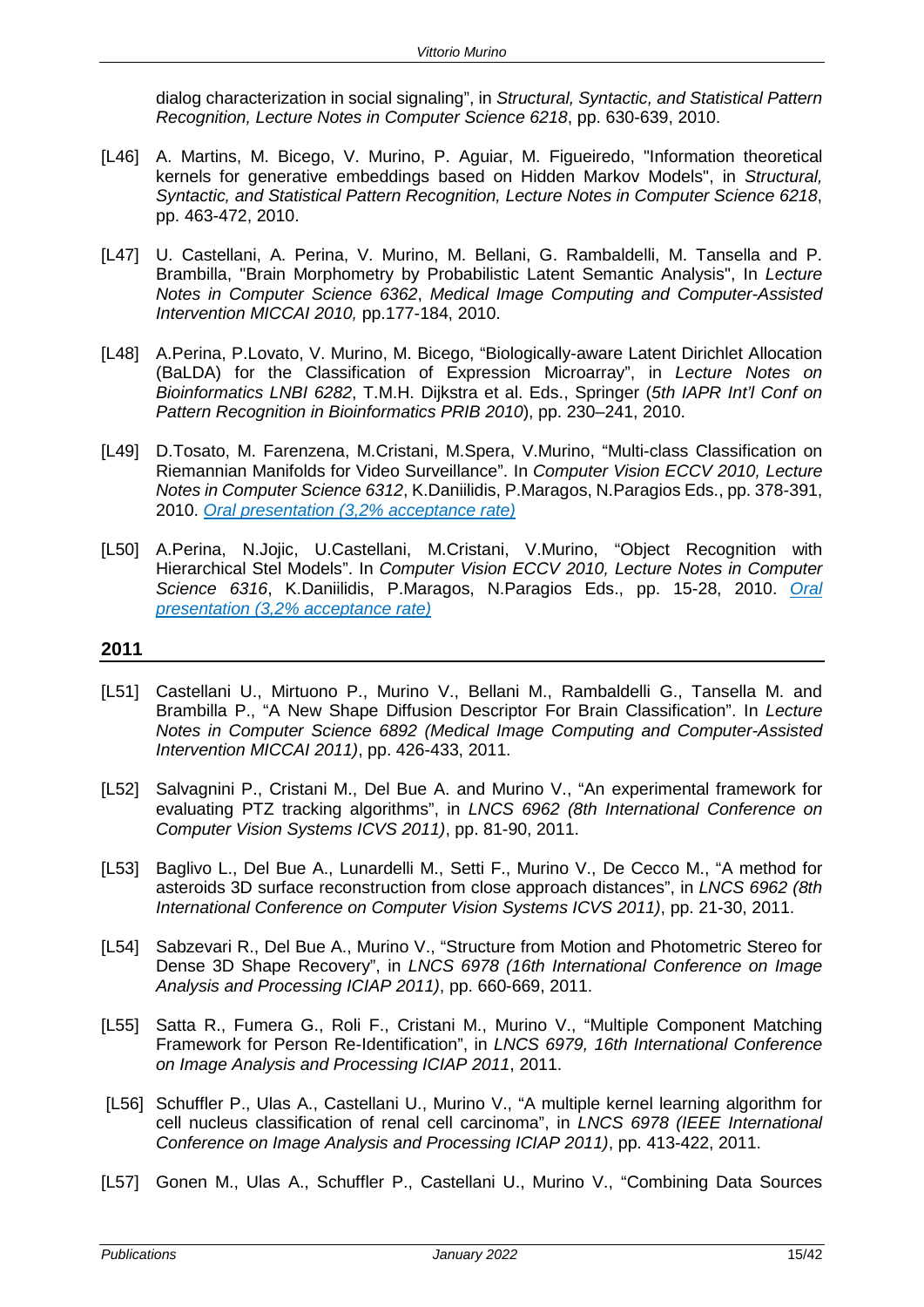Nonlinearly for Cell Nucleus Classification of Renal Cell Carcinoma", in *LNCS 7005 (1st Int'l Workshop on Similarity-based Pattern Analysis and Recognition SIMBAD 2011)*, Springer, pp. 250-260, 2011.

[L58] A. Ulas, P. Schuffler, M. Bicego, U. Castellani, V. Murino: "Hybrid Generative-Discriminative Nucleus Classification of Renal Cell Carcinoma", in *LNCS 7005 (Int'l Workshop on Similarity-based Pattern Recognition SIMBAD 2011)*, pp. 77-89, 2011.

# **2012**

- [L59] L. Bazzani, M. Cristani, G. Pagetti, D. Tosato, G. Menegaz, and V. Murino, "Analyzing groups: a social signaling perspective", In *Video Analytics for Business Intelligence*, Studies in Computational Intelligence. Shan, C.; Porikli, F.; Xiang, T.; Gong, S. (Eds.), Springer, 2012. *Book chapter*
- [L60] I. Barros Barbosa, M. Cristani, A. Del Bue, L. Bazzani, V. Murino, "Re-identification with RGB-D sensors", in *Computer Vision - ECCV 2012. Workshops and Demonstrations, Lecture Notes in Computer Science 7583*, A. Fusiello, V. Murino, R. Cucchiara Eds. (*1st Int'l Wks. on Re-Identification Re-Id 2012*, Florence, Italy), pp. 433-442, Springer, 2012.
- [L61] A. Ulaş, M. Gönen, U. Castellani, V. Murino, M. Bellani, M. Tansella, P. Brambilla, "A Localized MKL Method for Brain Classification with Known Intra-class Variability", In *Machine Learning in Medical Imaging LNCS 7588*, 2012, pp 152-159.
- [L62] M.Cristani, A. Pesarin, A.Vinciarelli, M.Crocco, V.Murino, "Look at Who's Talking: Voice Activity Detection by Automated Gesture Analysis", In *Constructing Ambient Intelligence, Communications in Computer and Information Science Vol. 277* (*Workshop of Interactive Human Behavior Analysis in Open or Public Spaces INTERHUB 2011)*, Springer, 2012, pp. 72-80.
- [L63] A. Fusiello, V. Murino, R. Cucchiara. "Editorial Computer Vision ECCV 2012. Workshops and Demonstrations - Proceedings", in *Lecture Notes in Computer Science 7583, 7584, and 7585*, A. Fusiello, V. Murino, R. Cucchiara (Eds.), Springer, 2012.

- [L64] R. Raghavendra, M. Cristani, A. Del Bue, E. Sangineto, V. Murino, "Anomaly detection in crowded scenes: a novel framework based on Swarm Optimization and Social Force Modeling", In *Modeling, Simulation and Visual Analysis of Large Crowds, A Multidisciplinary Perspective*, S. Ali, K. Nishino, D. Manocha, and M. Shah (Eds.), Vol. 11, Springer, 2013. *Book chapter*
- [L65] A. Ulas, U. Castellani, M. Bicego, V. Murino, M. Bellani, M. Tansella, P. Brambilla, "Analysis of Brain Magnetic Resonance (MR) Scans for the Diagnosis of Mental Illness", in *Similarity-based Pattern Analysis and Recognition (SIMBAD 2013)*, *Advances in Computer Vision and Pattern Recognition,* M. Pelillo (Eds.), Springer, 2013, pp. 247-287.
- [L66] P.M.Q. Aguiar, M. Bicego, U. Castellani, M.A.T. Figueiredo, A.T. Martins, V. Murino, A. Perina, A. Ulas, "On the Combination of Information Theoretic Kernels with Generative Embeddings", in *Similarity-based Pattern Analysis and Recognition (SIMBAD 2013)*, *Advances in Computer Vision and Pattern Recognition,* M. Pelillo (Eds.), Springer, 2013, pp.67-83.
- [L67] A. Perina, M. Bicego, U. Castellani, V. Murino, "Exploiting Geometry in Counting Grids", In *Similarity-Based Pattern Recognition LNCS 7953 (SIMBAD 2013)*, E. Hancock, M.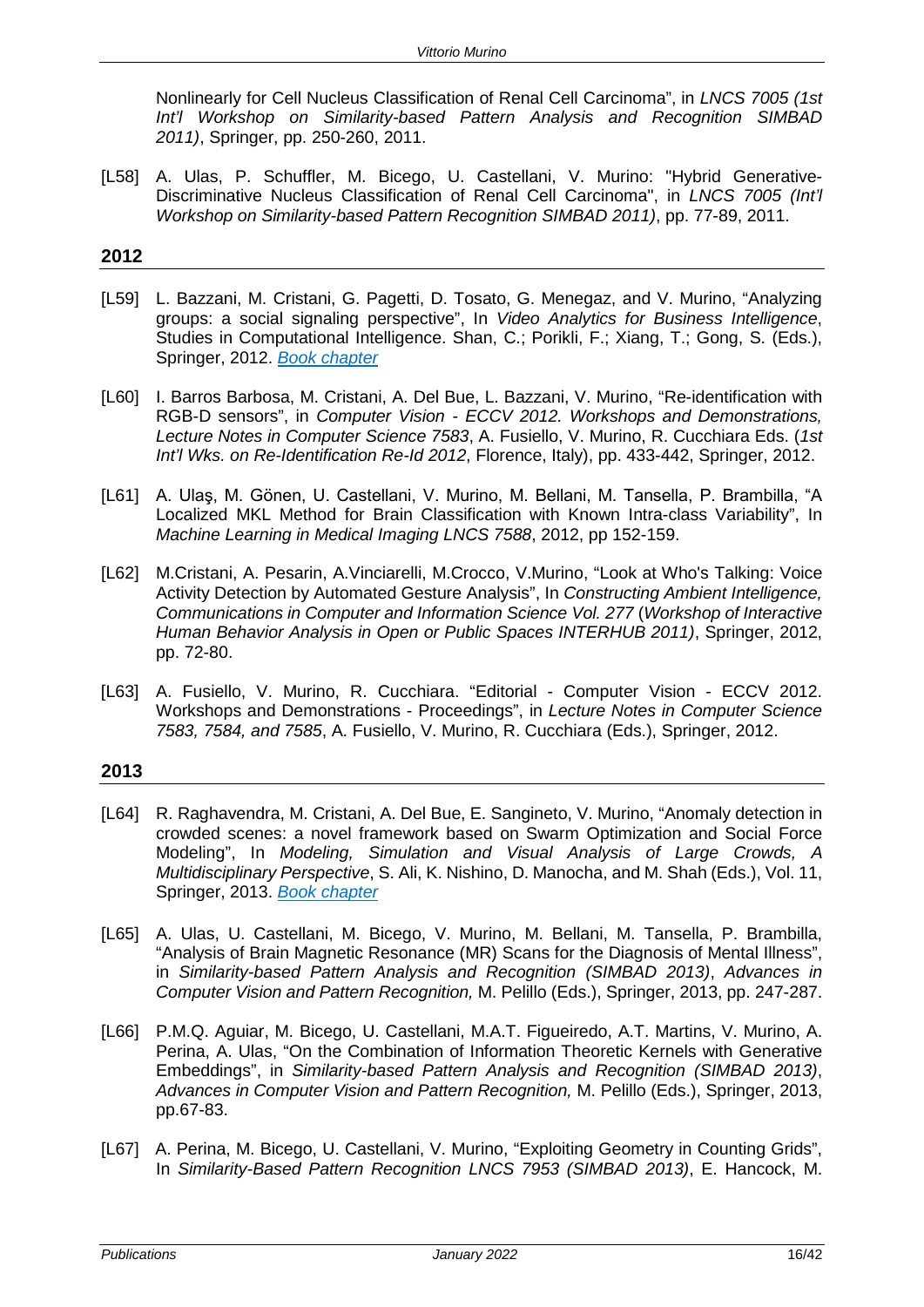Pelillo (Eds.), 2013, pp. 250-264.

# **2014**

- [L68] M. Cristani, V. Murino, "Socially-Driven Computer Vision for Group Behavior Analysis", In *Registration and Recognition in Images and Videos, Studies in Computational Intelligence*, R. Cipolla, S. Battiato, G.M. Farinella (Eds.), Springer, Volume 532, 2014, pp. 223-256. *Book chapter*
- [L69] L. Bazzani, M. Cristani, V. Murino, "SDALF: Modeling Human Appearance with Symmetry-Driven Accumulation of Features", in *Person Re-Identification*, S. Gong, M. Cristani, S. Yan, C.C. Loy (Eds.), Springer, 2014, pp. 43-69. *Book chapter*

# **2015**

- [L70] V. Murino, E. Puppo, "Editorial Image Analysis and Processing ICIAP 2015. 18th International Conference – Proceedings", in *Lecture Notes in Computer Science 9279 and 9280*, V. Murino, E. Puppo Eds., Springer, 2015. *Editorial*
- [L71] V. Murino, E. Puppo, D. Sona, M. Cristani, C. Sansone, "Editorial New Trends in Image Analysis and Processing – ICIAP 2015 Workshops", in *Lecture Notes in Computer Science 9281,* V. Murino, E. Puppo, D. Sona, M. Cristani, C. Sansone Eds., Springer, 2015. *Editorial*
- [L72] P. Lovato, M. Bicego, V. Murino, A. Perina, "Robust Initialization for Learning Latent Dirichlet Allocation", in *Similarity-Based Pattern Recognition – 3rd Int'l Workshop, SIMBAD 2015, Copenhagen, Denmark, October 12-14, 2015, Proceedings, LNCS 9370*, A. Feragen, M. Pelillo, M. Loog Eds., Springer, 2015.
- [L73] L. Dodero, F. Sambataro, V. Murino, D. Sona, "Kernel-Based Analysis of Functional Brain Connectivity on Grassmann Manifold", in *LNCS 9351, Medical Image Computing and Computer Assisted Intervention – MICCAI 2015*, N. Navab, J. Hornegger, W.M. Wells, A.F. Frangi Eds., Springer, 2015.
- [L74] C. Hilario Gomez, K. Medathati, P. Kornprobst, V. Murino, D. Sona, "Improving FREAK Descriptor for Image Classification", in *LNCS 9163, Computer Vision Systems, 10th Int'l Conference – ICVS 2015,* L. Nalpantidis, V. Krüger, J-O. Eklundh, A. Gasteratos Eds., Springer, 2015, pp. 14-23.
- [L75] A. Bhuiyan, B. Mirmahboub, A. Perina, V. Murino, "Person re-identification using robust brightness transfer functions based on multiple detections", in *LNCS 9280, V. Murino and E. Puppo Eds. (18th Int'l Conf. on Image Analysis and Processing ICIAP 2015)*, Springer, pp. 449-459, 2015.
- [L76] H. Mousavi, M. Nabi, H.K. Galoogahi, A. Perina, V. Murino, "Abnormality detection with improved histogram of oriented tracklets", in *LNCS 9280, V. Murino and E. Puppo Eds. (18th Int'l Conf. on Image Analysis and Processing ICIAP 2015)*, Springer, pp. 722-732, 2015.

# **2016**

[L77] H. Mousavi, H.K. Galoogahi, A. Perina, V. Murino, "Detecting Abnormal Behavioral Patterns in Crowd Scenarios", in *Toward Robotic Socially Believable Behaving Systems: Modeling Social Signals*, Vol. II, A. Esposito & L. Jain Eds., Intelligent Systems Reference Library (ISRL) Springer Series, 2016. *Book chapter*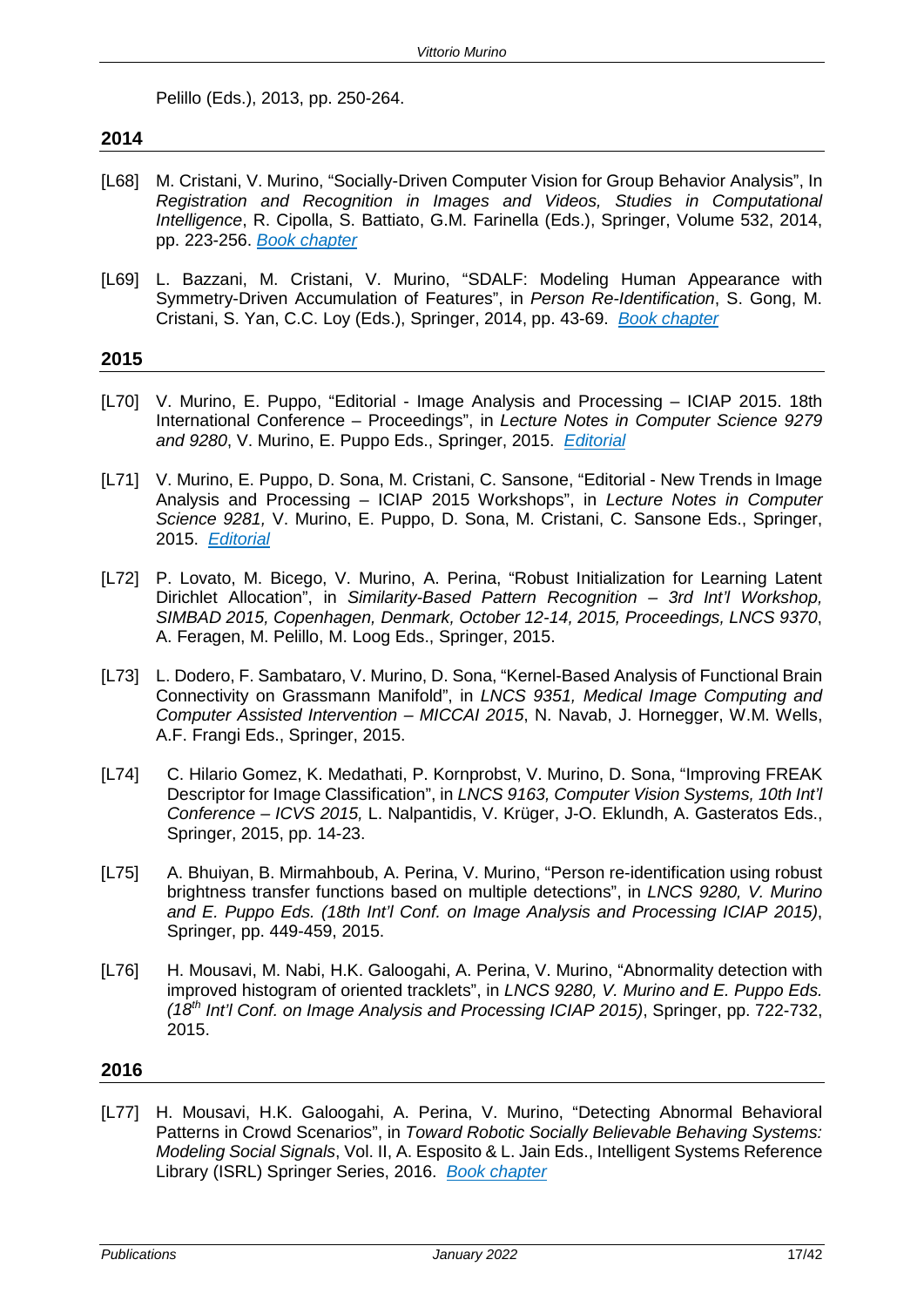- [L78] A. Crimi, L. Dodero, V. Murino, D. Sona, "Effective Brain Connectivity Through a Constrained Autoregressive Model", in *LNCS 9902, Medical Image Computing and Computer Assisted Intervention – MICCAI 2016*, S. Ourselin, L. Joskowicz, M.R. Sabuncu, G. Unal, W. Wells Eds., Springer, October 2016.
- [L79] Hà Quang Minh, Vittorio Murino, "Editorial Algorithmic Advances in Riemannian Geometry and Applications: For Machine Learning, Computer Vision, Statistics, and Optimization", in *Algorithmic Advances in Riemannian Geometry and Applications: For Machine Learning, Computer Vision, Statistics, and Optimization*, Minh Hà Quang, V. Murino Eds., Springer, 2016. *Editorial/Preface*
- [L80] Hà Quang Minh, Vittorio Murino, "Introduction Algorithmic Advances in Riemannian Geometry and Applications: For Machine Learning, Computer Vision, Statistics, and Optimization", in *Algorithmic Advances in Riemannian Geometry and Applications: For Machine Learning, Computer Vision, Statistics, and Optimization*, Minh Hà Quang, V. Murino Eds., Springer, 2016. *Introduction*
- [L81] Hà Quang Minh, Vittorio Murino, "From Covariance Matrices to Covariance Operators: Data Representation from Finite to Infinite-Dimensional Settings", in *Algorithmic Advances in Riemannian Geometry and Applications: For Machine Learning, Computer Vision, Statistics, and Optimization*, Minh Hà Quang, V. Murino Eds., Springer, pp. 115- 143, 2016. *Book chapter*
- [L82] H. Rabiee, J. Haddadnia, H. Mousavi, M. Nabi, V. Murino, N. Sebe, "Crowd behavior representation: an attribute-based approach". SpringerPlus (2016) 5: 2114. <https://doi.org/10.1186/s40064-016-3754-4> (erratum).

- [L83] Mohammadi S., Setti F., Perina A., Cristani M., Murino V., "Groups and Crowds: Behaviour Analysis of People Aggregations." In: *Braz J. et al. (eds), Computer Vision, Imaging and Computer Graphics Theory and Applications. VISIGRAPP 2016. Communications in Computer and Information Science*, vol 693. Springer, Cham, 2017.
- [L84] J. Cavazza, P. Morerio, V. Murino, "A Compact Kernel Approximation for 3D Action Recognition", in *LNCS 10484, S. Battiato, G. Gallo, R. Schettini, F. Stanco Eds. (19th Int'l Conf. on Image Analysis and Processing ICIAP 2017)*, Springer, pp. 211-222, 2017. *Special Mention Best Paper Award*
- [L85] A. Roy, B. Banerjee, V. Murino, "Discriminative Dictionary Design for Action Classification in Still Images", in *LNCS 10484, S. Battiato, G. Gallo, R. Schettini, F. Stanco Eds., (19th Int'l Conf. on Image Analysis and Processing ICIAP 2017)*, Springer, pp. 160-170, 2017.
- [L86] A. Zunino, J. Cavazza, V. Murino "Revisiting Human Action Recognition: Personalization vs. Generalization", in *LNCS 10484, S. Battiato, G. Gallo, R. Schettini, F. Stanco Eds., (19th Int'l Conf. on Image Analysis and Processing ICIAP 2017)*, Springer, pp. 469-481, 2017.
- [L87] V. Murino, M. Cristani, S. Shah, S. Savarese, "The Group and Crowd Interdisciplinary Challenge", in *Group and Crowd Behavior for Computer Vision*, V. Murino, M. Cristani, S. Shah, S. Savarese (Eds), Academic Press, pp. 1-11, 2017. *Book chapter*
- [L88] S. Mohammadi, H.K. Galoogahi, A. Perina, V. Murino, "Physics-Inspired Models for Detecting Abnormal Behaviors in Crowded Scenes", in *Group and Crowd Behavior for Computer Vision*, V. Murino, M. Cristani, S. Shah, S. Savarese (Eds), Academic Press, pp.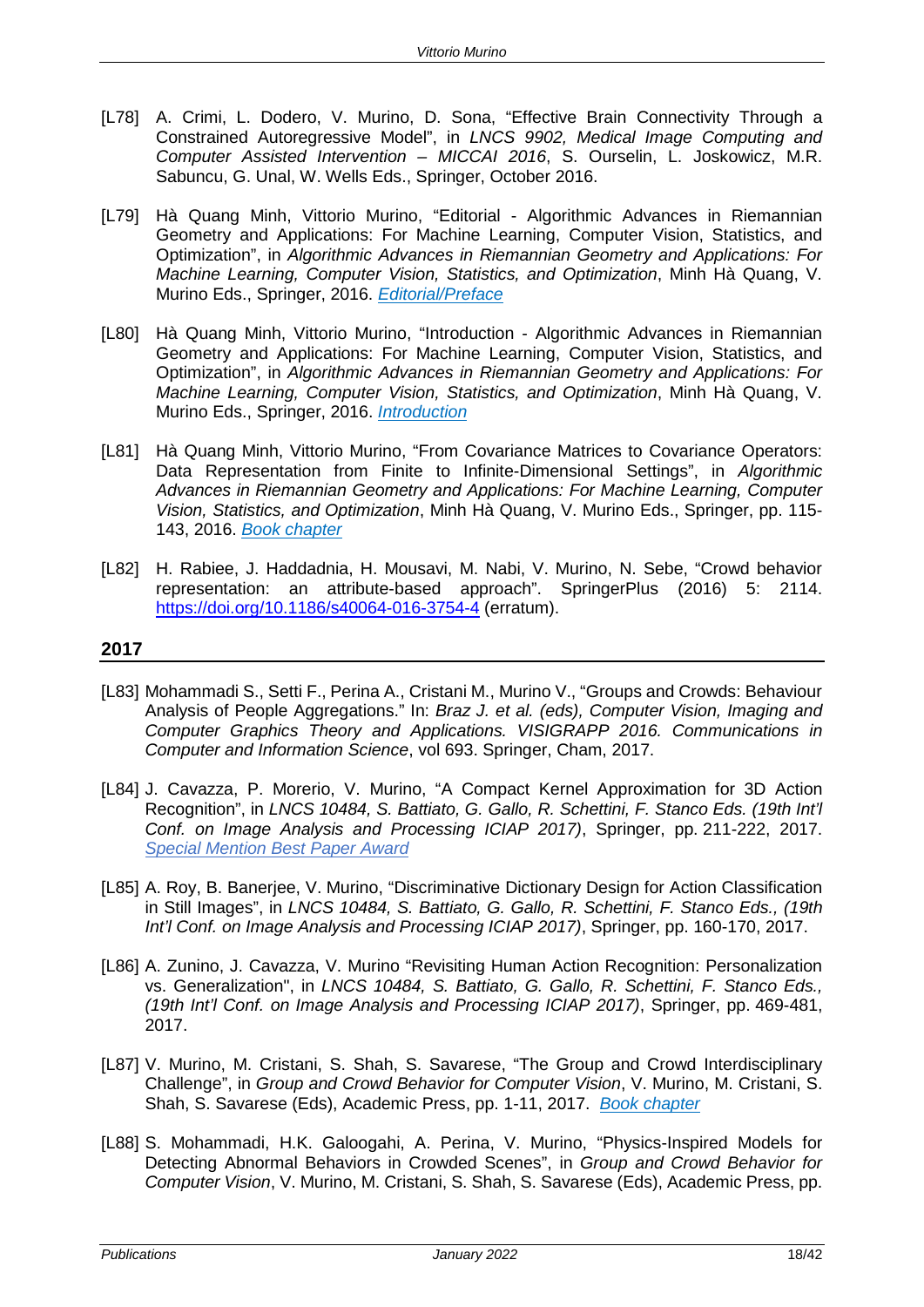253-272, 2017. *Book chapter*

[L89] M. Cristani, V. Murino, "Person Re-Identification", in *Academic Press Library in Signal Processing, Image and Video Processing and Analysis and Computer Vision*, Volume 6 (1st Edition), R. Chellappa and S. Theodoridis Eds., 2017. *Book chapter*

# **2018**

- [L90] N.C. Garcia, P. Morerio, V. Murino. "Modality Distillation with Multiple Stream Networks for Action Recognition". In: V.Ferrari, M.Hebert, C.Sminchisescu, Y.Weiss (eds) *Computer Vision – ECCV 2018. ECCV 2018 (European Conf. on Computer Vision 2018), Lecture Notes in Computer Science, vol 11212*. Springer, Cham. https://doi.org/10.1007/978-3- 030-01237-3\_7
- [L91] S. Aslani, M. Dayan, V. Murino, D. Sona, "Deep 2D Encoder-Decoder Convolutional Neural Network for Multiple Sclerosis Lesion Segmentation in Brain MRI". In: *Lecture Notes in Computer Science LNCS 11383 (Int'l MICCAI Brainlesion Workshop BrainLes 2018)*, pp. 132-141, 2018.

# **2019**

- [L92] N.C. Garcia, P. Morerio, V. Murino, "Cross-modal Learning by Hallucinating Missing Modalities in RGB-D", in *Multimodal Scene Understanding. Algorithms, Applications and Deep Learning*, M.Y. Yang, B. Rosenhahn, V. Murino (Eds.), Academic Press, pp. 383- 401, Paperback ISBN: 9780128173589, 2019. *Book chapter*
- [L93] M.Y. Yang, B. Rosenhahn, V. Murino, "Introduction to Multimodal Scene Understanding", in *Multimodal Scene Understanding. Algorithms, Applications and Deep Learning*, M.Y. Yang, B. Rosenhahn, V. Murino (Eds.), Academic Press, pp. 1-7, Paperback ISBN: 9780128173589, 2019. *Editorial/Book chapter*

# **2021**

S.A. Bargal, A. Zunino, V. Petsiuk, V. Murino, S. Sclaroff, K. Saenko, "Beyond the Visual Analysis of Deep Model Saliency." In LNAI 13200 *xxAI - Beyond explainable Artificial Intelligence*, A.Holzinger, R.Goebel, T.Moon, K-R.Muller, W.Samek (Eds.), Springer, 2021. *In press*

# **EDITED BOOKS**

- [EB1] Andrea Fusiello, Vittorio Murino, Rita Cucchiara (Eds.). *Computer Vision - ECCV 2012. Workshops and Demonstrations* - Florence, Italy, October 7-13, 2012, Proceedings, Part I. *Lecture Notes in Computer Science 7583*, Springer, ISBN 978-3-642-33862-5, 2012.
- [EB2] Andrea Fusiello, Vittorio Murino, Rita Cucchiara (Eds.). *Computer Vision - ECCV 2012. Workshops and Demonstrations* - Florence, Italy, October 7-13, 2012, Proceedings, Part II. *[Lecture Notes in Computer Science](http://www.informatik.uni-trier.de/%7Eley/db/journals/lncs.html) 7584*, [Springer,](http://www.informatik.uni-trier.de/%7Eley/db/conf/eccv/eccv2012w2.html) ISBN 978-3-642-33867-0, 2012.
- [EB3] Andrea Fusiello, Vittorio Murino, Rita Cucchiara (Eds.). *Computer Vision - ECCV 2012. Workshops and Demonstrations* - Florence, Italy, October 7-13, 2012, Proceedings, Part III. *Lecture Notes in Computer Science 7585*, Springer, ISBN 978-3-642-33884-7, 2012.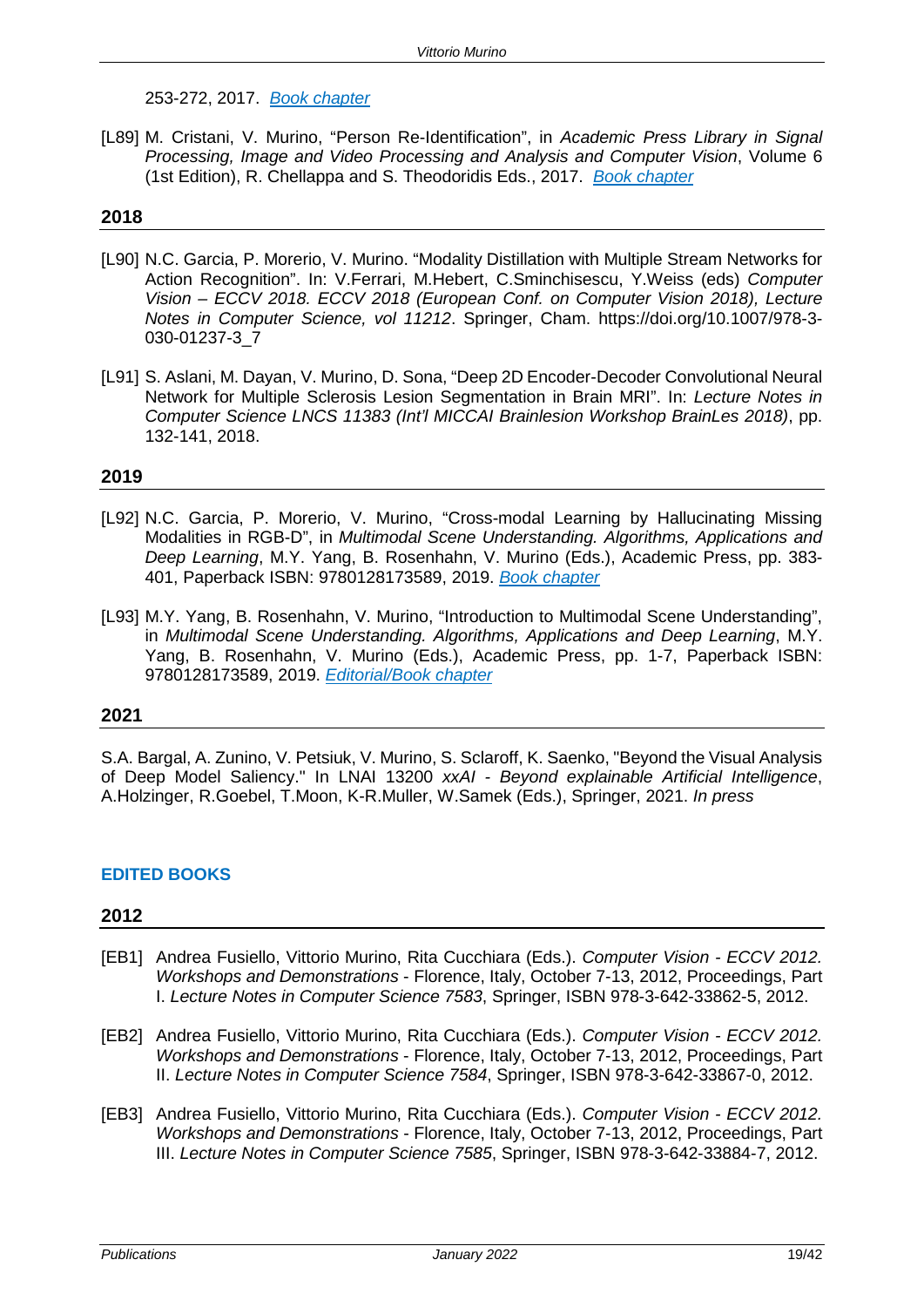- [EB4] Vittorio Murino, Enrico Puppo (Eds.). *Image Analysis and Processing – ICIAP 2015. 18th International Conference -* Genoa, Italy, September 7-11, 2015*,* Proceedings, Part I. *Lecture Notes in Computer Science 9279*, Springer, ISBN 978-3-319-23231-7, 2015.
- [EB5] Vittorio Murino, Enrico Puppo (Eds.). *Image Analysis and Processing – ICIAP 2015. 18th International Conference -* Genoa, Italy, September 7-11, 2015*,* Proceedings, Part II. *Lecture Notes in Computer Science 9280*, Springer, ISBN 978-3-319-23234-8, 2015.
- [EB6] Vittorio Murino, Enrico Puppo, Diego Sona, Marco Cristani, Carlo Sansone (Eds.). *New Trends in Image Analysis and Processing – ICIAP 2015 Workshops. ICIAP 2015 International Workshops, BioFor, CTMR, RHEUMA, ISCA, MADiMa, SBMI, and QoEM -* Genoa, Italy, September 7-8, 2015, Proceedings, *Lecture Notes in Computer Science 9281,* Springer, ISBN 978-3-319-23222-5, 2015.

# **2016**

[EB7] *Algorithmic Advances in Riemannian Geometry and Applications: For Machine Learning, Computer Vision, Statistics, and Optimization*. Hà Quang Minh and Vittorio Murino (Eds), Springer, Berlin, 208 pages, ISBN 978-3-319-45025-4, 2016.

# **2017**

[EB8] *Group and Crowd Behavior for Computer Vision*. 1st Edition. Vittorio Murino, Marco Cristani, Shishir Shah, Silvio Savarese (Eds), Academic Press, 438 pages, ISBN: 9780128092767, 2017.

# **2019**

[EB9] *Multimodal Scene Understanding. Algorithms, Applications and Deep Learning*, M.Y. Yang, B. Rosenhahn, V. Murino (Eds.), Academic Press, 525 pages, Paperback ISBN: 9780128173589, 2019.

# **CO-AUTHORED BOOKS**

# **2017**

[CB1] Hà Quang Minh and Vittorio Murino, *Covariances in Computer Vision and Machine Learning*, Synthesis Lectures on Computer Vision, Morgan & Claypool, Vol. 7, No. 4, Pages 1-170 [\(https://doi.org/10.2200/S00801ED1V01Y201709COV011\)](https://doi.org/10.2200/S00801ED1V01Y201709COV011). Paperback ISBN: 9781681730134, November 2017.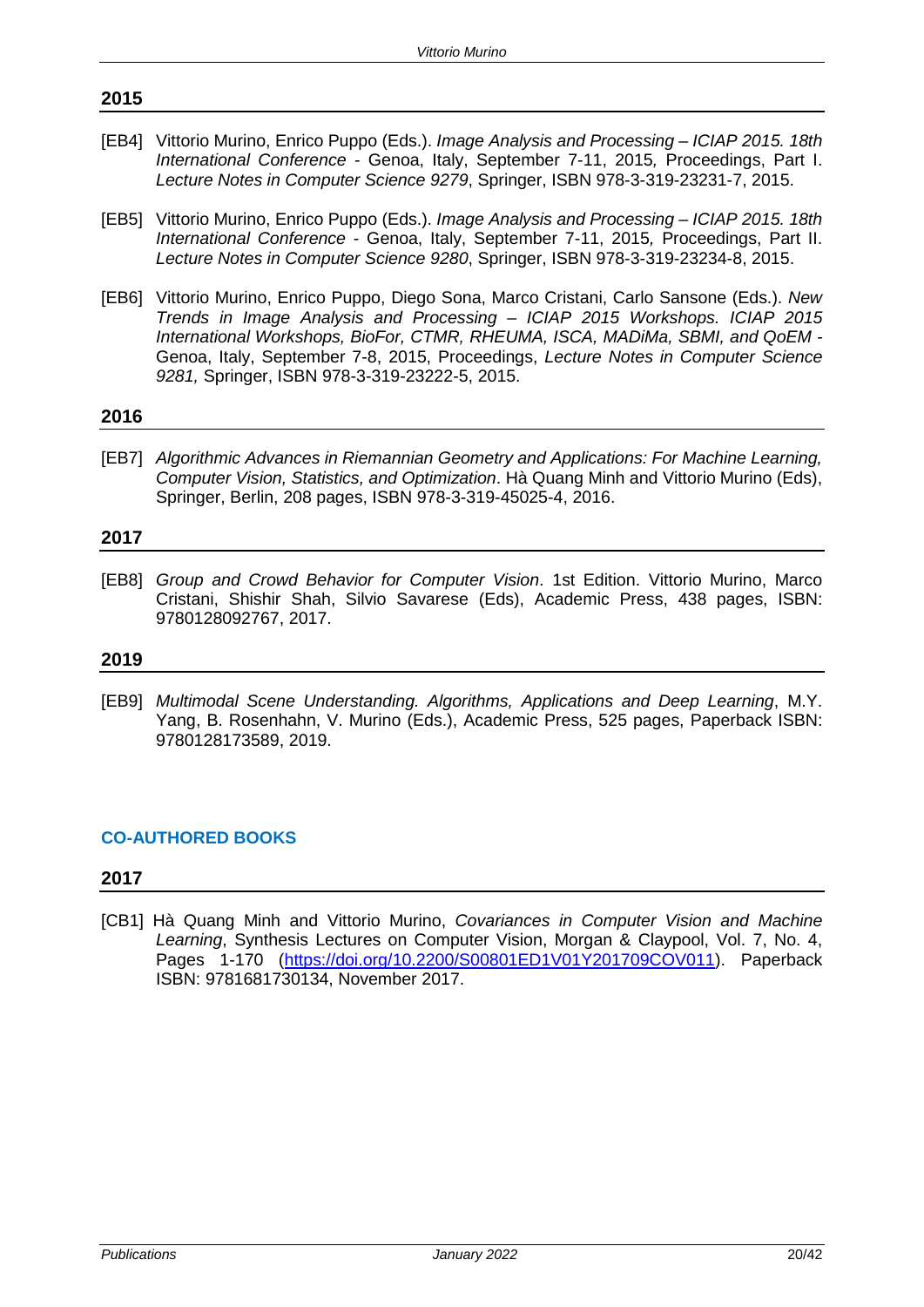# **INTERNATIONAL CONFERENCES**

# **2000-**

- [B1] V.Murino, B.Bianco, A.Oneto, T.Tommasi, A.Diaspro, "Three-dimensional reconstruction and lateral views in optical microscopy", *Proc. of SPIE Conf. on Visual Communications and Image Processing '90*, Vol. 1360, Lausanne, Switzerland, Oct. 1990, pp. 652-657.
- [B2] V.Murino, G.L.Foresti, C.Regazzoni, R.Zunino, "Map-driven image interpretation by associative model indexing", *IAPR Wks. on Machine Vision Applications, MVA '90*, Tokyo, Japan, Nov. 1990, pp. 385-388.
- [B3] V.Murino, F.Arduini, R.Cabri, G.L.Foresti, C.Regazzoni, "A numerical and symbolic fusion method for interpretation of image sequences", *Proc. IEEE Int. Conf. on Acoustic Speech and Signal Processing*, ICASSP 1991, Toronto, Canada, May 1991, pp. 2477-2480.
- [B4] V.Murino, "Perceptual Goal Integration for driving a KB Recognition System", *Proc. of the Symp. on Image Processing: Applications and Trends*, Genova, Italy, June 1991, pp. 219- 228.
- [B5] V.Murino, C.S.Regazzoni, "A Distributed Algorithm for Adaptive Regulation of Image Processing Parameters", *Proc. IEEE Int. Conf. on System, Man, and Cybernetics*, Charlottesville, USA, Oct. 1991, pp. 259-264.
- [B6] V.Murino, C.S.Regazzoni, G.L.Foresti, R.Zunino, "Associative and Symbolic Algorithm for Viewpoint Independent Object Recognition" *IEEE Int. Conf. on System, Man, and Cybernetics*, Charlottesville, USA, Oct. 1991, pp.117-122.
- [B7] V.Murino, F.Brenta, A.Miano, "Selective Image Processing for Regulation of Acquisition Camera Parameters", *Proc. on ISSPA '92, Signal Processing and its Applications*, Gold Coast, Australia, August 1992, pp. 89-92.
- [B8] V.Murino, C.S.Regazzoni, "Multilevel GMRF-based Segmentation of Image Sequences". *Proc. IAPR Int. Conf. on Pattern Recognition*, Vol.II, The Hague, The Netherlands, Sept. 1992, pp. 713-716.
- [B9] V.Murino, S.Rebollini, G.L. Foresti, C.S.Regazzoni, "Multiple Geometrical Filters for 3D Scale Invariant Image Representation of Planar Surfaces", *Proc. of the IEEE-SP International Symposium on Time Frequency and Time-Scale Analysis*, Victoria, BC, Canada, Oct. 1992, pp. 531-534.
- [B10] V.Murino, C.S.Regazzoni, "Multistage Hough Transform for Recognition of Planar Objects", *Proc. 8th IEEE Workshop on Image and Multidimensional Signal Processing*, Cannes, France, Sept. 1993, pp. 198-199.
- [B11] V.Murino, C.S.Regazzoni, G.L. Foresti, "Real-time Adaptive Regulation of a Visual Camera for Automatic Investigation of Changing Environments", *Proc. IEEE International Conference on Industrial Electronics (IECON 93)*, Hawaii (USA), Nov. 1993, pp. 1633- 1638.
- [B11b] C.S. Regazzoni, A. Tesei, V. Murino, " A real-time vision system for crowding monitoring", *Proc. IEEE International Conference on Industrial Electronics (IECON 93)*, Hawaii (USA), Nov. 1993, pp. 1860 - 1864.
- [B12] V. Murino, A. Trucco, G. Tacconi, "Space-Varying Automatic Focalization in the Focused Beamforming Process," *Proceeding of the Second European Conference on Underwater*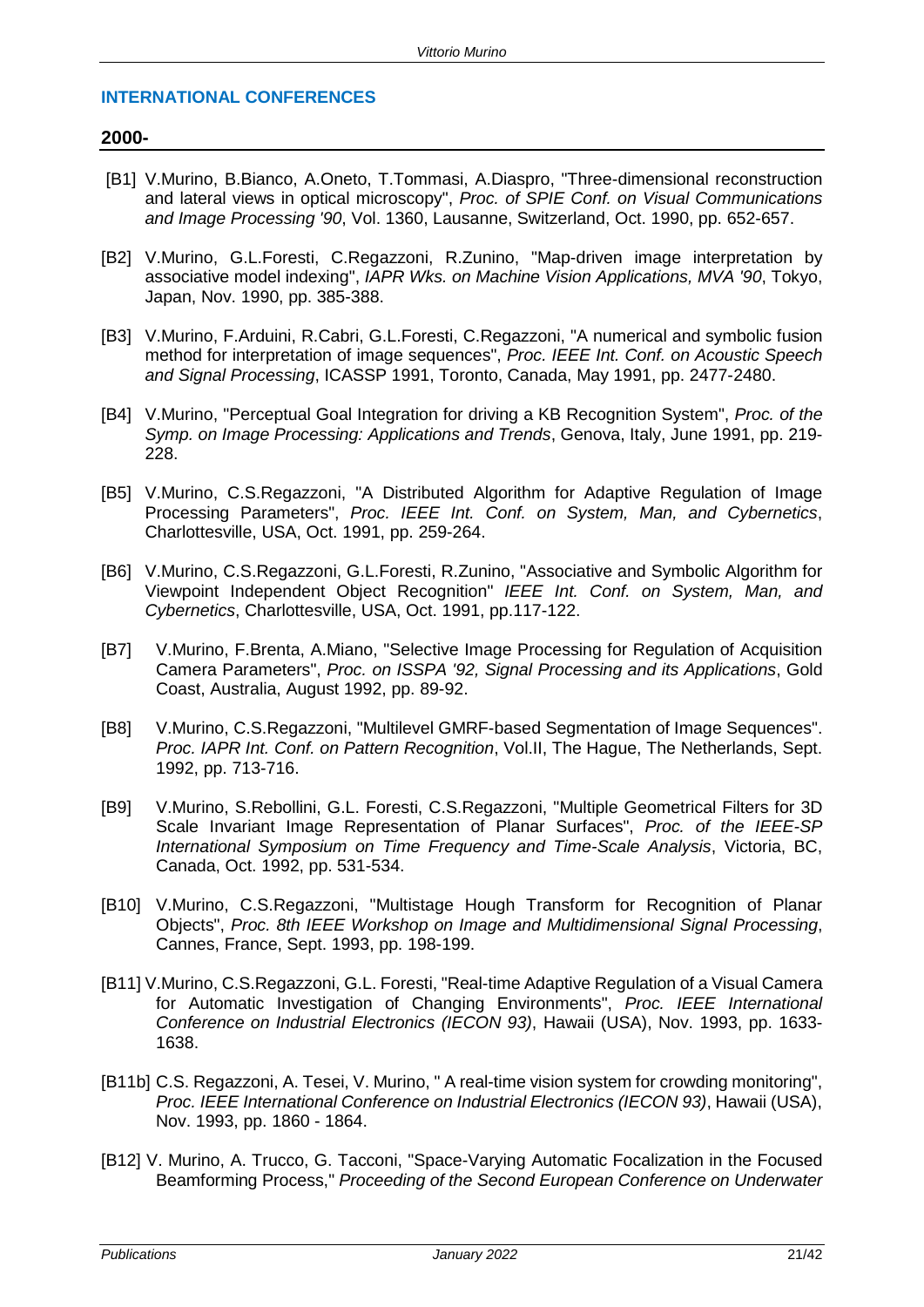*Acoustics*, Copenhagen (DK), July 1994, pp. 697-702.

- [B13] V. Murino, A. Trucco, G. Tacconi, "Focused Beamforming for Underwater Imaging: Depth of Field and Range Resolution Optimization", *IEEE Int. Conf. Oceans 94 Osates*, Brest (F), Sept. 1994, pp. 352-357.
- [B14] V. Murino, J.A.S. Victor, G. Vernazza, J. Sentieiro, "Depth Estimation by an Adaptive Depth from Motion Algorithm", *IEEE Int. Conf. Oceans 94 Osates*, Brest (F), Sept. 1994, pp. 193-198.
- [B15] V. Murino, A. Trucco, G. Vernazza, "Underwater 3D Imaging by FFT Dynamic Beamforming", *1st IEEE Int. Conf. on Image Processing*, Austin, Texas (USA), Nov. 1994, pp. 890-894.
- [B16] V.Murino, C.S.Regazzoni, "Visual Surveillance By Depth From Focus", *IEEE Int. Conf. on Industrial Electronics*, Bologna, Sept. 1994, pp. 998-1003.
- [B17] V.Murino, A. Trucco, "Acoustic Image Improvement by Confidence Levels", *1994 IEEE Ultrasonics Symposium*, Cannes (Francia), Nov. 1994, Vol. 3, pp. 1367-1370.
- [B18] V.Murino, "A Stochastic Graph-based Technique for Grouping of Inhomogeneous Image Primitives", *1994 IEEE Int. Conf. on Multisensor Fusion and Integration for Intelligent Systems*, Las Vegas, Oct. 1994, pp. 675-682.
- [B19] V.Murino, "Simulated Annealing Approach for the Design of Unequally Spaced Arrays", *Int. Conf. on Acoustics, Speech, and Signal Processing '95*, *ICASSP 95*, Detroit, May 1995, pp. 3627-3630.
- [B20] V.Murino, A. Trucco, "The Nonlinear Effects of the Envelope Extraction in Beamforming Imaging Systems", *1995 IEEE Wks. on Nonlinear Signal and Image Processing*, Neos Marmaras, Greece, June 1995, Vol. I, pp. 222-225.
- [B21] V.Murino, C.Ottonello, S.Pagnan, "HOS feature selection for texture classification", *Int. Conf. on Quality Control by Artificial Vision*, Le Creusot, France, May 1995, pp. 300-307.
- [B22] V.Murino, C.Ottonello, A.Trucco, "A HOS-Based Approach for Underwater Acoustic Imaging Improvement", *9th Int. Symp. on Unmanned Untethered Submersible Technology*, Durham, USA, Sept. 1995, pp. 458-467.
- [B23] V.Murino, E.Frumento, F.Gabino, A.Trucco, "A Markov Random Fields Approach for Restoration of Underwater Acoustic Images", *OCEANS '95 MTS/IEEE*, San Diego, USA, Oct. 1995. pp. 1900-1906.
- [B24] V.Murino, A.Trucco, "Hybrid Approach for Accurate Echo Detection in the Formation of Acoustic Images", *OCEANS '95 MTS/IEEE*, San Diego, USA, Oct. 1995, pp. 1877-1882
- [B25] V.Murino, A.Trucco, "Ultrasonic Image Improvement by a Cooperative Approach", *Int. Conf. on Sonar Signal processing*, Loughborough, UK, Dec. 1995, pp. 59-68.
- [B26] V.Murino, A.Trucco, "Beam Pattern Analysis under Generalised Conditions", *European Conf. on Underwater Acoustics*, Vol. I, Heraklio, Crete (GR), June 1996, pp. 525-530.
- [B27] V.Murino, A.Trucco, "Significance of Envelope Detection in Underwater Acoustic Imaging Systems", *IEEE Symp. on Autonomous Underwater Vehicle Technology AUV '96*, Monterey, CA, USA, June 1996, pp. 179-184.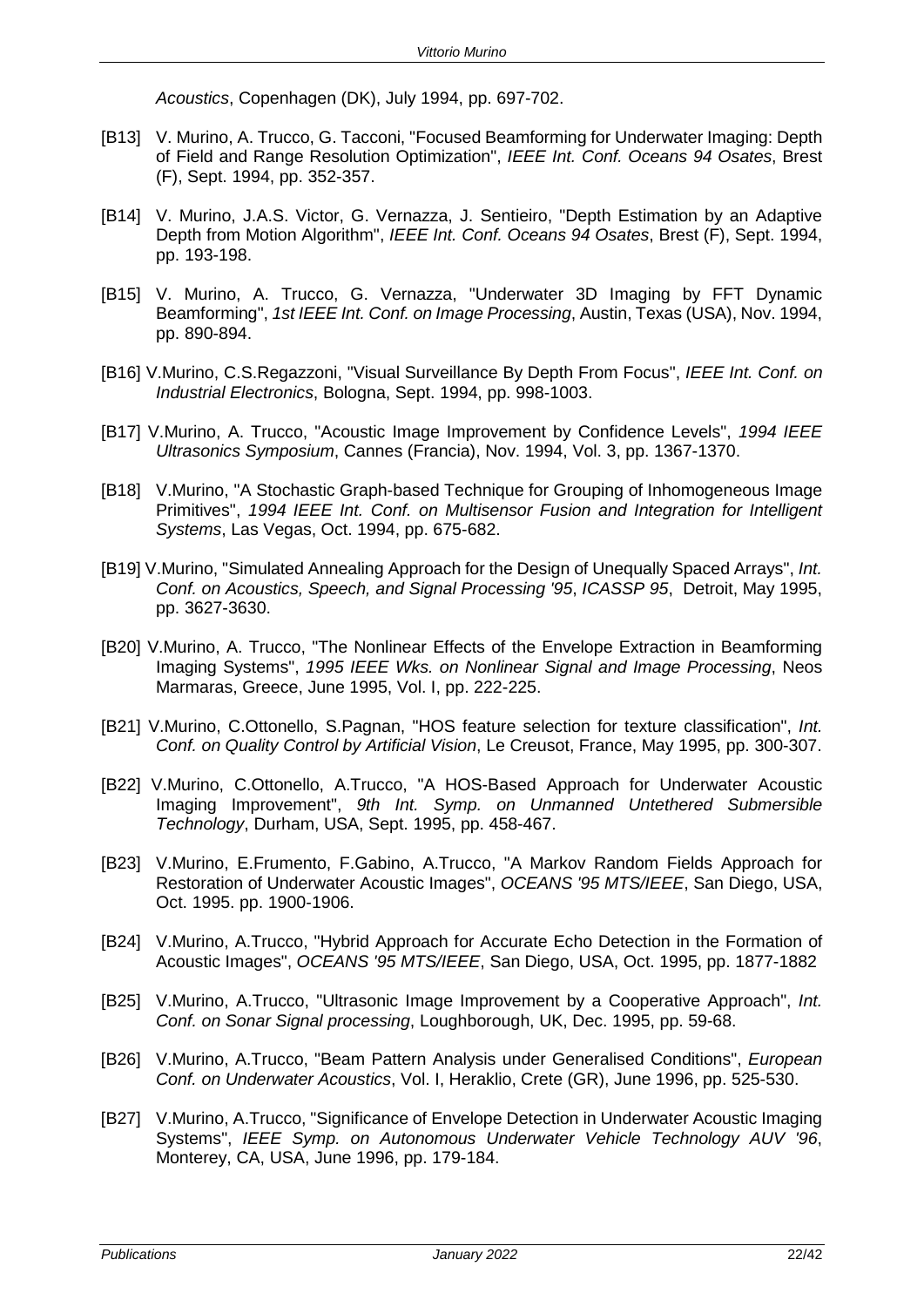- [B28] V.Murino, A.Trucco, C.Ottonello, "Spurious Effect Reduction by the Reconstruction of Acoustic Images from Bispectrum", *IEEE Int. Conf. on Image Processing ICIP '96*, Lausanne, CH, Sept. 1996, pp. 571-574.
- [B29] V.Murino, "Depth from Defocus with simple camera calibration", V Convegno AI\*IA "Cibernetica e Machine Learning", Napoli, Sept. 1996, pp. 149-153.
- [B30] V. Murino, G.L. Foresti, A.Trucco, "Object Pose Estimation in Underwater Acoustic Images", *IEEE Int. Conf. on Image Processing ICIP '97*, Santa Barbara, CA, USA, Vol. I, pp. 873-876, Oct. 1997 .
- [B31] V. Murino, A. Trucco, "Coupled Markov Random Fields for Edge and Region Extraction in Underwater Acoustic Images", *AI\*IA/IAPR Workshop on Artificial Intelligence and Pattern Recognition Techniques for Computer Vision*, Ferrara, April 1998, pp. 75-80.
- [B32] V. Murino, A. Trucco, "Edge/Region-based Segmentation and Reconstruction of Underwater Acoustic Images by Markov Random Fields", *IEEE Int. Conf. On Computer Vision and Pattern Recognition CVPR `98*, Santa Barbara, CA, USA, June 1998, pp. 408- 413.
- [B33] V. Murino, A. Grion, S. Bianchini, "A Geometric Approach to the Segmentation and Reconstruction of Acoustic Three-Dimensional Data", *OCEANS '98 MTS/IEEE*, Nice, France, Sept. 1998, pp. 582-586.
- [B34] R. Giannitrapani, V. Murino, "Augmented Representation of Underwater Scenes by Segmentation and Reconstruction of 3D Acoustic Images", *IEEE Multimedia Systems '99, Int. Conf. on Multimedia Computing and Systems ICMCS '99*, Firenze, June 1999, pp. 1036-1037.
- [B35] R. Giannitrapani, V. Murino, A. Trucco, "Segmentation of Underwater 3D Acoustical Images for Augmented and Virtual Reality Applications," *Int. Conf. Oceans '99 MTS/IEEE, Seattle*, WA (USA), pp. 459-465, September 1999.
- [B36] V. Murino, A. Fusiello, R. Giannitrapani, V. Isaia, "Virtual Environment Modeling by Integrated Optical and Acoustic Sensing", *2nd Int. Conf. on 3-D Digital Imaging and Modeling 3DIM '99*, Ottawa, Canada, pp. 437-446, October 1999.
- [B37] V. Murino, R. Giannitrapani, "Three-Dimensional Skeleton Extraction by Point Set Contraction", *IEEE Int. Conf. on Image Processing ICIP '99*, Kobe, Japan, pp. 565-569, October 1999.
- [B38] A. Trucco, S. Di Serio, V. Murino, "Buried Object Detection by Auto-Regressive Pre-Whitening," *Int'l Conf. Oceans '99 MTS/IEEE*, Seattle, WA (USA), pp. 126-132, September 1999.
- [B39] V. Murino, A. Fusiello, N. Iuretigh, E. Puppo, "3D Mosaicing for Environment Reconstruction", *15th Int. Conf. on Pattern Recognition*, Barcelona, Spain, pp. 362-366, Sept. 2000.

- [B40] V. Murino, U. Castellani, L. Ronchetti, A. Fusiello, "Reconstruction of Complex Environments by Robust Pre-aligned ICP", *3rd Int. Conf. on 3-D Digital Imaging and Modeling 3DIM '01*, Quebec City, Canada, pp. 187-194, May 2001.
- [B41] M. Bicego, V. Murino, "2D Shape Recognition by Hidden Markov Models", *Int'l Conf. on*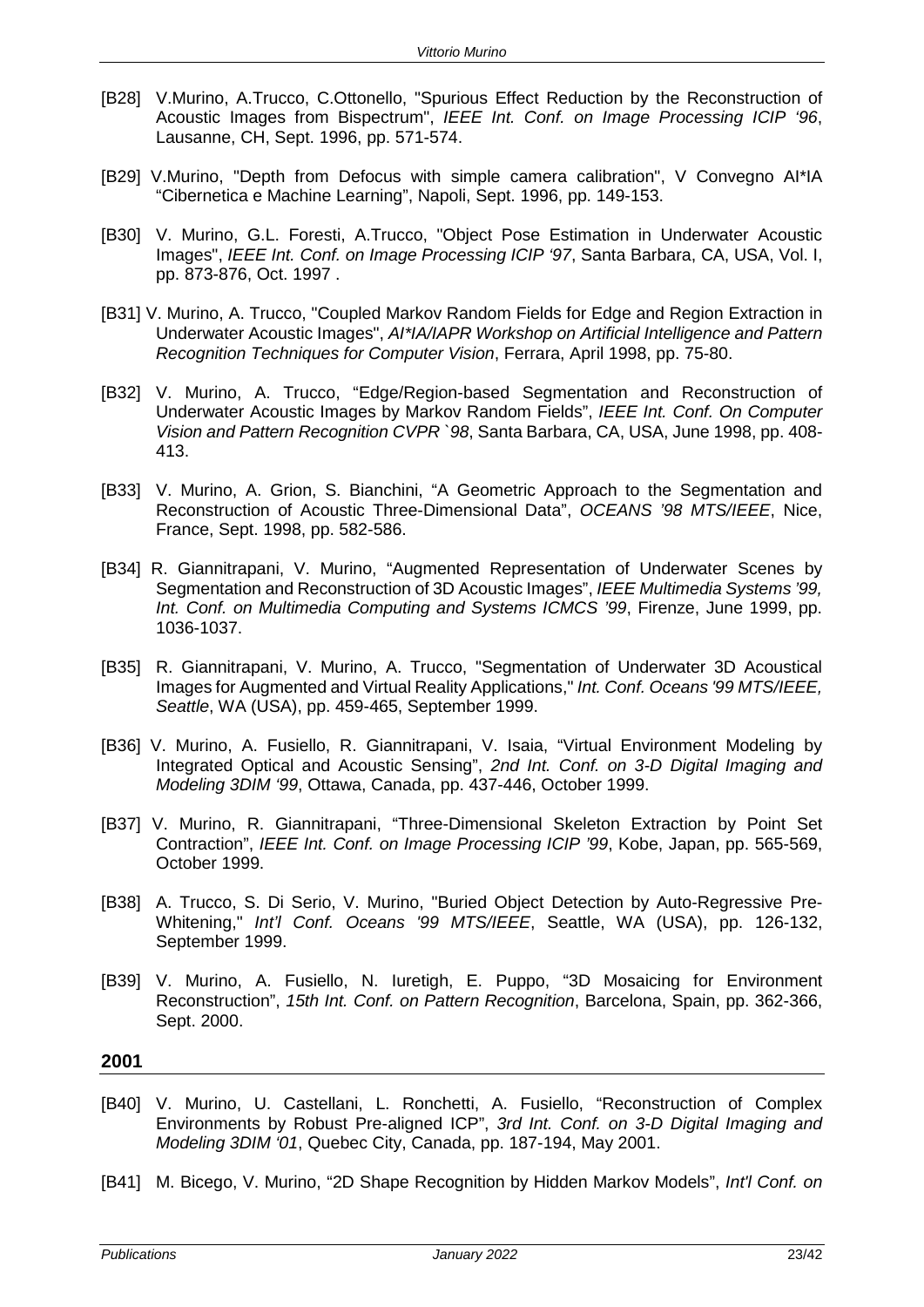*Image Analysis and Processing ICIAP 2001*, Palermo, Italy, pp. 20-24, Sept. 2001.

- [B42] A. Valinetti, A. Fusiello, V. Murino, "Model tracking for video-based virtual reality", *Int'l Conf. on Image Analysis and Processing ICIAP 2001*, Palermo, Italy, pp. 372-376, Sept. 2001.
- [B43] L. Tao, V. Murino, G. Medioni, "A Tensor Voting Approach for the Hierarchical Segmentation of 3-D Acoustic Images", *1st Int. Symp. On 3D Data Processing, Visualization, and Transmission*, Padova, Italy, pp. 126-135, June 2002.
- [B44] V. Murino, U. Castellani, A. Fusiello, "Disparity map restoration by integration of confidence in Markov random fields models", *IEEE Int. Conf. on Image Processing ICIP 2001*, Vol. 2, pp. 29-32, 2001.

#### **2002**

- [B45] V. Murino, U. Castellani, A. Etrari, A. Fusiello, "Registration of very time-distant aerial images", *IEEE Int. Conf. on Image Processing ICIP 2002*, Vol. III, pp. 989-992, Rochester, NY, September 22-25, 2002.
- [B46] A. Fusiello, A. Panuccio, V. Murino, F. Fontana, D. Rocchesso, "A multimodal electronic travel aid device", *IEEE International Conference on Multimodal Interfaces, ICMI '02*, Pittsburgh, PA, USA, October 2002, pp. 39-45.
- [B47] S. Caldrer, S. Ceglie, A. Fusiello, V. Murino, "Parallax-based view synthesis from uncalibrated images", *7th International Fall Workshop Vision, Modeling, And Visualization 2002*, Erlangen, Germany, pp. 217-224, November 2002.
- [B48] M. Cristani, M. Bicego, V. Murino, "Integrated Region- and Pixel-based Approach to Background Modelling", *IEEE Wks. on Motion and Video Computing*, Orlando, FL, pp. 3- 8, Dec. 2002.

- [B49] M. Bicego, S. Dalfini, V. Murino, "Extraction of geographical entities from aerial images", *Proc. of IEEE-ISPRS Workshop on Remote Sensing and Data fusion over Urban Areas URBAN '03*, Berlin, Germany, pp 125-128, June 2003.
- [B50] U. Castellani, V. Murino, "A versatile 3D modelling system based on skeleton extraction", *Proc. of the Conf. Model-based Imaging, Rendering, Image analysis, and Graphical special Effects MIRAGE 2003*, Rocquencourt, France, pp. 129-137, March 2003.
- [B51] A. Caiti, V. Murino, M. Palmese, A. Trucco, "Object Reconstruction and Feature Extraction from 3-D Underwater Acoustic Scattering Measurements," *10th Int. Congress on Sound and Vibration*, Stockholm (Sweden), pp. 2449-2456, July 2003.
- [B52] M. Bicego, S. Dalfini, G. Vernazza, V. Murino, "Automatic Road Extraction from Aerial Images by Probabilistic Contour Tracking", *IEEE Int. Conf. on Image Processing ICIP 2003*, Vol. 3, pp. 585-588, Sett. 2003.
- [B53] A. Fusiello, M. Aprile, R. Marzotto, V. Murino, "Mosaic of a Video Shot with Multiple Moving Objects", *IEEE Int. Conf. on Image Processing ICIP 2003*, Vol. 2, pp. 307-310, Sett. 2003.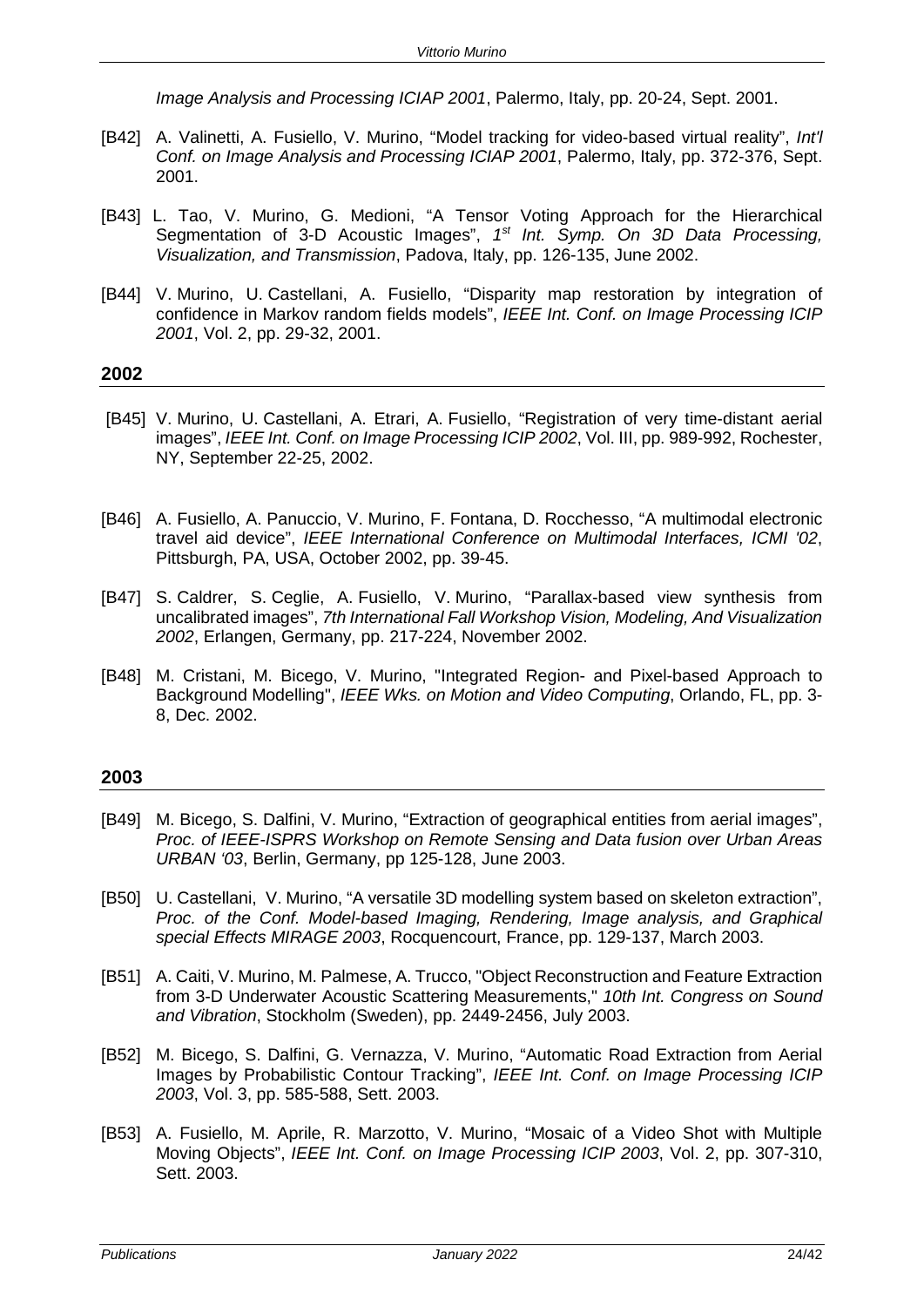- [B54] M. Bicego, U. Castellani, V. Murino, "Using Hidden Markov Models and Wavelets for face recognition", *Int'l. Conf. on Image Analysis and Processing ICIAP 2003*, Mantova, Italy, pp. 52-56, Sett. 2003.
- [B55] A. Fusiello, S. Caldrer, S. Ceglie, N. Mattern, V. Murino, "View Synthesis from Uncalibrated Images using Parallax", *Int'l Conf. on Image Analysis and Processing ICIAP 2003*, Mantova, Italy, pp. 146-151, Sett. 2003.
- [B56] M. Cristani, M. Bicego, V. Murino, "Multi-level Background Initialization using Hidden Markov Models", *First ACM SIGMM International Workshop on Video Surveillance*, Berkeley, CA, USA, pp. 11-20, Nov. 2003.
- [B57] M. Bicego, G. Iacono, V. Murino, "Face Recognition with Multilevel B-Spline and Support Vector Machines", *ACM SIGMM 2003 Multimedia Biometrics Methods and Applications Workshop*, Berkeley, CA, USA, pp. 17-24, Nov. 2003.

- [B58] R. Marzotto, A. Fusiello, V. Murino, "High Resolution Video Mosaicing with Global Alignment", *Int'l Conf. on Computer Vision and Pattern Recognition CVPR 2004*, Washington D.C., USA, June 2004, Vol. 1, pp. 692-698.
- [B59] M. Cristani, M. Bicego, V. Murino, "On-line adaptive background modelling for audio surveillance", *Int'l Conf. on Pattern Recognition ICPR 2004*, Cambridge, UK, Vol. 2, pp. 399-402, August 2004.
- [B60] I.A. Rossi, M. Bicego, V. Murino, "Statistical classification of raw textile defects", *Int'l Conf. on Pattern Recognition ICPR 2004*, Cambridge, UK, Vol. 4, pp. 311-314, August 2004.
- [B61] M. Cristani, D.S. Cheng, V. Murino, D. Pannullo, "Distilling Information with Super-Resolution for Video Surveillance", *2nd ACM International Workshop on Video Surveillance and Sensor Networks*, New York, USA, October 2004, pp. 2-11.
- [B62] U. Castellani, A. Fusiello, V. Murino, L. Papaleo, E. Puppo, S. Repetto, M. Pittore, "Efficient On-line Mosaicing from 3D Acoustical Images", *Int. Conf. Oceans '04 MTS/IEEE*, Kobe, Japan, pp. 865-872, November 2004.
- [B63] M. Aprile, A. Colombari, A. Fusiello, V. Murino, "Segmentation and tracking of multiple objects in video sequences", *5th International Workshop on Image Analysis for Multimedia Interactive Services WIAMIS 2004*, Lisboa, Portugal, April 2004.
- [B64] A. Sanson, U. Castellani, A. Fusiello, V. Murino, "Fast model tracking with multiple cameras for augmented reality", *ACM Symposium on Virtual Reality Software and Technology VRST '04*, Hong Kong, November 2004.

- [B65] D.S. Cheng, V. D'Amato, V. Murino, "Wavelet-based Processing of EEG Data for Brain-Computer Interfaces", *Proceedings of IEEE Workshop on Vision for Human-Computer Interactions V4HCI*, San Diego, USA, June 2005.
- [B66] A. Colombari, M. Cristani, V. Murino, A. Fusiello, "Exemplar-based Background Model Initialization", *Proceedings of ACM Workshop on Video Surveillance and Sensor Networks VSSN 2005*, Singapore, pp. 29-36, November 2005.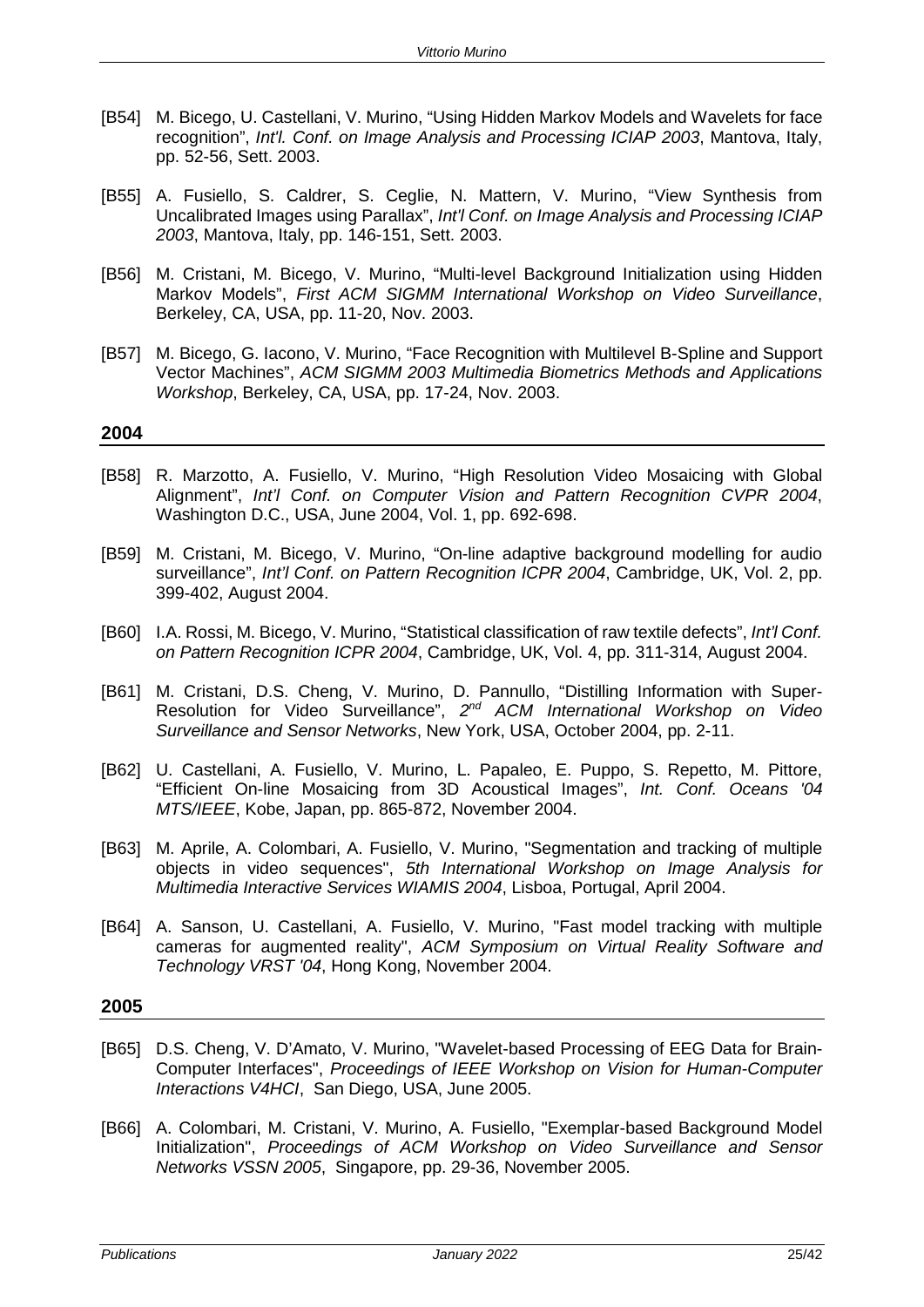- [B67] Colombari, A. Fusiello, V. Murino, "Uncalibrated Interpolation of Rigid Displacements for View Synthesis", *IEEE International Conference on Image Processing ICIP 2005*, Genova, Italy, Vol. I, pp. 1049-1052, September 2005.
- [B68] A. Colombari, A. Fusiello, V. Murino, "Continuous Parallax Adjustment for 3D-TV", *2nd IEE Int'l Conf. on Visual Media Production*, December 2005, London, UK, pp. 192-198.

- [B69] U. Castellani, M. Cristani, V.Murino, "3D Data Segmentation Using a Non-Parametric Density Estimation Approach", *Eurographics Italian Chapter Conference 2006*, pp. 99- 103, 2006.
- [B70] M. Cristani, M.Bicego, V.Murino, "Audio-Visual Foreground Extraction for Event Characterization", *International Workshop on Semantic Learning Applications in Multimedia SLAM 2006* (in conjunction with *IEEE CVPR 2006*, New York, USA).
- [B71] A. Colombari, A. Fusiello, V. Murino, "Background Initialization in Cluttered Sequences", *5th Workshop on Perceptual Organization in Computer Vision POCV 2006* (in conjunction with *IEEE CVPR 2006*, New York, USA).
- [B72] M. Cristani, U. Castellani, V.Murino, "Adaptive Feature Integration for Segmentation of 3D Data by Unsupervised Density Estimation", *Int'l Conf. on Pattern Recognition ICPR 2006*, vol.4, pp. 21-24, Hong Kong, August 2006.
- [B73] U. Castellani, M. Cristani, V.Murino, "Acoustic Range Image Segmentation by Effective Mean Shift", *Int'l Conf. on Image Processing ICIP 2006*, Atlanta, USA, October 2006.
- [B74] M. Figueiredo, D.S. Cheng, and V. Murino, "Clustering under prior knowledge with application to image segmentation", *Neural Information Processing Systems NIPS 2006*, Vancouver, Canada, December 2006.

- [B75] M. Cristani, V.Murino, "A Spatial Sampling Mechanism for Effective Background Subtraction", *Int'l Conf. on Computer Vision Theory and Applications, VISAPP* 2007, Vol.2 (Image Understanding, Motion, Tracking and Stereo Vision), March 2007, pp. 403-410.
- [B76] A. Perina, M. Cristani, G. Malerba, L. Xumerle, V. Murino, P.F. Pignatti, "Unsupervised Haplotype Reconstruction and LD Blocks Discovery in a Hidden Markov Framework", *Proceedings of Computational Intelligence Methods for BioInformatics and Biostatistics workshop*, Portofino, Italy, pp. 659-665, June 2007.
- [B77] M.Cristani, V.Murino, "Time-dependent interactive graphical models for human activity analysis", *Int'l Workshop on Advances in Pattern Recognition*, *IWAPR 2007*, Plymouth, UK, July 2007, pp. 109-118.
- [B78] A.Perina, M.Cristani, V.Murino, "Natural scene categorization by hierarchical extraction of tipicality patterns", *IEEE Int'l Conf. on Image Analysis and Processing, ICIAP 2007*, Modena, September 2007, pp. 801-806.
- [B79] M.Bicego, M.Cristani, V.Murino, "Sparseness Achievement with Hidden Markov Models for 2D shape analysis", *IEEE Int'l Conf. on Image Analysis and Processing, ICIAP 2007*, Modena, September 2007, pp. 67-72. *Best Poster Award*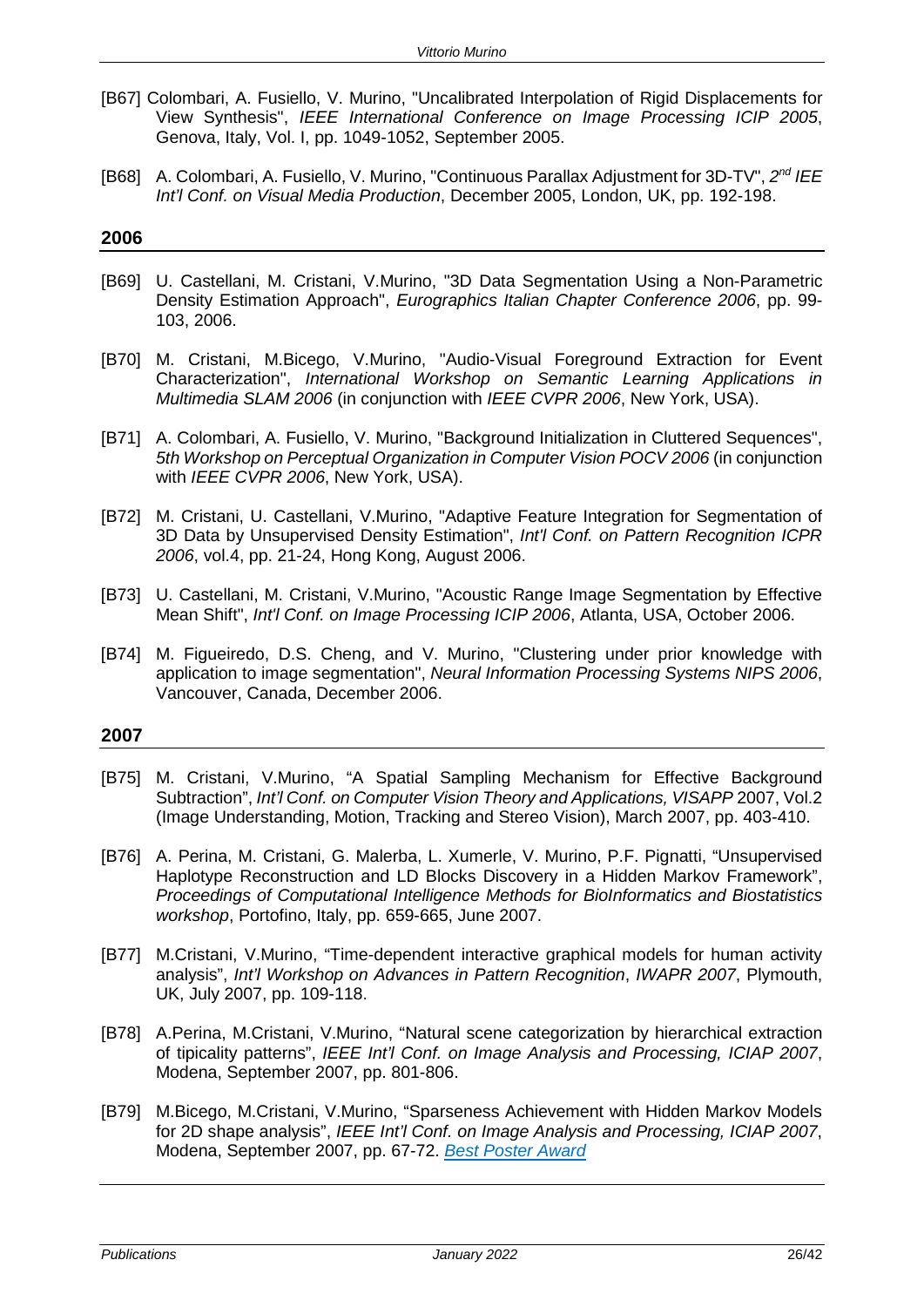- [B80] M.Cristani, A.Perina, U.Castellani and V.Murino, "Geo-located image categorization and location recognition", *Int'l Wks on Image Mining Theory and Applications, IMTA 2008,*  Madeira, PT, 2008, pp. 93-102.
- [B81] M. Cristani, V. Murino, "Background subtraction with adaptive spatio-temporal neighborhood analysis", *Int'l Conf. on Computer Vision Theory and Applications, VISAPP 2008*, Madeira, PT, Vol. 2, pp. 484-489.
- [B82] M. Cristani, A. Perina, U. Castellani, V. Murino, "Geo-located image analysis using latent representations", *IEEE Computer Vision and Pattern Recognition CVPR 2008*, Anchorage, Alaska, USA.
- [B83] U. Castellani, M. Cristani, X. Gong, A.K. Jain, V. Murino, "Sparse point statistical characterization for 3D face analysis", *IEEE Computer Society Workshop on Biometrics* (in association with CVPR 2008), Anchorage, Alaska, USA.
- [B84] M. Cristani, A. Perina, U. Castellani, V. Murino, "Content Visualization and Management of Geo-located Image Databases", *ACM SIGCHI CHI 2008* (*Work in Progress*), Florence, Italy, pp. 2823-2828.
- [B85] A. Perina, M. Cristani, V. Murino, "Unsupervised Learning of saliency concepts for image classification and retrieval", *13th Ibero-american Congress on Pattern Recognition (CIARP 2008)*, Havana, Cuba, September 2008.
- [B86] A. Perina, M. Cristani, V. Murino, N. Jojic, "Capturing video structure with mixture of probabilistic index maps", *ECCV workshop on Machine Learning for Vision-based Motion Analysis*, Marseille, France, October 2008.
- [B87] A. Pesarin, M. Cristani, V. Murino, C. Drioli, A. Perina, "A statistical signature for automatic dialogue classification", *International Conference on Pattern Recognition ICPR 2008*, Tampa, FL, USA, Dec. 2008.

- [B88] D. Bagni, P. Zoratti, R. Marzotto, A. Colombari, V. Murino, "Automotive Driver Assistance System Development: Simplifying the Transition from Simulink to FPGA", *Embedded World Conference 2009*, Nuremberg, Germany, March 2009.
- [B89] N. Jojic, A. Perina, M. Cristani, V. Murino, B. Frey, "Stel component analysis: Modeling spatial correlations in image class structure", *IEEE Computer Vision and Pattern Recognition CVPR 2009*, Miami, FL, USA, June 2009.
- [B90] L. Bazzani, D. Bloisi, V. Murino, "A Comparison of Multi Hypothesis Kalman Filter and Particle Filter for Multi-target Tracking", *11th IEEE Int'l Workshop on Performance Evaluation of Tracking and Surveillance PETS 2009*, Miami, FL, USA, June 2009.
- [B91] M. Cristani, A. Pesarin, C. Drioli, A. Tavano, A. Perina, V. Murino, "Auditory Dialog Analysis and Understanding by Generative Modelling of Interactional Dynamics", *2nd IEEE Workshop on CVPR for Human communicative Behavior analysis (CVPR4HB)*, Miami, FL, USA, June 2009.
- [B92] D.S. Cheng, M. Bicego, U. Castellani, S. Cerruti, M. Bellani, G. Rambaldelli, M. Atzori, P. Brambilla, V. Murino, "Schizophrenia classification using regions of interest in brain MRI", *Intelligent Data Analysis in Biomedicine and Pharmacology IDAMAP 2009*, Verona, July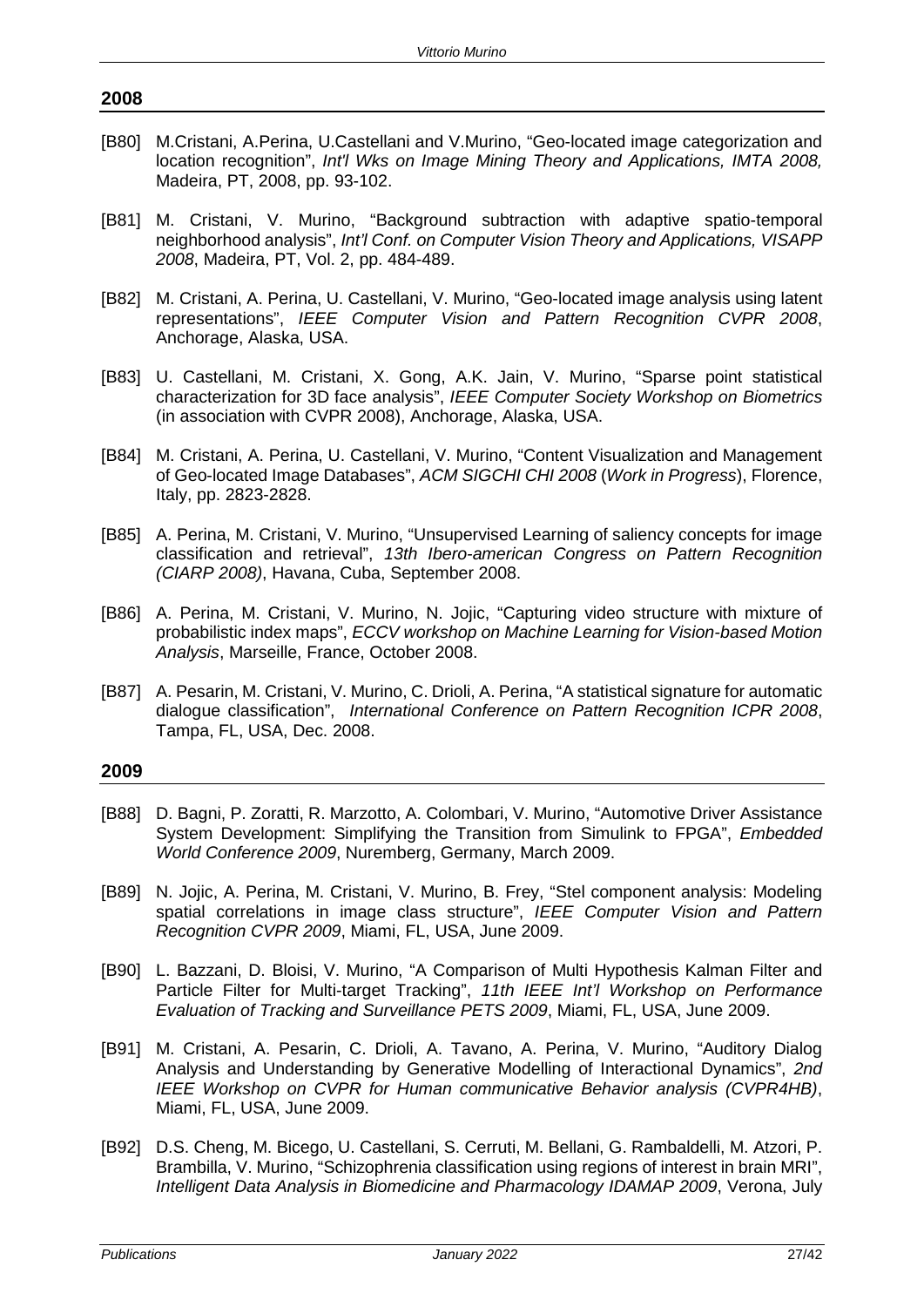2009.

- [B93] D.S. Cheng, M. Bicego, U. Castellani, M. Cristani, S. Cerruti, M. Bellani, G. Rambaldelli, M. Aztori, P. Brambilla, V. Murino, "A Hybrid Generative/Discriminative Method for Classification of Regions of Interest in Schizophrenia Brain MRI", *MICCAI Workshop on Probabilistic Models for Medical Image Analysis (PMMIA 2009)*, London, UK, Sept. 2009.
- [B94] A. Perina, M. Cristani, U. Castellani, V. Murino, N. Jojic, "A hybrid generative/discriminative classification framework based on free-energy terms", *Int'l Conf. on Computer Vision ICCV 2009*, Kyoto, Japan, Oct. 2009.
- [B95] A. Carli, M. Bicego, S. Baldo, V. Murino, "Non-linear Generative Embeddings for Kernels on Latent Variable Models", *ICCV workshop Subspace 2009*, Kyoto, Japan, Sept. 2009.
- [B96] L. Bazzani, M. Cristani, M. Bicego, V. Murino, "Online Subjective Feature Selection for Occlusion Management in Tracking Applications", *Int'l Conf. on Image Processing* ICIP '09, Il Cairo, Egypt, Nov. 2009.
- [B97] A. Perina, M. Cristani, V. Murino, N. Jojic, "Free energy score space", *Neural Information Processing Systems NIPS 2009*, Vancouver, Canada, Dec. 2009.
- [B98] M. Farenzena, A. Tavano, L. Bazzani, D. Tosato, G.Paggetti, G. Menegaz, V. Murino, M.Cristani, "Social Interactions by Visual Focus of Attention in a Three-Dimensional Environment", *Wks on Pattern Recognition and Artificial Intelligence for Human Behaviour Analysis (PRAI\*HBA)*, Reggio Emilia, Italy, Dec. 2009.

- [B99] A. Carli, U. Castellani, M. Bicego, V. Murino, "Dissimilarity-based Representation for Local Parts", *Workshop on Cognitive Information Processing, CIP 2010*, June 2010.
- [B100] M. Farenzena, L. Bazzani, A. Perina, V. Murino, M. Cristani, "Person re-identification by symmetry-driven accumulation of local features", *IEEE Conference on Computer Vision and Pattern Recognition CVPR 2010*, San Francisco, USA, June 2010.
- [B100b] S. Martelli, R. Marzotto, A. Colombari, V. Murino, "FPGA-based robust ellipse estimation for circular road sign detection", *IEEE Conf. on Computer Vision and Pattern Recognition* Workshops *CVPRW 2010*, San Francisco, USA, June 2010.
- [B101] M. Cristani, V. Murino, A. Vinciarelli, "Socially intelligent surveillance and monitoring: analysing social dimensions of physical space", *1st Int'l Workshop on Socially Intelligent Surveillance and Monitoring SISM 2010*, San Francisco, USA, June 2010.
- [B102] L. Bazzani, M. Cristani, M. Farenzena, A. Perina, V. Murino, "Multiple-shot person reidentification by HPE signature", *Int'l Conf. on Pattern Recognition ICPR 2010*, Istanbul, Turkey, August 2010. *IBM Best Student Paper Award (Track: Computer Vision)*
- [B103] D. Tosato, M. Farenzena, M. Cristani, V. Murino, "A re-evaluation of pedestrian detection on Riemannian manifolds", *Int'l Conf. on Pattern Recognition ICPR 2010*, Istanbul, Turkey, August 2010.
- [B104] A. Perina, M. Cristani, V. Murino, "2LDA: segmentation for recognition", Int'l Conf. on Pattern Recognition ICPR 2010, Istanbul, Turkey, August 2010.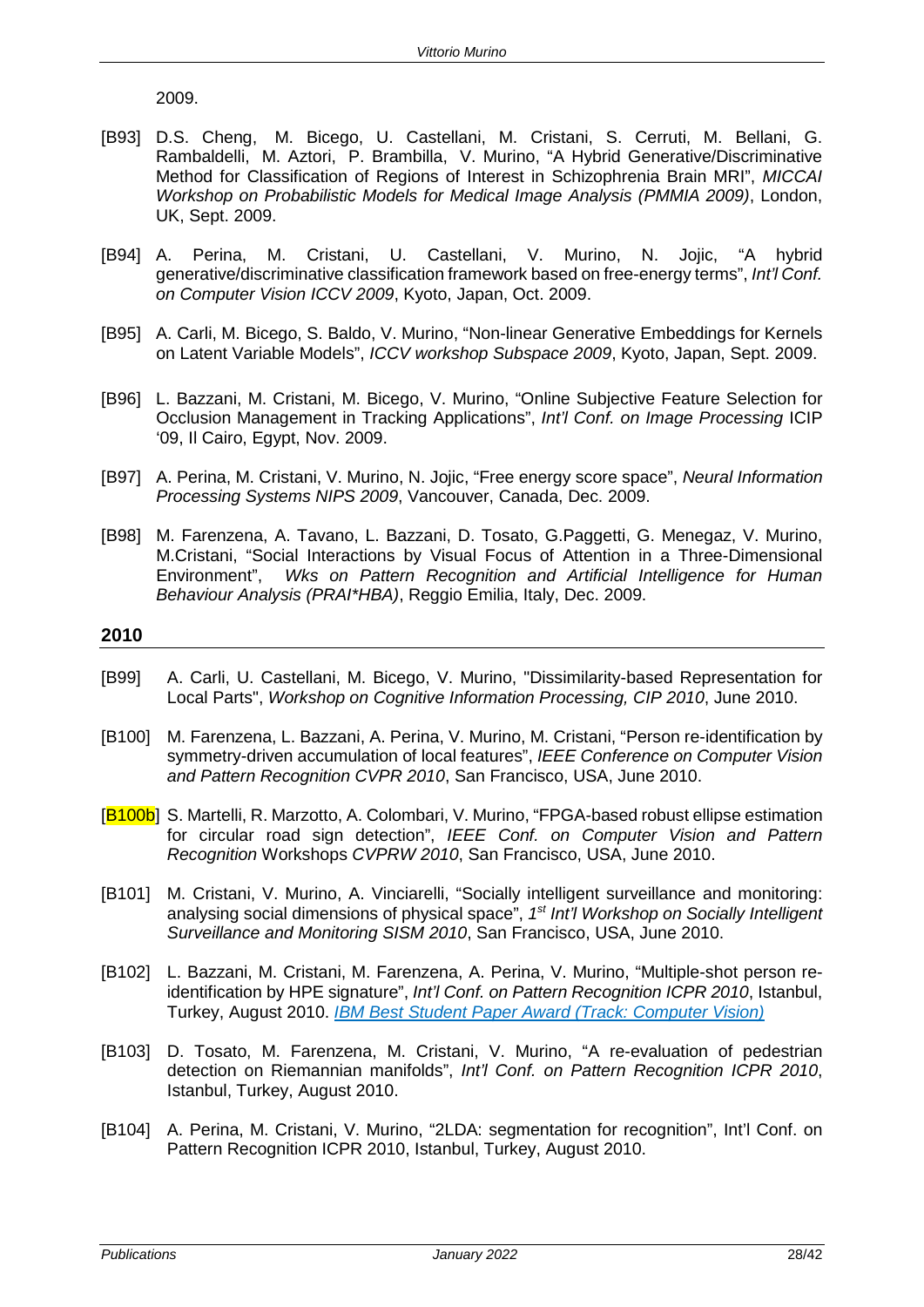- [B105] M. Bicego, A. Martins, V. Murino, P. Aguiar, M. Figueiredo, "2D shape recognition using information theoretic kernels", *Int'l Conf. on Pattern Recognition ICPR 2010*, Istanbul, Turkey, August 2010.
- [B106] A. Carli, M. Bicego, S. Baldo, V. Murino, "Nonlinear mappings for generative kernels on latent variable models", *Int'l Conf. on Pattern Recognition ICPR 2010*, Istanbul, Turkey, August 2010.
- [B107] A. Ulas, R.P.W. Duin, U. Castellani, M. Loog, M. Bicego, V. Murino, M. Bellani, S. Cerruti, M. Tansella, P. Brambilla, "Dissimilarity-based Detection of Schizophrenia", *ICPR 2010 Workshop on Pattern Recognition Challenges in FMRI Neuroimaging*, August 2010.
- [B108] S. Martelli, D. Tosato, M. Farenzena, M. Cristani, V. Murino, "An FPGA-based Classification Architecture on Riemannian Manifolds", *DEXA Workshop on Interactive Multimodal Pattern Recognition in Embedded SystemS*, Bilbao, Sept. 2010. *Best Paper Award*
- [B109] D. Tosato, M. Farenzena, M.Cristani, V. Murino "Part-based human detection on Riemannian manifolds", *IEEE Int'l Conf. on Image Processing ICIP 2010*, Hong Kong, Sept. 2010.
- [B110] L. Bazzani, M. Cristani, V. Murino, "Collaborative particle filters for group tracking", *IEEE Int'l Conf. on Image Processing ICIP 2010*, Hong Kong, Sept. 2010.
- [B111] M. Bicego, A. Perina, V. Murino, A.F.T. Martins, P.M.Q. Aguiar, M.A.T. Figueiredo, "Combining free energy score spaces with information theoretic kernels: Application to scene Classification", *IEEE Int'l Conf. on Image Processing ICIP 2010*, Hong Kong, Sept. 2010, pp. 2661-2664.
- [B112] M. Cristani, A. Pesarin, C. Drioli, A. Rodà, M. Grapulin, V. Murino, N. Sebe. "Toward an Automatically Generated Soundtrack from Low-level Cross-modal Correlations for Automotive Scenarios", *ACM Multimedia conference 2010*, Florence, Oct. 2010. *Full paper*
- [B113] N. Jojic, A. Perina, V.Murino, "Structural Epitome: A way to summarize one's visual experience", *Neural Information Processing Systems NIPS 2010*, Vancouver, Canada, Dec. 2010.
- [B114] A.M. Bronstein, M.M. Bronstein, B. Bustos, U. Castellani, M. Cristani, B. Falcidieno, L.J. Guibas, I. Kokkinos, V. Murino, M. Ovsjanikov, G. Patanè, I. Sipiran, M. Spagnuolo, J. Sun, "SHREC'10 Track: Feature Detection and Description", *3rd Eurographics conference on 3D Object Retrieval 3DOR 2010*, pp. 79-86.

- [B115] M. Cristani, G. Paggetti, A. Vinciarelli, L. Bazzani, G. Menegaz, V. Murino, "Towards Computational Proxemics: Inferring Social Relations from Interpersonal Distances", *SOCIALCOM 2011*, Boston, October 2011.
- [B116] R. Raghavendra, A. Del Bue, M. Cristani, V. Murino, Abnormal Crowd Behavior Detection by Social Force Optimization, *Int'l. Workshop on Human Behavior Understanding HBU 2011*, Amsterdam, Nov. 2011.
- [B117] R. Raghavendra, A. Del Bue, M. Cristani, V. Murino, Optimizing Interaction Force for Global Anomaly Detection in Crowded Scenes, *1st IEEE Workshop on Modeling,*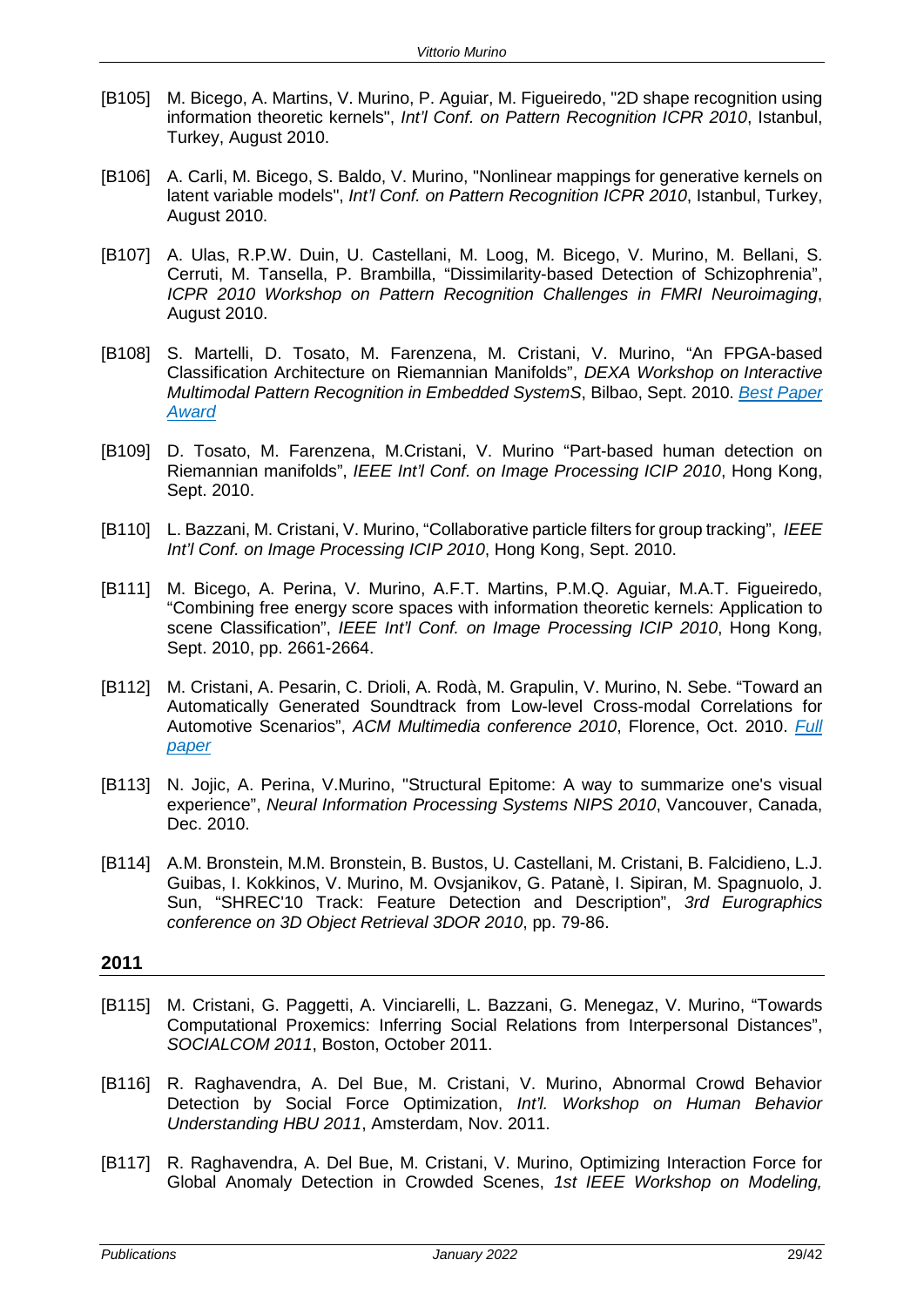*Simulation and Visual Analysis of Large Crowds*, Barcellona, Nov. 2011.

- [B118] F. Smeraldi, M. Bicego, M. Cristani, V. Murino, "CLOOSTING: CLustering data with bOOSTING", *10th International Workshop on Multiple Classifier Systems MCS 2011*, Naples, Italy, June 2011.
- [B119] Cristani M., Bazzani L., Paggetti G., Fossati A., Tosato D., Del Bue A., Menegaz G. and Murino V., "Social interaction discovery by statistical analysis of F-formations", *22nd British Machine Vision Conference BMVC 2011*, Dundee, UK, Aug. 2011.
- [B120] Cheng D.S., Cristani M., Stoppa M., Bazzani L. and Murino V., "Custom Pictorial Structures for Re-identification", *22nd British Machine Vision Conference BMVC 2011*, Dundee, UK, Aug. 2011.
- [B121] Martelli S., Tosato D., Cristani M. and Murino V., "FPGA-Based Pedestrian Detection Using Array of Covariance Features", *ACM/IEEE International Conference on Distributed Smart Cameras ICDSC 2011*, Gent, Belgium, Aug. 2011.
- [B122] Martelli S., Tosato D., Cristani M. and Murino V., "Fast FPGA-Based Architecture for Pedestrian Detection Based on Covariance Matrices", *18th IEEE International Conference on Image Processing ICIP 2011*, Brussels, Sept. 2011.
- [B123] Castellani U., Ulas A., Murino V., Bellani M., Rambaldelli G., Tansella M. and Brambilla P., "Selecting scales by Multiple Kernel Learning for shape diffusion analysis", *3rd MICCAI Workshop on Mathematical Foundations of Computational Anatomy MFCA 2011*, Toronto, pp. 148-157, Sept. 2011.
- [B124] Torre B., Bicego M., Cristani M., Murino V., Diaspro A., Cingolani R., "Principal Component Analysis in Dynamic Force Spectroscopy: an easy method to extract compositional information in textured sample", *3rd Multifrequency AFM Conference*, 2011. *Short paper*
- [B125] M. Bicego, A. Ulas, P. Schuffler, U. Castellani, V. Murino, A. Martins, P. Aguiar, M. Figueiredo: "Renal Cancer Cell Classification Using Generative Embeddings and Information Theoretic Kernels", *Int. Conf. on Pattern Recognition in Bioinformatics PRIB 2011*, Delft, Nov. 2011.
- [B126] A. Ulas, U. Castellani, P. Mirtuono, M. Bicego, V. Murino, S. Cerruti, M. Bellani, M. Atzori, G. Rambaldelli, M. Tansella, P. Brambilla: "Multimodal Schizophrenia Detection by Multiclassification Analysis", *16th Iberoamerican Congress on Pattern Recognition CIARP 2011*, Pucòn, Chile, 2011.
- [B127] M. Bicego, A.D. Favia, P. Bisignano, A. Cavalli, V. Murino: "An innovative protocol for comparing protein binding sites via atomic grid maps", *Int. Conf. on Knowledge Discovery and Information Retrieval KDIR 2011*, Paris, Oct. 2011.
- [B128] A. Maccione, S. Ullo, A. Simi, A. Del Bue, E. Petrini, A. Barberis, V. Murino, L. Berdondini, "Dissecting the orchestrated electrical activity in neuronal networks: a multimodal approach combining high density MEAs with fluorescence imaging", *Society for Neuroscience 2011*, Washington DC, Sept. 2011. *Abstract*
- [B129] M. Zanotto, V. Murino, "Fast Variational Inference for Dirichlet Process Mixture Models", *2011 NIPS Workshop on Bayesian Nonparametrics: Hope or Hype?*, Sierra Nevada, Spain, Dec. 2011. *Abstract*
- [B130] Ulas A., Castellani U., Murino V., Bellani M., Tansella M., Brambilla P., "Heat Diffusion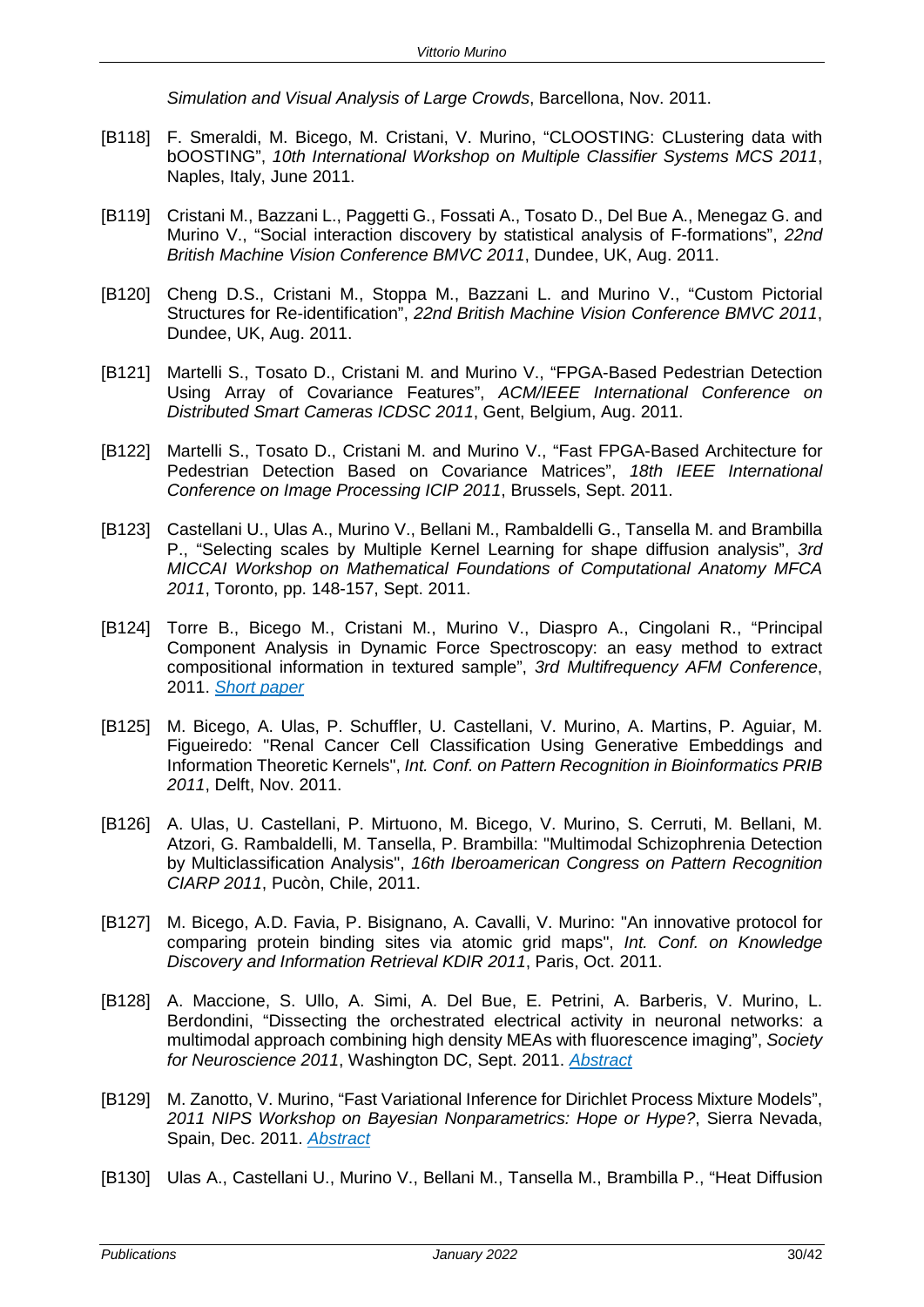Based Dissimilarity Analysis for Schizophrenia Classification", *6th IAPR Int. Conf. on Pattern Recognition in Bioinformatics PRIB 2011*, Delft, Nov. 2011.

[B131] L. Bazzani, N. de Freitas, H. Larochelle, V. Murino, J-A Ting, "Learning attentional policies for object tracking and recognition in video with deep networks", In *International Conference on Machine Learning ICML 2011*, Bellevue, Washington, USA, 2011.

- [B132] L. Bazzani, M. Cristani, and V. Murino. Decentralized Particle Filter for Joint Individual-Group Tracking. *IEEE Conf. on Computer Vision and Pattern Recognition CVPR 2012*, Providence, RI, USA, June 2012.
- [B133] M. Hà Quang, M. Cristani, A. Perina, V. Murino, "A regularized spectral algorithm for Hidden Markov Models with applications in computer vision", *IEEE Conf. on Computer Vision and Pattern Recognition CVPR 2012*, Providence, RI, USA, June 2012.
- [B134] Crocco M., Del Bue A., Bustreo M. and Murino V., "A Closed Form Solution to the Microphone Position Self-Calibration Problem," *37th International Conference on Acoustics, Speech, and Signal Processing ICASSP 2012*, Kyoto, Japan, March 2012.
- [B135] A. Maccione, S. Ullo, A. Simi, T. Nieus, D. Sona, A. Del Bue, V. Murino, L. Berdondini, "Structural and functional identification of sub-networks in dissociated neuronal cultures: an automated multimodal analysis combining high density MEA and fluorescence imaging", *8th Int'l Meeting on Substrate-Integrated Microelectrode Array*, Reutlingen, Germany, July 2012.
- [B136] M. San Biagio, M. Crocco, M. Cristani, S. Martelli, V. Murino, "Low-level Multimodal Integration on Riemannian Manifolds for Automatic Pedestrian Detection", *15th International Conference on Information Fusion FUSION 2012*, Singapore, pp. 2223- 2229, July 2012.
- [B137] S. Ullo, A. Del Bue, A. Maccione, L. Berdondini, V. Murino, "A Joint Structural and Functional Analysis of In-Vitro Neuronal Networks", *IEEE Int'l Conf. on Image Processing ICIP 2012*, Orlando, USA, pp. 1269-1272, 2012.
- [B138] Sabzevari R., Del Bue A., Murino V., "Piecewise single view photometric stereo with multi-view constraints", *19th IEEE Int'l Conf. on Image Processing ICIP 2012*, Orlando, FL, USA, pp. 21-24, 2012.
- [B139] Sabzevari R., Del Bue A., Murino V., "Combining Structure from Motion and Photometric Stereo: A Piecewise Formulation", *Eurographics*, Cagliari, Italy, Sept. 2012.
- [B140] Sabzevari R., Del Bue A., Murino V., "Multi-view Photometric Stereo using Semiisometric Mappings", *3DimPVT 2012*, Zürich, Switzerland, 2012.
- [B141] E. Sangineto, M. Cristani, A. Del Bue, V. Murino, "Learning Discriminative Spatial Relations for Detector Dictionaries: an Application to Pedestrian Detection", *European Conf. on Computer Vision ECCV 2012*, Florence, Italy, Oct. 2012.
- [B142] A.C. Carli, M.A.T. Figueiredo, M. Bicego, V. Murino, "Generative embeddings based on Rician mixtures: Application to kernel-based discriminative classification of magnetic resonance images," *1st International Conference on Pattern Recognition Applications and Methods ICPRAM 2012*, Vol. 1, pp. 113-122, 2012. *Best Student Paper Award*
- [B143] Martelli S., Cristani M., Murino V., "Stereo-Based Framework for Pedestrian Detection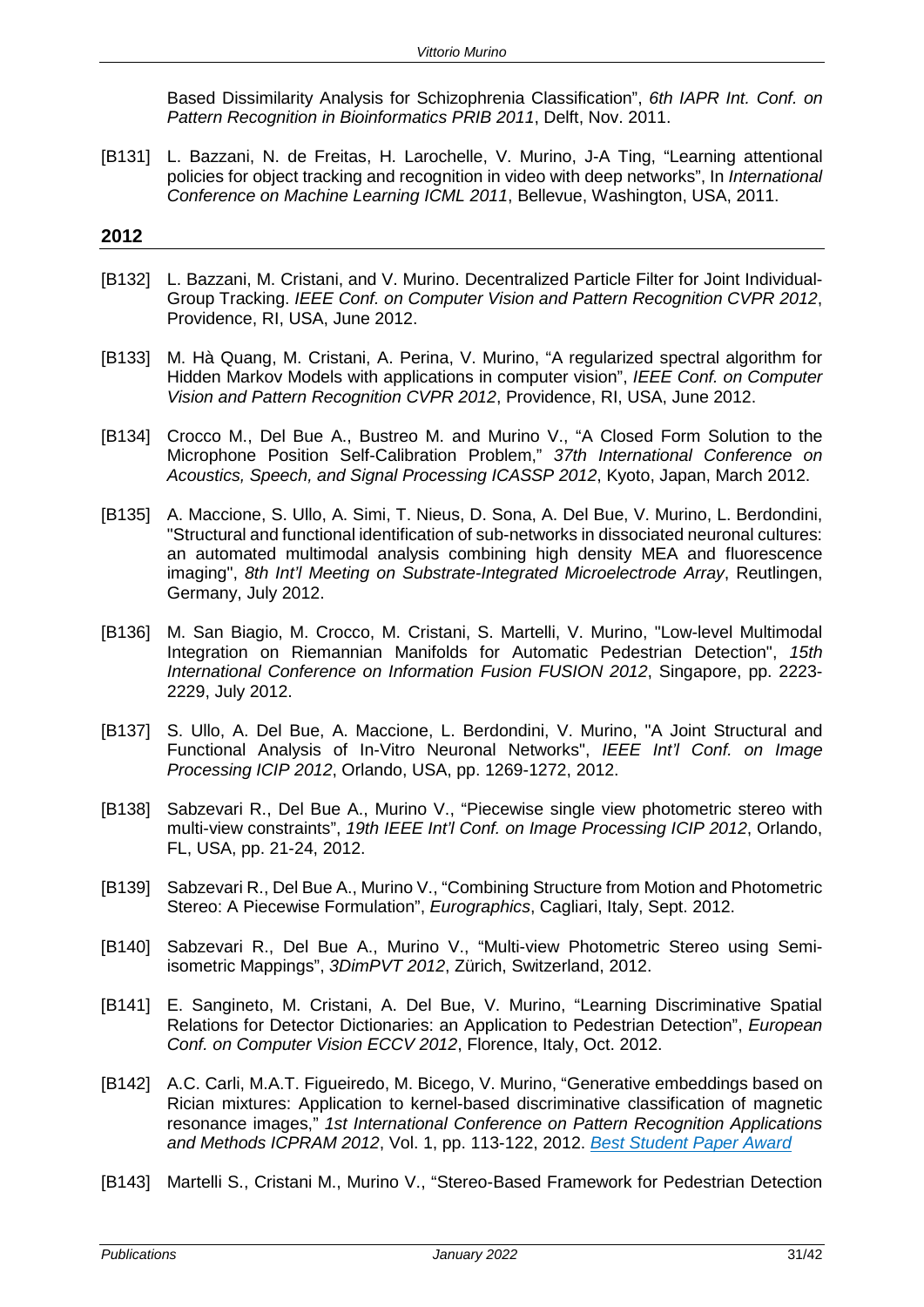with Partial Occlusion Handling", *9th IEEE Int'l Conf. on Advanced Video and Signalbased Surveillance AVSS 2012*, Beijing, China, 2012.

- [B144] Giancardo L., Sona D., Gozzi A., Bifone A., Murino V., Migliarini S., Pacini G., Pelosi B. and Pasqualetti M., "Automatic Tractography Analysis through Sparse Networks in Case-Control Studies", *2nd Int'l Wks. on Pattern Recognition in NeuroImaging PRNI 2012*, London, UK.
- [B145] A. Ulas, U. Castellani, V. Murino, M. Bellani, M. Tansella, P. Brambilla, "Biomarker evaluation by Multiple Kernel Learning for Schizophrenia Detection", *2nd Int'l Wks. on Pattern Recognition in NeuroImaging PRNI 2012*, London, UK.
- [B146] A. Ulas, M. Gönen, U. Castellani, V. Murino, M. Bellani, M. Tansella, P. Brambilla: "A Localized MKL Method for Brain Classification with Known Intra-class Variability", *3rd Int'l Wks. Machine Learning in Medical Imaging MLMI 2012*, in conjunction with MICCAI 2012, Nice, France, pp. 152-159, Oct. 2012.
- [B147] San Biagio M., Ulas A., Crocco M., Cristani M., Castellani U., Murino V., "A Multiple Kernel Learning Approach to Multi-Modal Pedestrian Classification", *21st Int'l Conf. on Pattern Recognition ICPR 2012*, Tsukuba Science City, Japan, pp. 2412-2415, 2012.
- [B148] Piro P., Sona D., Murino V., "Inner Product Tree for improved Orthogonal Matching Pursuit", *21st Int'l Conf. on Pattern Recognition ICPR 2012*, Tsukuba Science City, Japan, pp. 429-432, 2012.
- [B149] Martelli S., Cristani M., Bazzani L., Tosato D., Murino V., "Joining feature-based and similarity-based pattern description paradigms for object detection", *21st Int'l Conf. on Pattern Recognition ICPR 2012*, Tsukuba Science City, Japan, pp. 2702-2705, 2012.
- [B150] Giancardo L., Sona D., Scheggia D., Papaleo F., Murino V., "Segmentation and Tracking of Multiple Interacting Mice by Temperature and Shape Information", *21st Int'l Conf. on Pattern Recognition ICPR 2012*, Tsukuba Science City, Japan, pp. 2520-2523, 2012.
- [B151] Piro P., Pisani P., Bottegoni G., Sona D., Rocchia W., Cavalli A., Murino V., "Fitting and simplification of mixtures for clustering conformational populations of small organic molecules", *Int'l Conf. on Chemical and Biological Engineering ICCBE 2012*, Stockholm, Sweden, 2012.
- [B152] Crocco M., Del Bue A., Barbosa Barros I., Murino V., "A Closed Form Solution for the Self-Calibration of Heterogeneous Sensors", *23rd British Machine Vision Conference BMVC 2012*, Guildford, UK, 2012.
- [B153] Zanotto M., Bazzani L., Cristani M., Murino V., "Online Bayesian Nonparametrics for Group Detection", *23rd British Machine Vision Conference BMVC 2012*, Guildford, UK, 2012.
- [B154] Cristani M., Roffo G., Segalin C., Bazzani L., Vinciarelli A., Murino V., "Conversationallyinspired Stylometric Features for Authorship Attribution in Instant Messaging", *ACM Multimedia 2012*, Nara, Japan, pp. 1121-1124, 2012.
- [B155] San Biagio M., Crocco M., Cristani M., Murino V., "Recursive Segmentation Based on Higher Order Statistics in Thermal Imaging Pedestrian Detection", *5th Int'l Symposium on Communications, Control and Signal Processing ISCCSP 2012*, Rome, Italy, 2012.
- [B156] Salvagnini P., Salamin H., Cristani M., Vinciarelli A., and Murino V., "Learning how to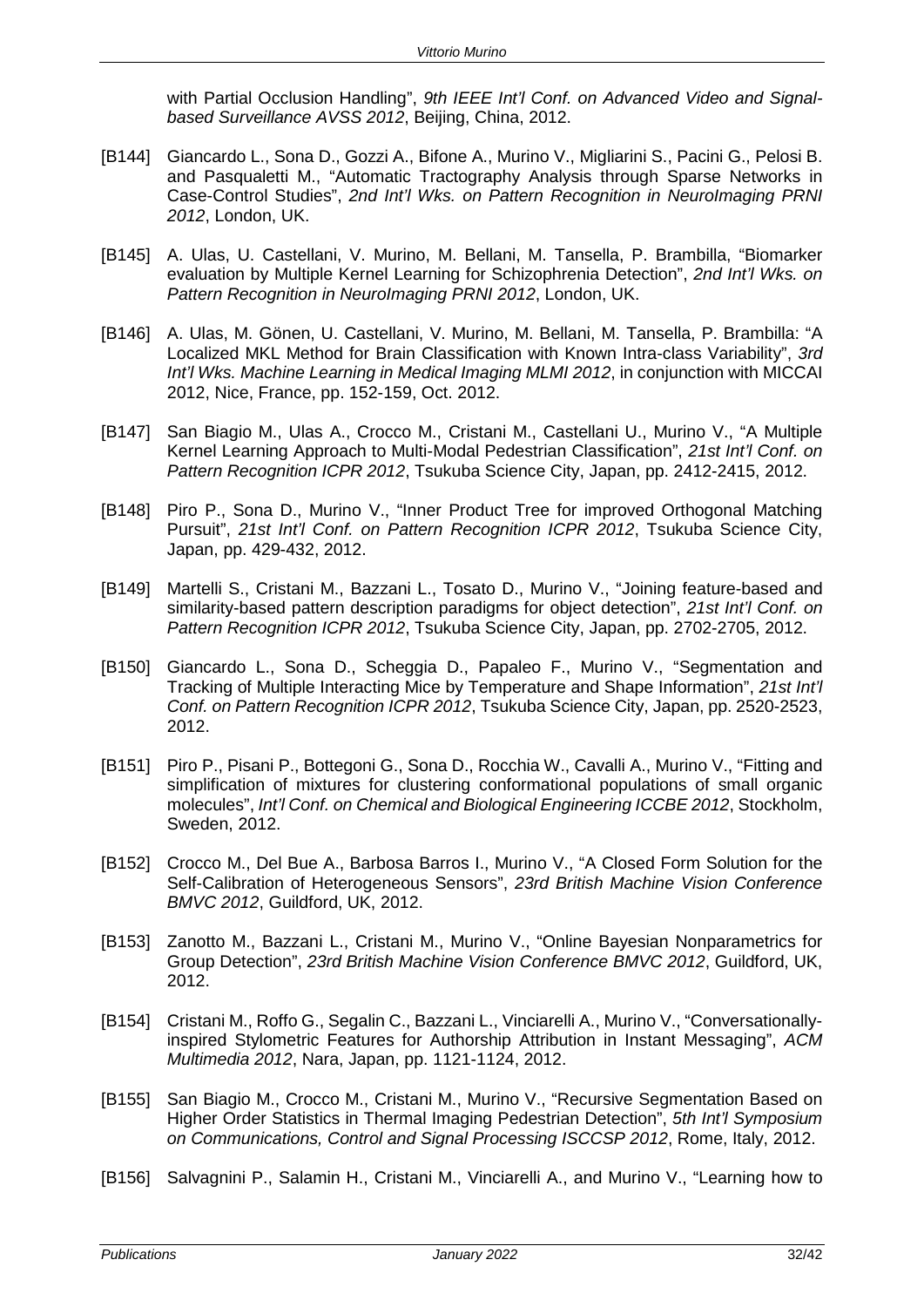teach from "videolectures": automatic prediction of lecture ratings based on teacher's nonverbal behavior", *3rd IEEE Int'l Conf. on Cognitive Infocommunications CogInfoCom 2012*, Kosice, Slovakia, Dec 2012.

- [B157] H.Q. Minh, L. Bazzani, V. Murino, "A unifying framework for vector-valued manifold regularization and multi-view learning", *Int'l Conf. on Machine Learning ICML 2013*, pp. 100-108, June 2013.
- [B158] Vascon S., Cristani M., Pelillo M., Murino V., "Using Dominant Sets for k-NN Prototype Selection", *17th International Conference on Image Analysis and Processing* , vol. 8157, pp. 131-140, Napoli, Italy, Sept. 2013.
- [B159] S. Ullo, U. Castellani, D. Sona, A. Del Bue, A. Maccione, L. Berdondini, V. Murino, "Neuronal Network Structural Connectivity Estimation by Probabilistic Features and Graph Heat Kernels", *Int'l Symp. on Biomedical Imaging ISBI 2013*, San Francisco, CA, April 2013.
- [B160] D. Figueira, L. Bazzani, H.Q. Minh, M. Cristani, A. Bernardino, V. Murino. "Semisupervised multi-feature learning for person re-identification", *Int'l Conf. on Advanced Video and Signal-based Surveillance AVSS 2013*, Krakov, Sept. 2013.
- [B161] Dodero L., Vascon S., Giancardo L., Gozzi A., Sona D., Murino V., "Automatic White Matter Fibers Clustering using Dominant Set", *3rd International Workshop on Pattern Recognition in Neuromaging, PRNI 2013* , pp. 216 – 219, 2013.
- [B162] P. Salvagnini, L. Bazzani, M. Cristani, V. Murino. "Person re-identification with a PTZ camera: an introductory study", *Int'l Conf. on Image Processing ICIP 2013*, Melbourne, Australia, Sept. 2013, pp. 3552-3556.
- [B163] F. Setti, O. Lanz, R. Ferrario, V. Murino, M. Cristani, "Multi-scale f-formation discovery for group detection", *Int'l Conf. on Image Processing ICIP 2013*, Melbourne, Australia, Sept. 2013, pp. 3547-3551.
- [B164] M. San Biagio, M. Crocco, M. Cristani, S. Martelli, V. Murino, "Heterogeneous Auto-Similarities of Characteristics (HASC): Exploiting Relational Information for Classification", *Int'l Conf. on Computer Vision ICCV 2013*, Sydney, Australia, Dec. 2013.
- [B165] San Biagio M., Martelli S., Crocco M., Cristani M., Murino V., "Encoding Classes of Unaligned Objects Using Structural Similarity Cross-Covariance Tensors", *18th Iberoamerican Congress on Pattern Recognition* , vol. 8258, Springer, Havana, Cuba, pp. 133-140, Nov. 2013.
- [B166] G. Roffo, M. Cristani, F. Pollick, C. Segalin, V. Murino, "Statistical Analysis of Visual Attentional Patterns for Video Surveillance", *18th Iberoamerican Congress on Pattern Recognition CIARP 2013*, Havana, Cuba, Springer, pp. 520-527, Nov. 2013.
- [B167] S.J. Poletti, V. Murino, M. Cristani. "SDALF+C: Augmenting the SDALF Descriptor by Relation-Based Information for Multi-shot Re-identification", *18th Iberoamerican Congress on Pattern Recognition CIARP 2013*, Havana, Cuba, Springer, pp. 423-430, Nov. 2013.
- [B168] Del Bue A., Tamassia M., Signorini F., Murino V., Farinelli A., "Visual Coverage Using Autonomous Mobile Robots for Search and Rescue Applications", *11th IEEE International Symposium on Safety, Security, and Rescue Robotics*, Linkoping, Sweden,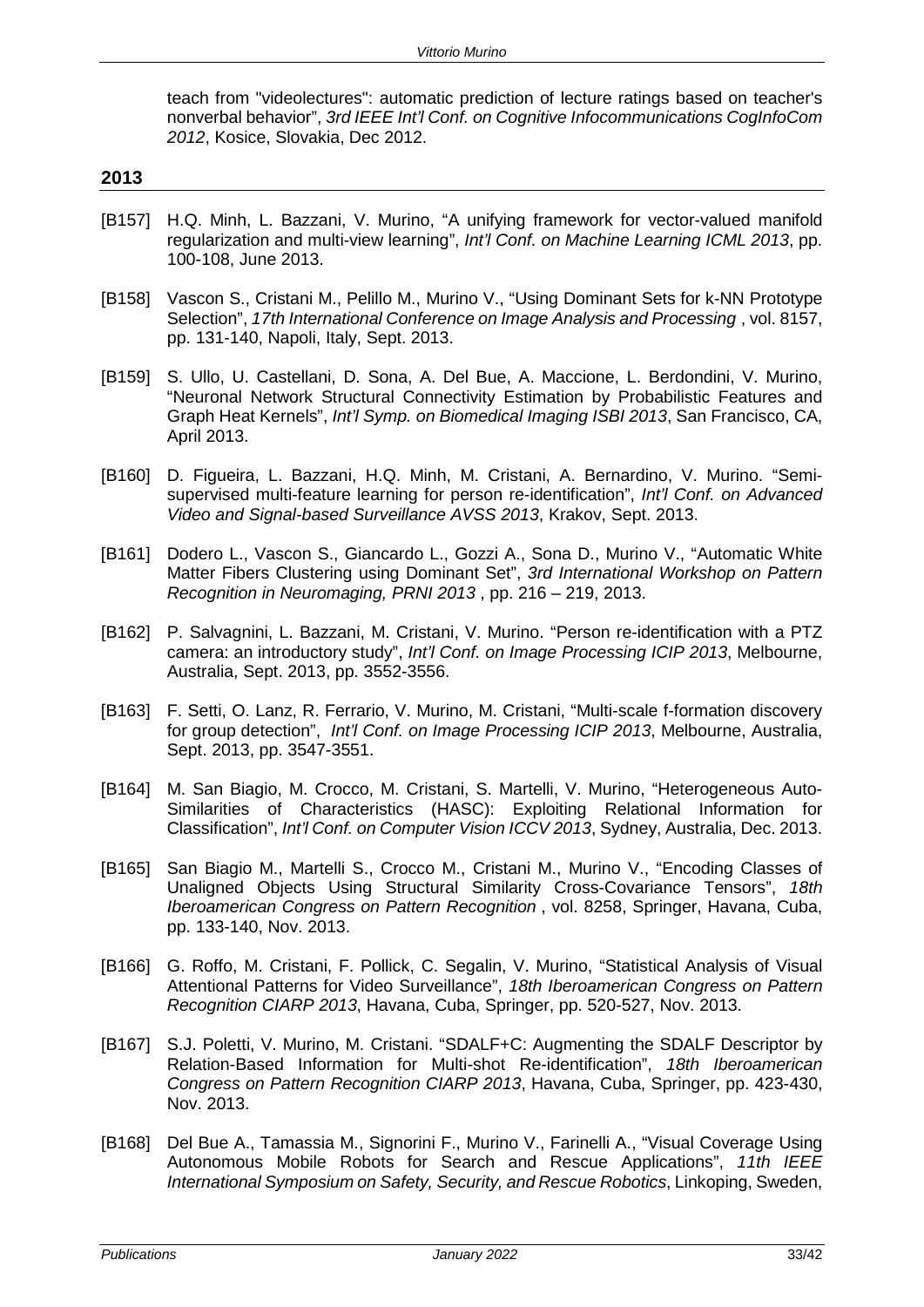Oct. 2013.

- [B169] Nabi M., Del Bue A., Murino V., "Temporal Poselets for Collective Activity Detection and Recognition", *ICCV 2013 Workshops – Understanding Human Activities: Context and Interactions Workshop*, Sydney, Australia, Dec. 2013.
- [B170] Zanotto M., Sona D., Murino V., Papaleo F., "Dirichlet Process Mixtures of Multinomials for Data Mining in Mice Behaviour Analysis", *ICCV 2013 Workshops - Computer Vision for Accelerated Bioscience Workshop*, Sydney, Australia, Dec. 2013.
- [B171] Roffo G., Cristani M., Bazzani L., Ha Quang Minh, Murino V., "Trusting Skype: Learning the Way People Chat for Fast User Recognition and Verification", *ICCV 2013 Workshops – IEEE Workshop in Decoding Subtle Cues from Social Interactions 2013*, Sydney, Australia, Dec. 2013.

- [B172] P. Salvagnini, F. Pernici, M. Cristani, G. Lisanti, I. Masi, A. Del Bimbo, V. Murino, "Information theoretic sensor management for multi-target tracking with a single pan-tiltzoom camera", *IEEE Winter Conference on Applications of Computer Vision WACV 2014*, Steamboat Springs, CO, USA, March 2014
- [B173] L. Dodero, V. Murino, D. Sona, "Joint laplacian diagonalization for multi-modal brain community detection", *Int'l Wks. on Pattern Recognition in Neuroimaging PRNI 2014*, pp. 1-4, June 2014.
- [B174] M. Crocco, V. Murino, A. Trucco, A. Del Bue, "Towards fully uncalibrated room reconstruction with sound," *22nd European Signal Processing Conference EUSIPCO 2014*, Lisbon (Portugal), September 2014.
- [B175] A. Perina, M. Zanotto, B. Zhang, V. Murino, "Location Recognition of Lifelog Images through a combination of Generative Models", *25th British Machine Vision Conference BMVC 2014*, Nottingham, UK, Aug. 2014.
- [B176] M. Tamassia, A. Farinelli, V. Murino, A. Del Bue, "A Directional Visual Descriptor for Large-Scale Coverage Problems", *IEEE/RSJ International Conference on Intelligent Robots and Systems* IROS 2014, Chicago, Sept. 2014.
- [B177] L. Dodero, A. Gozzi, A. Liska, V. Murino, D. Sona, "Group-Wise Functional Community Detection through Joint Laplacian Diagonalization", *Medical Image Computing and Computer-Assisted Intervention MICCAI 2014,* Boston, Sept. 2014.
- [B178] A. Perina, D. Peruzzo, M. Kesa, N. Jojic, V. Murino, M. Bellani, P. Brambilla, U. Castellani, "Mapping brains on grids of features: a joint classification and analysis framework applied to schizophrenic patients", *Medical Image Computing and Computer-Assisted Intervention MICCAI 2014,* Boston, Sept. 2014.
- [B179] A. Bhuiyan, A. Perina, V. Murino, "Person re-identification by discriminatively selecting parts and features", *ECCV Workshop on Visual Surveillance and Re-identification*, Zurich, Switzerland, Sept. 2014. *INTEL Best Student Paper Award*
- [B180] M. San Biagio, L. Bazzani, M. Cristani, V. Murino, "Weighted Bag of Visual Words for Object Recognition", *IEEE Int'l Conf. on Image Processing ICIP 2014*, Paris, October 2014.
- [B181] Minh Hà Quang, M. San Biagio, V. Murino, "Log-Hilbert-Schmidt metric between positive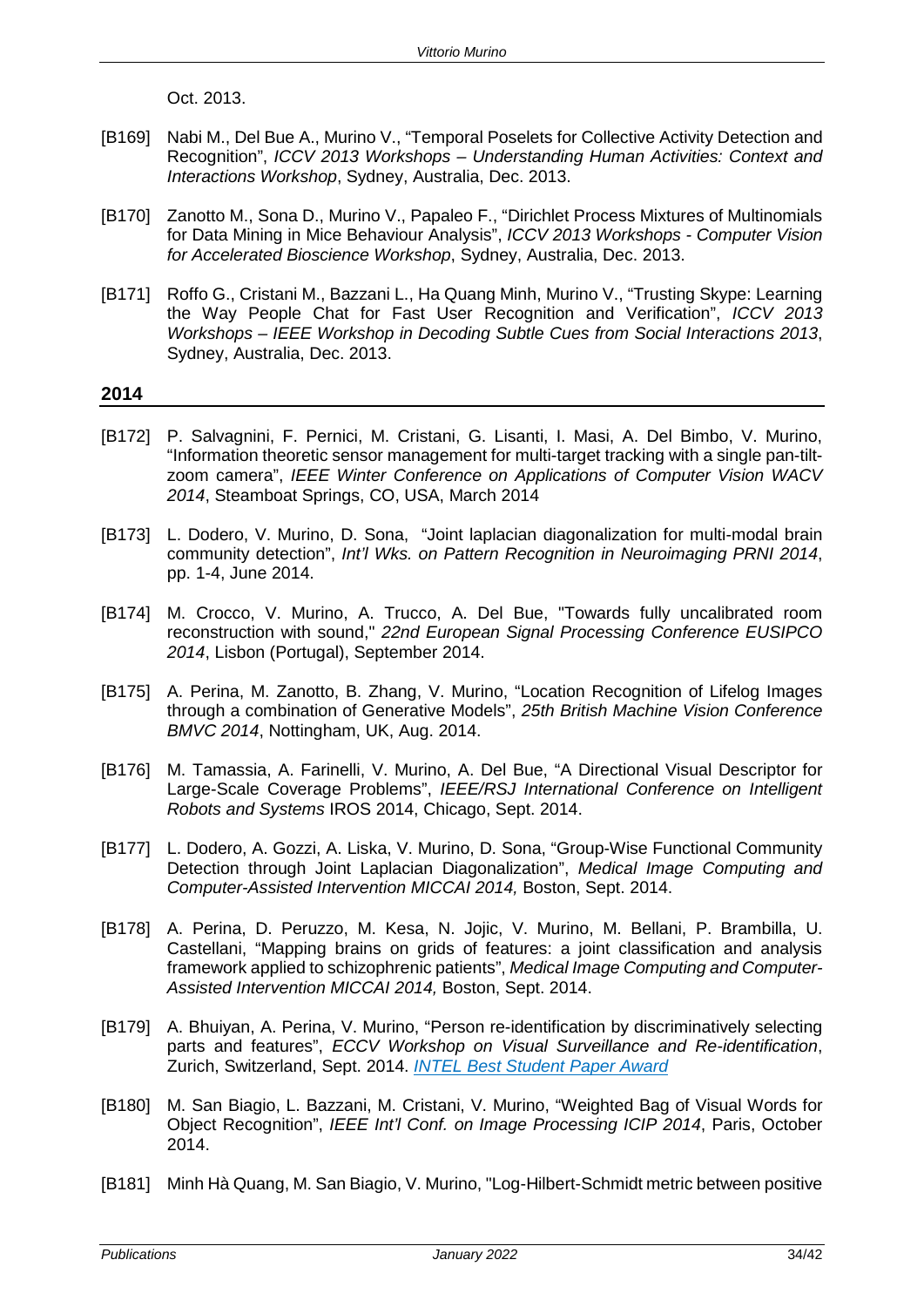definite operators on Hilbert spaces", *Neural Information Processing Systems NIPS 2014*, Montreal, Canada, December 2014. *Spotlight, 3.6% acceptance rate*

[B182] S. Vascon, E. Zemene, M. Cristani, H. Hung, M. Pelillo, V. Murino, "A Game-Theoretic Probabilistic Approach for Detecting Conversational Groups", *12th Asian Conf. on Computer Vision ACCV'14*, Singapore, November 2014. *Oral presentation, <4% acceptance rate*

- [B183] C. Rubino, M. Crocco, V. Murino, A. Del Bue, "Semantic Multi-body Motion Segmentation", *IEEE Winter Conference on Applications of Computer Vision WACV 2015*, Jan. 2015.
- [B184] B. Zhang, Z. Li, A. Perina, A. Del Bue, V. Murino, "Adaptive Local Movement Modelling for Object Tracking", *IEEE Winter Conference on Applications of Computer Vision WACV 2015*, Jan. 2015.
- [B185] H. Mousavi, S. Mohammadi, A. Perina, R. Chellali, V. Murino, "Analyzing Tracklets for the Detection of Abnormal Crowd Behavior", *IEEE Winter Conference on Applications of Computer Vision WACV 2015*, Jan. 2015.
- [B186] A. Bhuiyan, A. Perina, V. Murino, "Exploiting Multiple Detections to Learn Robust Brightness Transfer Functions in Re-Identification Systems", *Int'l Conf. on Image Processing ICIP 2015*, Quebec City, Canada, Sept. 2015. *Top 10% best papers*
- [B187] H. Mousavi, M. Nabi, H.K. Galoogahi, A. Perina, V. Murino, "Crowd Motion Monitoring Using Tracklet-based Commotion Measure", *Int'l Conf. on Image Processing ICIP 2015*, Quebec City, Canada, Sept. 2015.
- [B188] D. Stamos, S. Martelli, M. Nabi, A. McDonald, V. Murino, M. Pontil, "Learning With Dataset Bias in Latent Subcategory Models", *28th IEEE Conference on Computer Vision and Pattern Recognition CVPR 2015*, Boston, USA, June 2015, pp. 3650-3658.
- [B189] B. Zhang, A. Perina, V. Murino, A. Del Bue, "Sparse Representation Classification with Manifold Constraints Transfer", *28th IEEE Conference on Computer Vision and Pattern Recognition CVPR 2015*, Boston, USA, June 2015, pp. 4557-4565.
- [B190] S. Mohammadi, H.K. Galoogahi, A. Perina, V. Murino, "A Comparison of Crowd Commotion Measures from Generative Models", *1st Wks on GRoup and crOWd behavior analysis and understanding GROW 2015* (in conjunction with CVPR 2015), Boston, June 2015.
- [B191] S. Mohammadi, H.K. Galoogahi, A. Perina, V. Murino, "Violence Detection in Crowded Scenes using Substantial Derivative", *12th IEEE Int'l Conf. on Advanced Video and Signal Based Surveillance AVSS 2015*, Karlsruhe, Germany, August 2015.
- [B192] S. Martelli, M. San Biagio, V. Murino, "Latent subcategory models for pedestrian detection with partial occlusion handling", *12th IEEE Int'l Conf. on Advanced Video and Signal Based Surveillance AVSS 2015*, Karlsruhe, Germany, August 2015.
- [B193] A. Zunino, M. Crocco, S. Martelli, A. Trucco, A. Del Bue, V. Murino, "Seeing the Sound: a New Multimodal Imaging Device for Computer Vision", *Workshop on 3D Reconstruction and Understanding with Video and Sound* (IEEE ICCV 2015 satellite workshop), Santiago de Chile, Dec. 2015.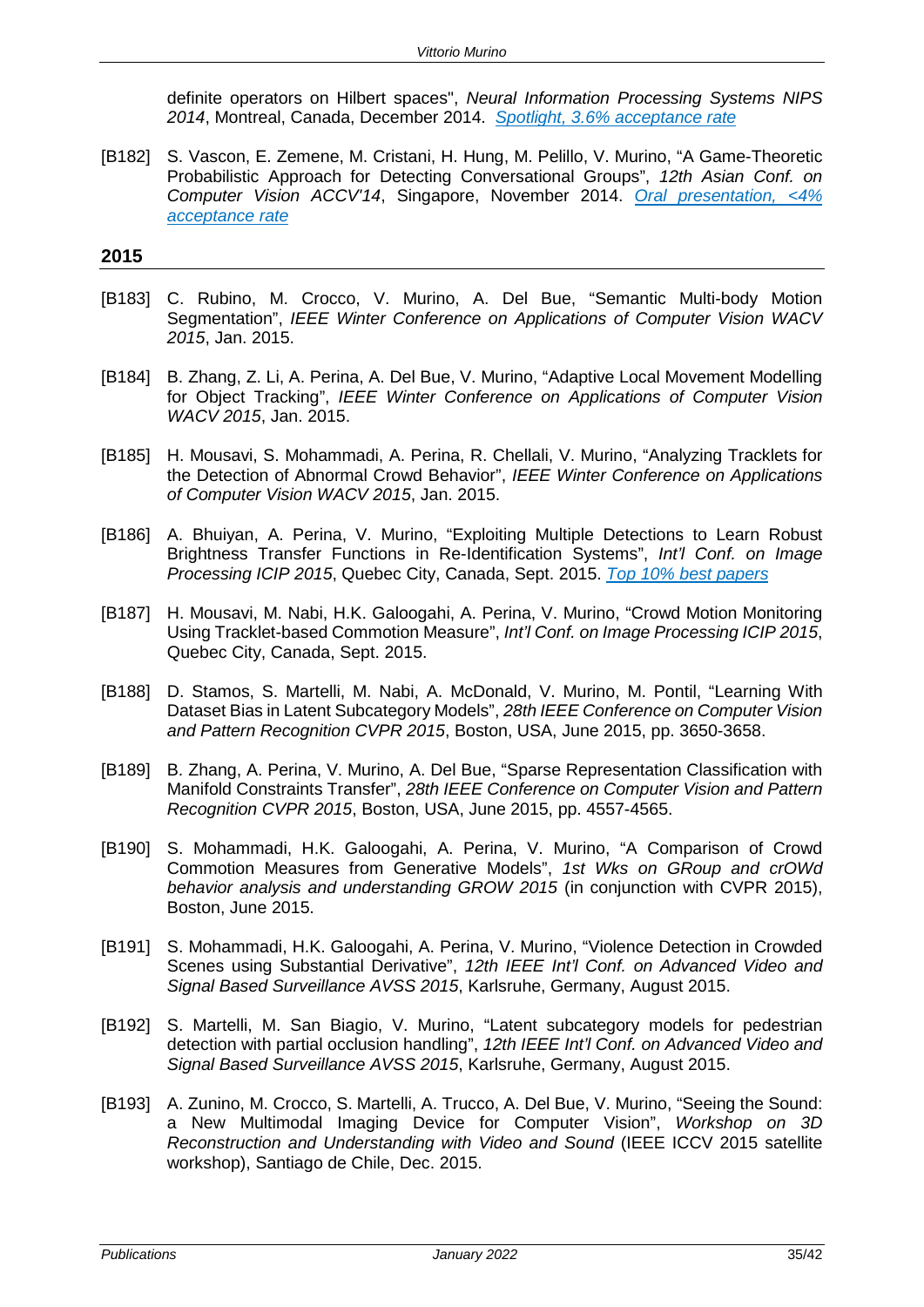- [B194] L. Dodero, M. Ha Quang M., M. San Biagio, V. Murino, D. Sona, "Kernel-based classification for brain connectivity graphs on the Riemannian manifold of positive definite matrices", *12nd IEEE Int'l Symposium on Biomedical Imaging ISBI 2015*, New York, USA, April 2015.
- [B195] V.M. Katsageorgiou, G. Lassi, V. Tucci, V. Murino, D. Sona, "Sleep-Stage Scoring in Mice: The Influence of Data Pre-processing on a System's Performance", *37th Annual Int'l Conf. of the IEEE Engineering in Medicine and Biology Society EMBC 2015*, Milan, Italy, August 2015.
- [B196] Zanotto M., Di Marco S., Maccione A., Berdondini L., Sona D. and Murino V., "Modelling Retinal Activity with Restricted Boltzmann Machines: a Study on the Inhibitory Circuitry", *Computational and Systems Neuroscience Cosyne 2015*, Salt Lake City, UT, USA.

- [B197] L. Dodero, D. Sona, D.E. Meskaldji, V. Murino, D. Van De Ville, "Traces of Human Functional Activity: Moment-To-Moment Fluctuations In fMRI Data", *2016 Int'l Symposium on Biomedical Imaging ISBI'16,* Prague, April 2016, pp. 1307-1310.
- [B198] E. Muñoz, Y. Konishi, V. Murino, A. Del Bue, "Fast 6D Pose Estimation for Texture-less Objects from a single RGB image", *Int'l Conf. on Robotics and Automation ICRA 2016*, Stockolm, Sweden, May 2016.
- [B199] Minh Hà Quang, M. San Biagio, L. Bazzani, V. Murino, "Approximate Log-Hilbert-Schmidt distances between covariance operators for image classification", *29th IEEE Conf. on Computer Vision and Pattern Recognition CVPR 2016*, Las Vegas, USA, June 2016.
- [B200] H. Rabiee, J. Haddadnia, H. Mousavi, M. Kalantarzadeh, M. Nabi, V. Murino, "Novel Dataset for Fine-grained Abnormal Behavior Understanding in Crowd", *13th IEEE Int'l Conf. on Advanced Video and Signal Based Surveillance AVSS 2016*, Colorado Springs, USA, August 2016.
- [B201] Mirmahboub B., Galoogahi H K, Bhuiyan A., Perina A., Zhang B., Del Bue A., Murino V., "Person re-identification using sparse representation with manifold constraints", *Int'l Conf. on Image Processing ICIP 2016*, Phoenix, AZ, USA, 2016.
- [B202] Beyan C., Carissimi N., Capozzi F., Vascon S., Bustreo M., Pierro A., Becchio C., Murino V., "Detecting emergent leader in a meeting environment using nonverbal visual features only", *18th ACM Int'l Conf. on Multimodal Interaction ICMI 2016*, Tokyo, Japan, Nov. 2016.
- [B203] Muñoz E., Konishi Y., Murino V., Del Bue A., "Fast 6D Pose from a Single RBG Image using Cascaded Forest Template", *IEEE Int'l Conf. on Intelligent Robots and Systems IROS 2016*, Daejeon, Korea, Oct. 2016.
- [B204] S. Mohammadi, A. Perina, H. Kiani, V. Murino, "Angry Crowds: Detecting Violent Events in Videos", *European Conf. on Computer Vision ECCV 2016*, Amsterdam, The Netherlands, Oct. 2016.
- [B205] Cavazza J., Zunino A., San Biagio M., Murino V., "Kernelized Covariance for Action Recognition", *23rd Int'l Conf. on Pattern Recognition ICPR 2016*, Cancun, Mexico, Dec. 2016.
- [B206] Katsageorgiou V., Zanotto M., Huang H., Ferretti V., Papaleo F., Sona D., Murino V.,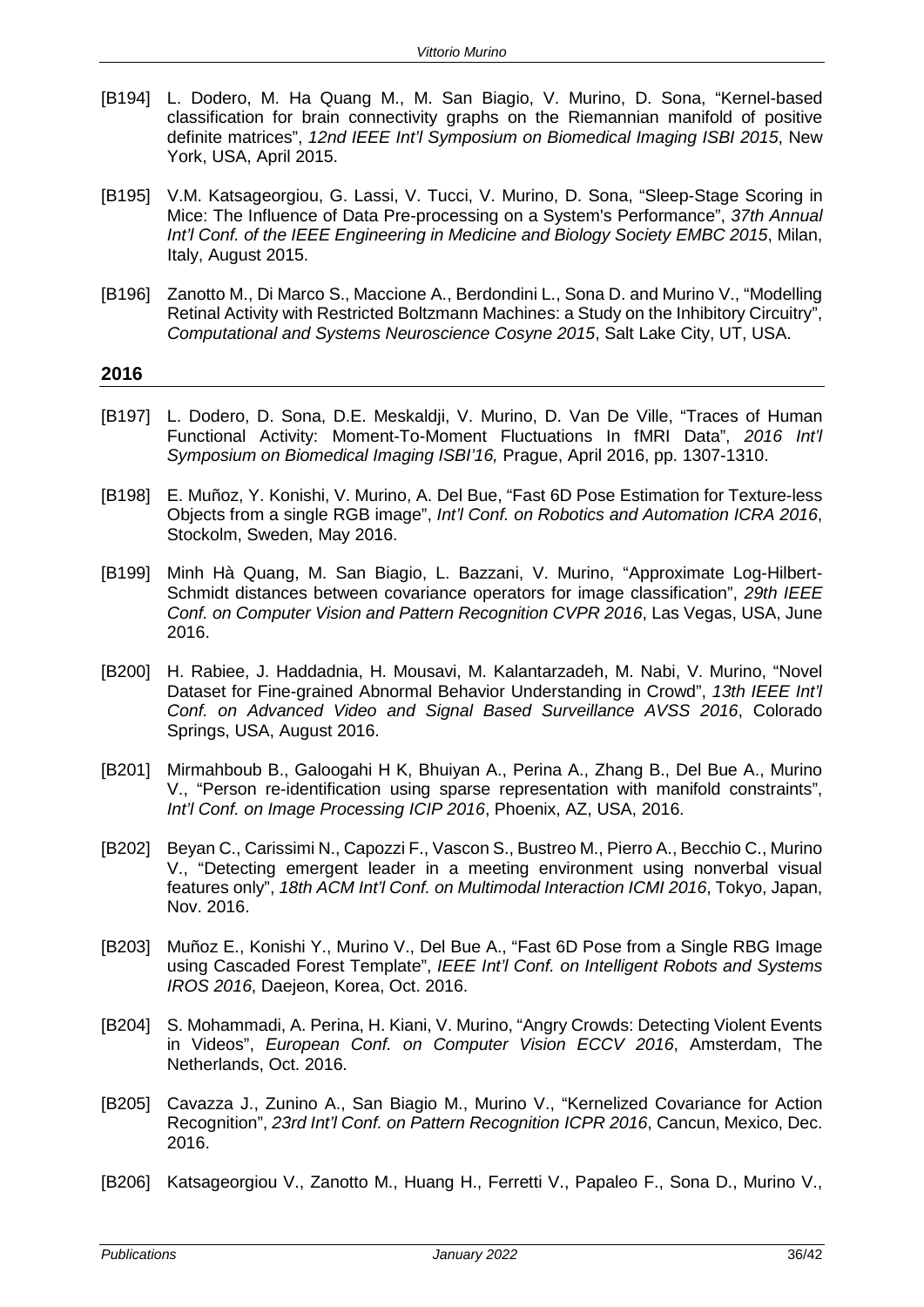"Unsupervised Mouse Behavior Analysis: A Data-driven Study of Mice Interactions", *23rd Int'l Conf. on Pattern Recognition ICPR 2016*, Cancun, Mexico, Dec. 2016.

- [B207] Sadafi A., Katsageorgiou V., Huang H., Papaleo F., Murino V. and Sona D., "Multiple Mice Tracking and Segmentation through SIFT Flow Analysis", *Visual Observation and Analysis of Vertebrate and Insect Behavior, ICPR 2016 Satellite Workshop*, Cancun, Mexico, Dec. 2016.
- [B208] Beyan C., Capozzi F., Becchio C., Murino V., "Identification of Emergent Leaders in a Meeting Scenario Using Multiple Kernel Learning", *2nd Workshop on Advancements in Social Signal Processing for Multimodal Interaction*, Tokyo, Japan, Dec. 2016.

- [B209] A. Roy, B. Banerjee, Vittorio Murino, "A Novel Dictionary Learning based Multiple Instance Learning Approach to Action Recognition from Videos", *ICPRAM 2017*, pp. 519-526, Febr. 2017.
- [B210] S. Baglietto, I.E. Kepiro, G. Hilgen, E. Sernagor, V. Murino, D. Sona, "Segmentation of Retinal Ganglion Cells From Fluorescent Microscopy Imaging", *4th Int'l Conference on Bioimaging BIOIMAGING 2017*, Porto, Portugal, pp. 17-23, Febr. 2017.
- [B211] B. Banerjee, V. Murino, "Efficient Pooling of Image Based CNN Features for Action Recognition in Videos", *Int'l Conf. on Audio, Speech and Signal Processing ICASSP 2017*, New Orleans, USA, March 2017.
- [B212] B. Mirmahboub, M.L. Mekhalfi, V, Murino, "Distance Penalization and Fusion for Person Re-identification", *Winter Conf. on Applications of Computer Vision WACV 2017*, Santa Rosa, CA, USA, March 2017.
- [B213] C. Hilario Gómez, L. Dodero, A. Gozzi, V. Murino, D. Sona, "Atlas-Free Connectivity Analysis Driven by White Matter Structure", *Int'l Symposium on Biomedical Imaging ISBI 2017,* Melbourne, Australia, April 2017.
- [B214] A. Crimi, L. Dodero, V. Murino, D. Sona, "Case-Control Discrimination through Effective Brain Connectivity", *Int'l Symposium on Biomedical Imaging ISBI 2017,* Melbourne, Australia, April 2017.
- [B215] V.M. Katsageorgiou, M. Zanotto, V. Tucci, V. Murino, D. Sona, "Data-driven Study of Mouse Sleep-stages using Restricted Boltzmann Machines", *Int'l Joint Conf. on Neural Networks IJCNN 2017*, Anchorage, May 2017.
- [B216] A. Crimi, L. Dodero, F. Sambataro, V. Murino, D. Sona, "Effective Brain Connectivity based on Structural Prior", *Annual Meeting of the Human Brain Mapping HBO 2017*, Vancouver, Canada, June 2017. *Abstract*
- [B217] M. Dayan, M. Rocca, P. Valsasina, E. Pagani, V. Murino, M. Filippi, D. Sona, "Sparse representation of the connectome for group discrimination: application to multiple sclerosis", *Annual Meeting of the Human Brain Mapping HBO 2017*, Vancouver, Canada, June 2017. *Abstract*
- [B218] R. Panda, A. Bhuiyan, V. Murino, A.K. Roy-Chowdhury, "Unsupervised Adaptive Re-Identification in Open World Dynamic Camera Networks", *30th IEEE Conf. on Computer Vision and Pattern Recognition CVPR 2017*, Honolulu, USA, July 2017. *Spotlight, 8% acceptance rate*
- [B219] Zunino A., [Cavazza J.,](https://scientilla.iit.it/#/users/585) Koul A., Cavallo A., Becchio C., Murino V., "What Will I Do Next? The Intention from Motion Experiment", *IEEE Conference on Computer Vision and Pattern Recognition Workshops*, July 2017.
- [B220] Cavazza J., Morerio P., Murino V., "When Kernel Methods meet Feature Learning: Log-Covariance Network for Action Recognition from Skeletal Data", *IEEE Conference on Computer Vision and Pattern Recognition Workshops*, July 2017.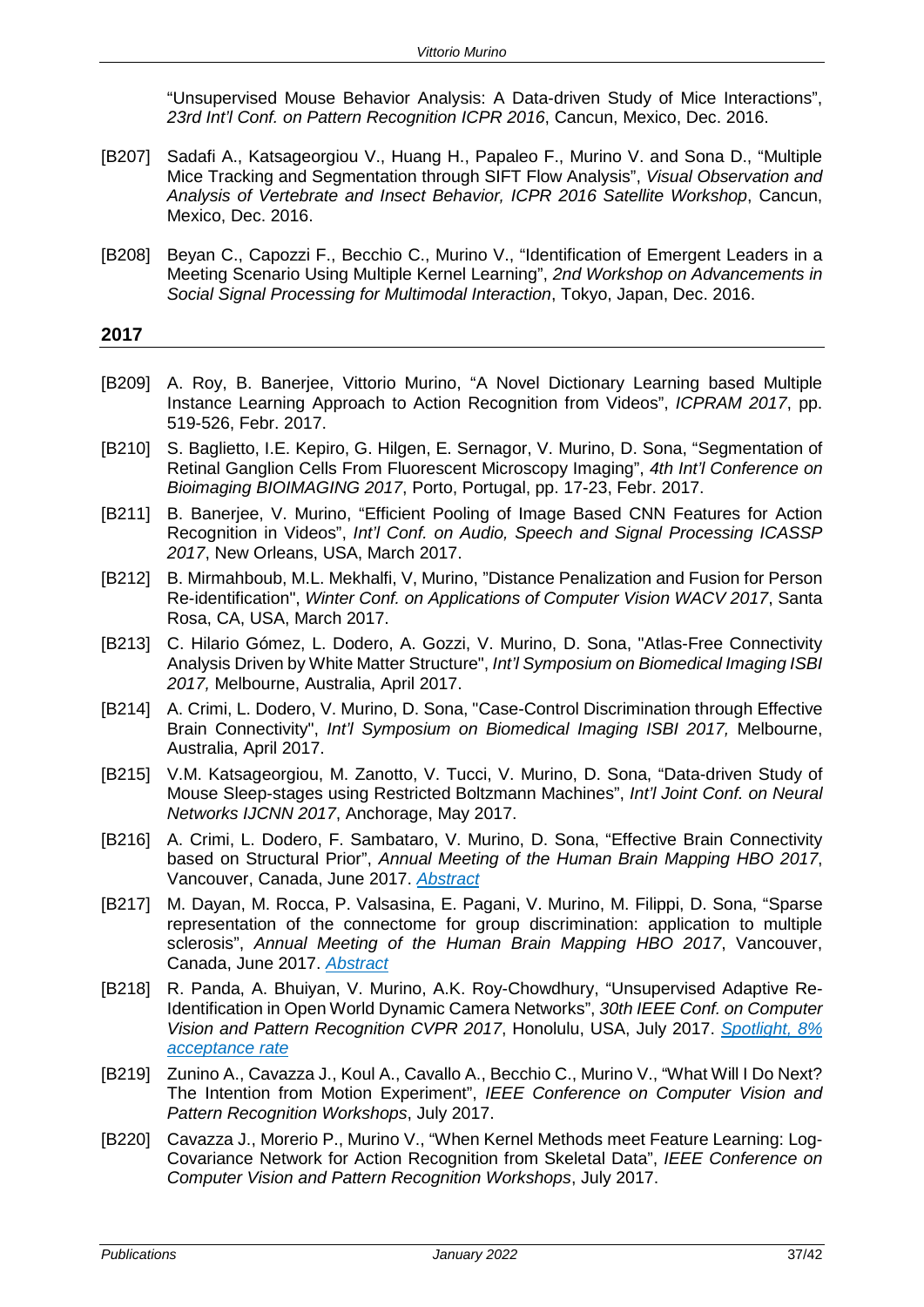- [B221] Xiangping Zhu, A. Bhuiyan, M.L. Mekhalfi, V. Murino, "Exploiting Gaussian Mixture Importance for Person Re-identification", *14th Int'l Conf. on Advanced Video and Signal based Surveillance AVSS 2017*, Lecce, Sept. 2017.
- [B222] Baglietto S., Dayan M., Murino V., Sona D., "3D dendrite tracing inspired by diffusion MRI tractography", *Bioimage Informatics Conference*, 2017. *Abstract*
- [B223] P. Morerio, J. Cavazza, R. Volpi, R. Vidal, V. Murino, "Curriculum Dropout", *Int'l Conf. on Computer Vision ICCV 2017*, Venice, Oct. 2017.
- [B224] A. Perina, S. Mohammadi, N. Jojic, V. Murino, "Summarization and Classification of Wearable Camera Streams by Learning the Distributions Over Deep Features of Out-Of-Sample Image Sequences", *Int'l Conf. on Computer Vision ICCV 2017*, Venice, Oct. 2017.
- [B225] C. Chen C., B. Zhang, A. Del Bue, V. Murino, "Manifold Constrained Low-Rank Decomposition", *2017 ICCV Workshop on Robust Subspace Learning and Applications in Computer Vision*, Venice, Oct. 2017.
- [B226] C. Beyan, V-M. Katsageorgiou, V. Murino, "Moving as a Leader: Detecting Emergent Leadership in Small Groups using Body Pose", *25th ACM Multimedia 2017 Conference*, Mountain View, CA, Oct. 2017.
- [B227] A. Zunino, J. Cavazza, A. Koul, A. Cavallo, C. Becchio, V. Murino, "Predicting Human Intentions from Motion Cues Only: A 2D+3D Fusion Approach", *25th ACM Multimedia 2017 Conference*, Mountain View, CA, Oct. 2017.
- [B228] C. Beyan, F. Capozzi, C. Becchio, V. Murino, "Multi-task Learning of Social Psychology Assessments and Nonverbal Features for Automatic Leadership Identification", *19th Int'l Conf. Multimodal Interaction ICMI 2017*, Glasgow, Nov. 2017.

- [B229] J. Cavazza, P. Morerio, B. Haeffele, C. Lane, V. Murino, R. Vidal, "Dropout as a Low-Rank Regularizer for Matrix Factorization", *21st International Conference on Artificial Intelligence and Statistics AISTATS 2018*, Lanzarote, Canary Islands, Spain, April 2018.
- [B230] P. Morerio, J. Cavazza, V. Murino, "Minimal-Entropy Correlation Alignment for Unsupervised Deep Domain Adaptation", *Int'l. Conf. on Representation Learning ICLR 2018*, Vancouver, 2018. *Top 11% of the accepted papers based on the review scores*
- [B231] S.A. Bargal, A. Zunino, D. Kim, J. Zhang, V. Murino, S. Sclaroff, "Excitation Backprop for RNNs", *31st IEEE Conf. on Computer Vision and Pattern Recognition CVPR 2018*, Salt Lake City, USA, June 2018.
- [B232] A. Zunino, P. Morerio, A. Cavallo, C. Ansuini, J. Podda, F. Battaglia, E. Veneselli, C. Becchio, V. Murino, "Video Gesture Analysis for Autism Spectrum Disorder Detection", *24th Int'l Conf. on Pattern Recognition ICPR 2018*, Bejing, China, August 2018.
- [B233] A. Roy, B. Banerjee, V. Murino, "Discriminative Latent Visual Space For Zero-Shot Object Classification", *24th Int'l Conf. on Pattern Recognition ICPR 2018*, Bejing, China, August 2018.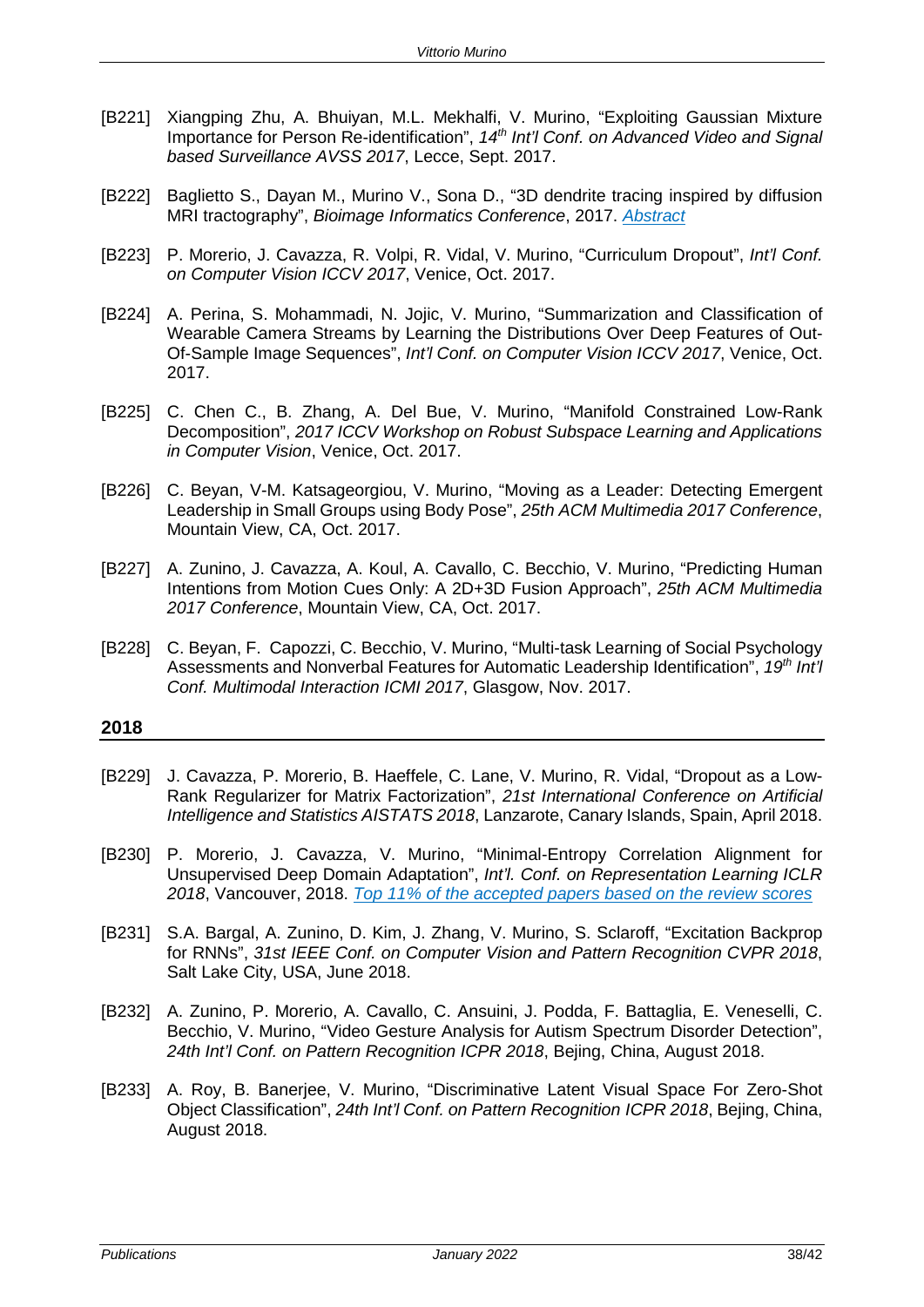- [B234] A. Sadafi, V-M. Katsageorgiou, H. Huang, F. Papaleo, V. Murino, D. Sona, "Multiple Mice Tracking: Occlusions Disentanglement using a Gaussian Mixture Model", *24th Int'l Conf. on Pattern Recognition ICPR 2018*, Bejing, China, August 2018.
- [B235] M. Dayan, V-M. Katsageorgiou, L. Dodero, V. Murino, D. Sona, "Unsupervised Detection of White Matter Fiber Bundles with Stochastic Neural Networks", *Int'l Conf. on Image Processing ICIP 2018*, Athens, Greece, Oct. 2018.
- [B236] A. Roy, J. Cavazza, V. Murino, "Visually Augmented Semantic Attributes for Zero-Shot Learning", *British Machine Vision Conference BMVC 2018*, Newcastle Upon Tyne, UK, Sept. 2018.
- [B237] C. Beyan, M. Shahid, V. Murino, "Investigation of Small Group Social Interactions Using Deep Visual Activity-Based Nonverbal Features", *ACM Multimedia 2018*, Seoul, South Korea, Oct. 2018.
- [B238] N. Carissimi, C. Beyan, V. Murino, "A multi-view learning approach to deception detection", *13th IEEE Int'l Conf. on Automatic Face and Gesture Recognition FG 2018*, Xi'an, China, May 2018.
- [B239] R. Volpi, P. Morerio, S. Savarese, V. Murino, "Adversarial feature augmentation for unsupervised domain adaptation", *31st IEEE Conf. on Computer Vision and Pattern Recognition CVPR 2018*, Salt Lake City, USA, June 2018.
- [B240] N. Carissimi, P. Rota, C. Beyan, V. Murino, "Filling the Gaps: Predicting Missing Joints of Human Poses Using Denoising Autoencoders", *9th Int'l Workshop on Human Behavior Understanding - Generating Visual Data of Human Behavior*, Munich, Germany, Sept. 2018.
- [B241] R. Volpi, H. Namkoong, O. Sener, J. Duchi, V. Murino, S. Savarese, "Generalizing to Unseen Domains via Adversarial Data Augmentation", *Neural Information Processing Systems NIPS 2018*, Montreal, Canada, December 2018.

- [B242] M.A. Yamin, M. Dayan, L. Squarcina, P. Brambilla, V. Murino, V. Diwadkar, D. Sona, "Comparison of Brain Connectomes Using Geodesic Distance on Manifold: A Twins Study", *IEEE Int'l Symposium on Biomedical Imaging ISBI 2019*, Venice, Italy, April 2019.
- [B243] M.A. Yamin, M. Dayan, L. Squarcina, P. Brambilla, V. Murino, V. Diwadkar, D. Sona, "Investigating the Impact of Genetic Background on Brain Dynamic Functional Connectivity Through Machine Learning: A Twins Study", *IEEE-EMBS Int'l Conf. on Biomedical and Health Informatics BHI'19*, Chicago, USA, May 2019. *Oral, 11% acceptance rate*
- [B244] S.A. Bargal, A. Zunino, V. Petsiuk, J. Zhang, K. Saenko, V. Murino, S. Sclaroff, "Are CNN Predictions based on Reasonable Evidence?" *IEEE CVPR Workshop on Explainable AI 2019*, Long Beach, CA, June 2019.
- [B245] S.A. Bargal, A. Zunino, V. Petsiuk, J. Zhang, K. Saenko, V. Murino, S. Sclaroff, "Guided Zoom: Questioning Network Evidence for Fine-Grained Classification", *British Machine Vision Conference BMVC 2019*, Cardiff, UK, Sept. 2019. *Oral, < 5% acceptance rate*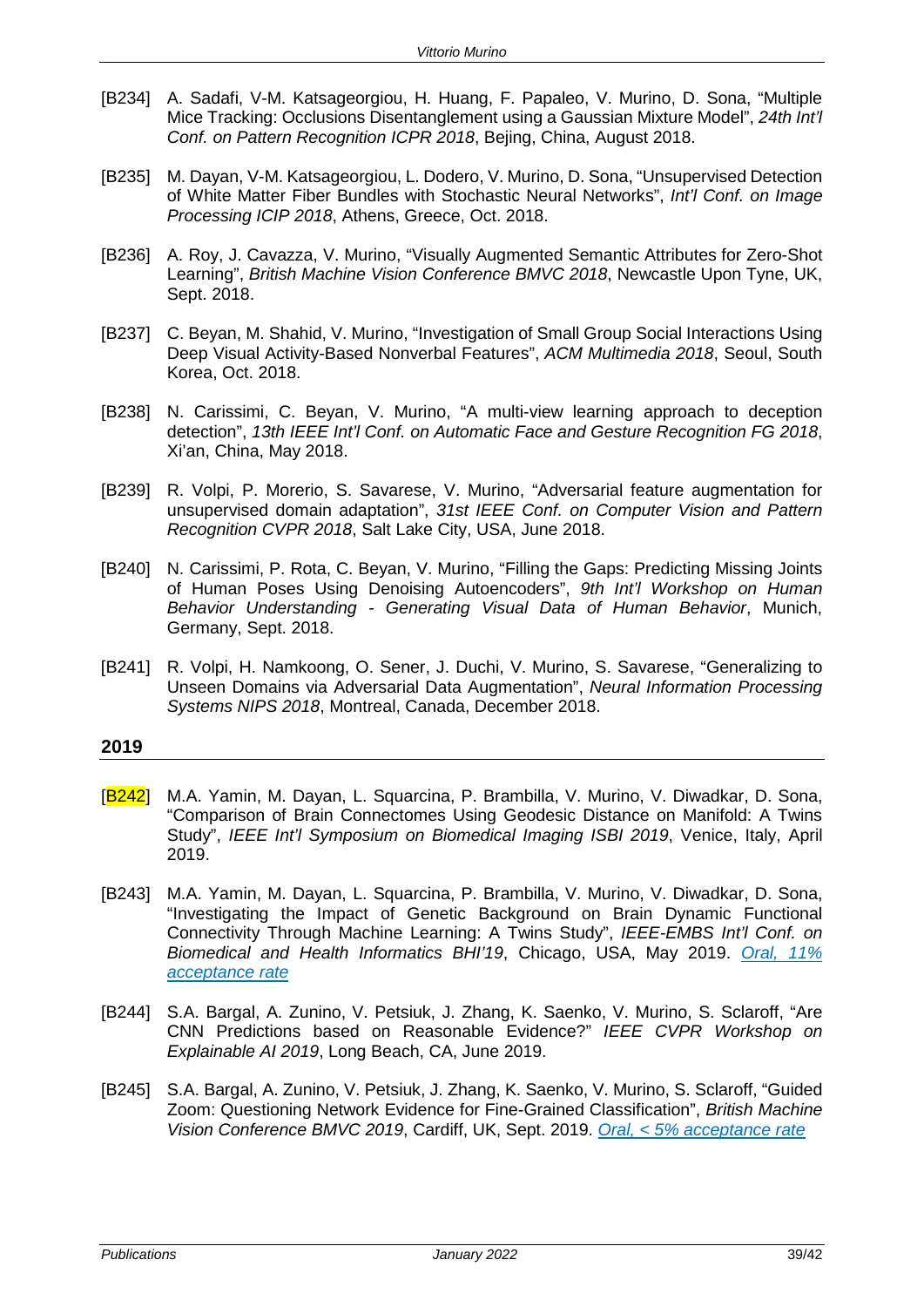- [B246] X. Zhu, P. Morerio, V. Murino, "Unsupervised Domain-Adaptive Person Re-identification Based on Attributes", *26th IEEE Int'l Conf. on Image Processing ICIP 2019*, Taiwan, Sept. 2019.
- [B247] R.Volpi, V.Murino, "Model Vulnerability to Distributional Shifts over Image Transformation Sets", *Int'l Conf. on Computer Vision ICCV 2019*, Seoul, Korea, Oct. 2019.
- [B248] M.A. Yamin, M. Dayan, L. Squarcina, P. Brambilla, V. Murino, V. Diwadkar, D. Sona, "Analysis of Dynamic Brain Connectivity through Geodesic Clustering", *20th Int'l Conf. on Image Analysis and Processing ICIAP 2019*, Trento, Italy, Sept. 2019.
- [B249] M.U. Akbar, S. Aslani, V. Murino, D. Sona, "Multiple Organs Segmentation in Abdomen CT Scans Using a Cascade of CNNs", *20th Int'l Conf. on Image Analysis and Processing ICIAP 2019*, Trento, Italy, Sept. 2019.
- [B250] M. Shahid, C. Beyan, V. Murino, "Comparisons of Visual Activity Primitives for Voice Activity Detection", *20th Int'l Conf. on Image Analysis and Processing ICIAP 2019*, Trento, Italy, Sept. 2019.
- [B251] M. Shahid, C. Beyan, V. Murino, "Voice activity detection by upper body motion analysis and unsupervised domain adaptation," *IEEE Int'l Conference on Computer Vision (ICCV) Workshops, 10th Int'l Wks on Human Behavior Understanding, HBU 2019*, Oct. 2019.
- [B252] M. Bustreo, J. Cavazza, V. Murino, "Enhancing Visual Embeddings through Weakly Supervised Captioning for Zero-Shot Learning", *ICCV 2019 Workshop on Multi-Discipline Approach for Learning Concepts - Zero-Shot, One-Shot, Few-Shot and Beyond*, Oct. 2019.
- [B253] Xiangping Zhu, Xiatian Zhu, M. Li, V. Murino, S. Gong, "Intra-Camera Supervised Person Re-Identification: A New Benchmark", *ICCV 2019 Workshop and Challenge on Real-World Recognition from Low-Quality Images and Videos RLQ 2019*, Oct. 2019.

- [B254] A. Perez, V. Sanguineti, P. Morerio, V. Murino, "Audio-Visual Model Distillation Using Acoustic Images", *IEEE Winter Conference on Applications of Computer Vision WACV 2020*, Aspen, CO, USA, March 2020.
- [B255] R. Volpi, P. Morerio, R. Ragonesi, V. Murino, "Generative Pseudo-label Refinement for Unsupervised Domain Adaptation", *IEEE Winter Conference on Applications of Computer Vision WACV 2020*, Aspen, CO, USA, March 2020.
- [B256] S. Aslani, V. Murino, M. Dayan, R. Tam, D. Sona, G. Hamarneh, "Scanner Invariant Multiple Sclerosis Lesion Segmentation from MRI", *IEEE Int'l Symposium on Biomedical Imaging ISBI 2020*, Iowa City, USA, April 2020.
- [B257] M.A. Yamin, J. Tessadori, M.U. Akbar, M. Dayan, V. Murino, D. Sona, "Geodesic Clustering of Positive Definite Matrices For Classification of Mental Disorder Using Brain Functional Connectivity", *Int'l Joint Conf. on Neural Networks IJCNN 2020*, Glasgow, Scotland, UK, July 2020.
- [B258] V. Sanguineti, P. Morerio, N. Pozzetti, D. Greco, M. Cristani, V. Murino, "Leveraging Acoustic Images for Effective Self-Supervised Audio Representation Learning", *IEEE European Conference on Computer Vision ECCV 2020*, Glasgow, Scotland, August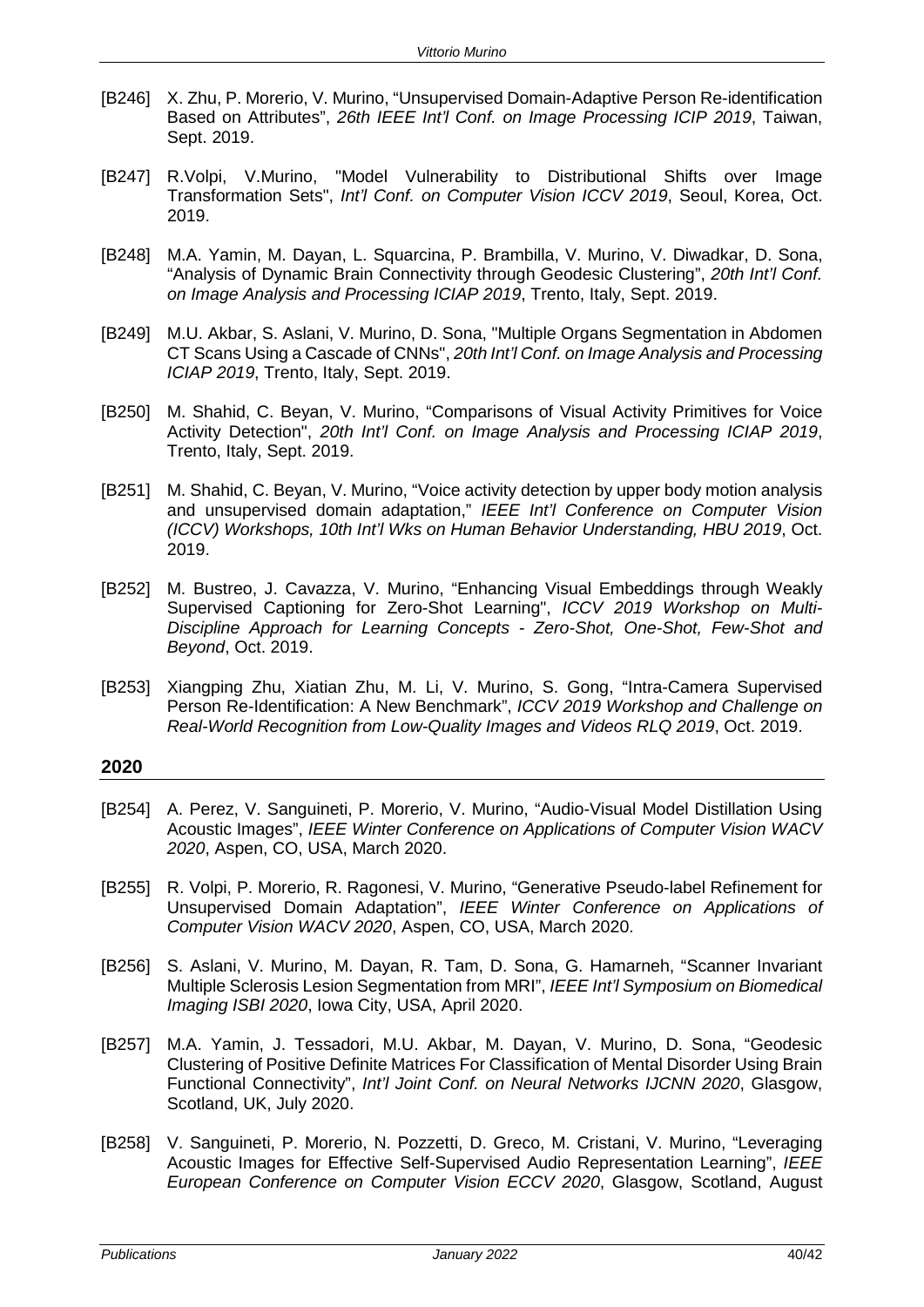2020.

- [B259] M.G. Padalkar, C. Beltran-Gonzalez, M. Bustreo, A. Del Bue, V. Murino, "A Versatile Crack Inspection Portable System based on Classifier Ensemble and Controlled Illumination", *25th Int'l Conf. on Pattern Recognition ICPR 2020*, Milan, Italy, 2020.
- [B260] W. Ahmed, A. Zunino, P. Morerio, V. Murino, "Compact CNN Structure Learning by Knowledge Distillation", *25th Int'l Conf. on Pattern Recognition ICPR 2020*, Milan, Italy, 2020.
- [B261] M. Aghaei, M. Bustreo, P. Morerio, N. Carissimi, A. Del Bue, V. Murino, "Complex-Object Visual Inspection: Empirical Studies on A Multiple Lighting Solution", *25th Int'l Conf. on Pattern Recognition ICPR 2020*, Milan, Italy, 2020.
- [B262] M.A. Yamin, P. Valvasina, M. Dayan, S. Vascon, J. Tessadori, M. Filippi, V. Murino, M.A. Rocca, D. Sona, "Encoding Brain Networks Through Geodesic Clustering of Functional Connectivity for Multiple Sclerosis Classification", *25th Int'l Conf. on Pattern Recognition ICPR 2020*, Milan, Italy, 2020.
- [B263] A. Hati, M. Bustreo, D. Sona, V. Murino, A. Del Bue, "Weakly Supervised Geodesic Segmentation of Egyptian Mummy CT Scans", *25th Int'l Conf. on Pattern Recognition ICPR 2020*, Milan, Italy, 2020.

# **2021**

- [B264] M. Shahid, C. Beyan, V. Murino, "S-VVAD: Visual Voice Activity Detection by Motion Segmentation", *IEEE Winter Conference on Applications of Computer Vision WACV 2021*, Waikoloa, Hawaii, USA, (*Virtual*), Jan. 2021.
- [B265] F. Marmoreo, J. Cavazza, V. Murino, "Transductive Zero-Shot Learning by Decoupled Feature Generation", *IEEE Winter Conference on Applications of Computer Vision WACV 2021*, Waikoloa, Hawaii, USA, (*Virtual*), Jan. 2021.
- [B266] N.C. Garcia, S.A. Bargal, V. Ablavsky, P. Morerio, V. Murino, S. Sclaroff, "Distillation Multiple Choice Learning for Multimodal Action Recognition", *IEEE Winter Conference on Applications of Computer Vision WACV 2021*, Waikoloa, Hawaii, USA, (*Virtual*), Jan. 2021.
- [B267] V. Sanguineti, P. Morerio, A. Del Bue, V. Murino, "Audio-Visual Localization by Synthetic Acoustic Image Generation", *35th AAAI Conference on Artificial Intelligence AAAI 2021*, Virtual, Febr. 2021. *21% acceptance rate*
- [B268] V. Sanguineti, P. Morerio, A. Del Bue, V. Murino, "Synthetic Acoustic Image Generation for Audio-Visual Localization", *Sight & Sound 2021, A Satellite CVPR 2021 Workshop*, 2021.
- [B269] N. Domenici, V. Sanguineti, P. Moriero, C. Campus, A. Del Bue, M. Gori, V. Murino, "Computational Modeling of Human Multisensory Source Localization by a Neural Architecture", *43rd European Conference on Visual Perception, ECVP 2021*, 2021.

# **2022**

[B270] W.Ahmed, P.Morerio, V.Murino, "Cleaning Noisy Labels by Negative Ensemble Learning for Source-Free Unsupervised Domain Adaptation", *IEEE Winter Conference on Applications of Computer Vision WACV 2022*, Waikoloa, Hawaii, USA, Jan. 2022.